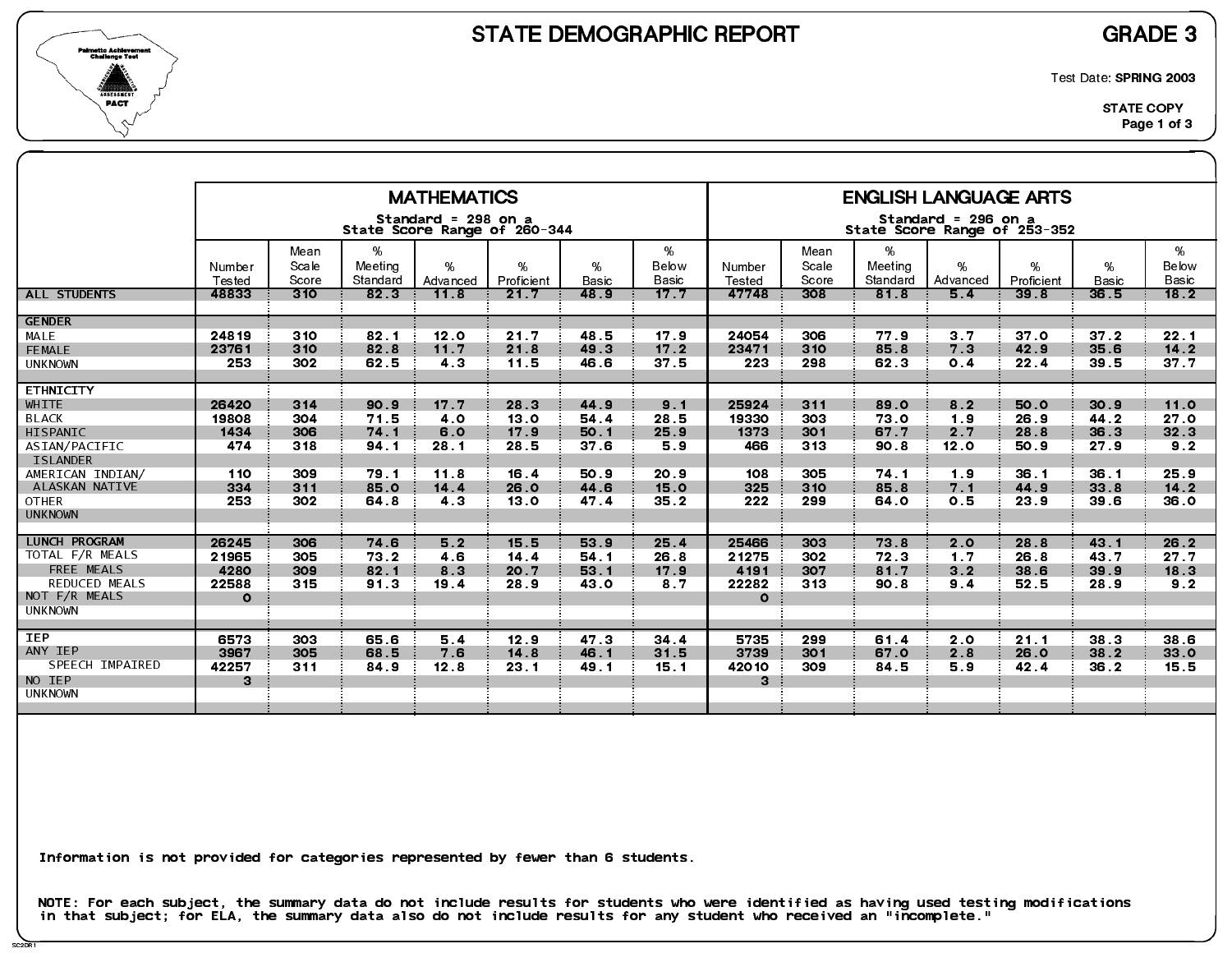



Test Date: SPRING 2003

|                                                                                                                   |                                       |                          |                               | <b>MATHEMATICS</b>                                  |                                         |                              |                                         |                                            |                          |                               | <b>ENGLISH LANGUAGE ARTS</b>                        |                                 |                            |                                      |
|-------------------------------------------------------------------------------------------------------------------|---------------------------------------|--------------------------|-------------------------------|-----------------------------------------------------|-----------------------------------------|------------------------------|-----------------------------------------|--------------------------------------------|--------------------------|-------------------------------|-----------------------------------------------------|---------------------------------|----------------------------|--------------------------------------|
|                                                                                                                   |                                       |                          |                               | Standard = 298 on a<br>State Score Range of 260-344 |                                         |                              |                                         |                                            |                          |                               | Standard = 296 on a<br>State Score Range of 253-352 |                                 |                            |                                      |
|                                                                                                                   | Number<br>Tested                      | Mean<br>Scale<br>Score   | %<br>Meeting<br>Standard      | $\%$<br>Advanced                                    | %<br>Proficient                         | %<br><b>Basic</b>            | %<br>Below<br>Basic                     | Number<br>Tested                           | Mean<br>Scale<br>Score   | %<br>Meeting<br>Standard      | %<br>Advanced                                       | %<br>Proficient                 | %<br><b>Basic</b>          | %<br>Below<br><b>Basic</b>           |
| <b>GIFTED &amp; TALENTED</b><br>ACADEMIC ONLY<br>ARTISTIC ONLY<br>BOTH ACADEMIC/ARTISTIC<br>N/A<br><b>UNKNOWN</b> | 6427<br>211<br>94<br>42101<br>$\circ$ | 325<br>311<br>326<br>308 | 99.7<br>85.8<br>100.0<br>79.6 | 48.4<br>9.5<br>51.1<br>6.1                          | 37 <sub>6</sub><br>24 6<br>36.2<br>19.2 | 13.7<br>51.7<br>12.8<br>54 3 | 0.3<br>$14.2$<br>0 <sub>0</sub><br>20.4 | 6413<br>201<br>94<br>41040<br>$\mathbf{o}$ | 323<br>311<br>326<br>305 | 99 3<br>91.0<br>100.0<br>78.9 | 24.1<br>4.5<br>28.7<br>2.5                          | 67.4<br>52.7<br>67.0<br>35.4    | 7.8<br>33.8<br>4 3<br>41.0 | 0.7<br>9.0<br>0 <sub>0</sub><br>21.1 |
| 504<br><b>YES</b><br><b>NO</b><br><b>UNKNOWN</b>                                                                  | 287<br>48546<br>$\Omega$              | 305<br>310               | 73.9<br>82.4                  | 5.9<br>11.8                                         | 12.9<br>21.7                            | 55.1<br>48.8                 | 26.1<br>17.6                            | 274<br>47474<br>$\mathbf{o}$               | 302<br>308               | 69.0<br>81.8                  | 1.5<br>5.5                                          | 25.5<br>39 9                    | 42.0<br>36.4               | 31.0<br>18.2                         |
| <b>LANGUAGE</b><br>ENGLISH<br><b>ESOL</b><br>LEP.<br><b>UNKNOWN</b>                                               | 47472<br>622<br>739<br>$\Omega$       | 310<br>313<br>301        | 82 6<br>87.8<br>61.0          | 11.9<br>14.0<br>38                                  | 21.8<br>26.4<br>11.4                    | 48.9<br>47.4<br>45.9         | 17.4<br>12.2<br>39 O                    | 46450<br>611<br>687<br>$\mathbf{o}$        | 308<br>309<br>292        | 82 2<br>86.6<br>46 O          | 5.5<br>7.0<br>1 <sub>3</sub>                        | 40.2<br>39.3<br>13 <sub>o</sub> | 36.5<br>40.3<br>31.7       | 17 <sub>8</sub><br>13 4<br>54.0      |
| <b>MIGRANT</b><br><b>YES</b><br><b>NO</b><br><b>UNKNOWN</b>                                                       | 56<br>48777<br>$\circ$                | 299<br>310               | 55.4<br>82.4                  | 5.4<br>11.8                                         | 7.1<br>21.7                             | 42.9<br>48.9                 | 44 6<br>17.6                            | 52<br>47696<br>$\mathbf{o}$                | 293<br>308               | 55.8<br>818                   | 1.9<br>5.4                                          | 17 <sub>3</sub><br>39.9         | 36.5<br>36.5               | 44.2<br>18.2                         |
| ALTERNATIVE SCHOOL<br><b>YES</b><br><b>NO</b><br><b>UNKNOWN</b>                                                   | 33 <sup>°</sup><br>48800<br>$\Omega$  | 296<br>310               | 42.4<br>82.4                  | 0.0<br>11.8                                         | 6.1<br>21.7                             | 36.4<br>48.9                 | 57.6<br>17.6                            | 27<br>47721<br>$\Omega$                    | 296<br>308               | 55.6<br>81.8                  | 0.0<br>5.4                                          | 11.1<br>39 9                    | 44 4<br>36.5               | 44.4<br>18.2                         |

Information is not provided for categories represented by fewer than 6 students.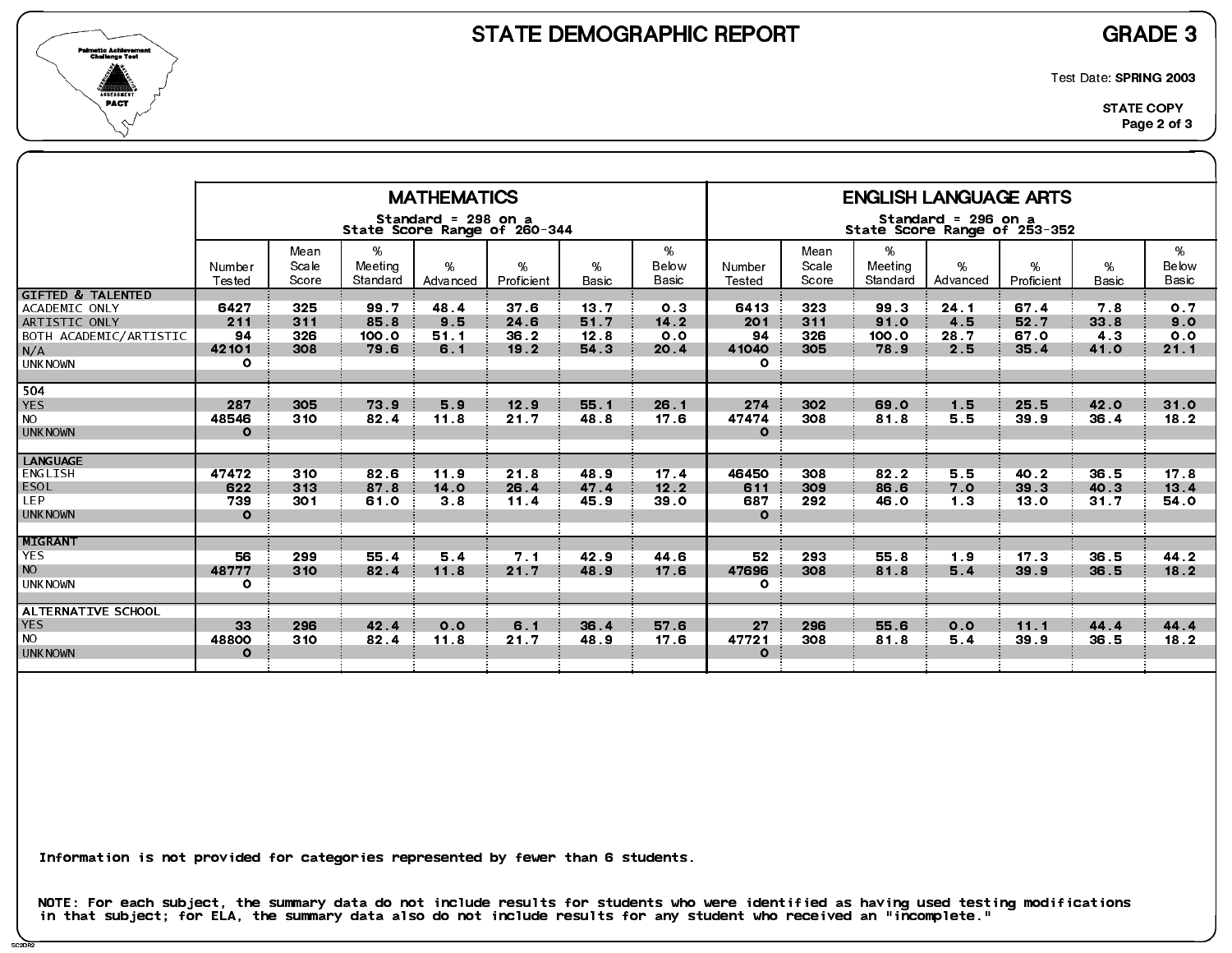



Test Date: SPRING 2003

|                      |                  |                |                     | <b>MATHEMATICS</b>                                  |                 |            |                 |                  |                |                     | <b>ENGLISH LANGUAGE ARTS</b>                        |                 |                |                 |
|----------------------|------------------|----------------|---------------------|-----------------------------------------------------|-----------------|------------|-----------------|------------------|----------------|---------------------|-----------------------------------------------------|-----------------|----------------|-----------------|
|                      |                  |                |                     | Standard = 298 on a<br>State Score Range of 260-344 |                 |            |                 |                  |                |                     | Standard = 296 on a<br>State Score Range of 253-352 |                 |                |                 |
|                      |                  | Mean           | %                   |                                                     |                 |            | %               |                  | Mean           | %                   |                                                     |                 |                | %               |
|                      | Number<br>Tested | Scale<br>Score | Meeting<br>Standard | %<br>Advanced                                       | %<br>Proficient | %<br>Basic | Below<br>Basic  | Number<br>Tested | Scale<br>Score | Meeting<br>Standard | %<br>Advanced                                       | %<br>Proficient | %<br>Basic     | Below<br>Basic  |
| <b>MALE</b>          |                  |                |                     |                                                     |                 |            |                 |                  |                |                     |                                                     |                 |                |                 |
| WHITE                | 13632            | 315            | 91.0                | 18.2                                                | 28.7            | 44 1       | 90              | 13274            | 310            | 86.3                | 5.6                                                 | 47.7            | 33.0           | 13 <sub>7</sub> |
| <b>BLACK</b>         | 10019            | 304            | 70.3                | 3.5                                                 | 12.2            | 54.6       | 29.7            | 9660             | 300            | 66.9                | 1.0                                                 | 22.9            | 43.0           | 33.1            |
| OTHER ETHNICITIES*   | 1168             | 310            | 80.7                | 11.7                                                | 22.0            | 46.9       | 19.3            | 1120             | 303            | 73 1                | 40                                                  | 31.6            | 37.5           | 26.9            |
| TOTAL F/R MEALS      | 13212            | 305            | 74 1                | 5.1                                                 | 15.1            | 53.9       | 25.9            | 12654            | 301            | 68.4                | 1.2                                                 | 24.8            | 42.4           | 31.6            |
| NOT F/R MEALS        | 11607            | 315            | 91.3                | 19.7                                                | 29.2            | 42 3       | 8 7             | 11400            | 311            | 88.6                | 6.5                                                 | 50.5            | 31.5           | 11.4            |
| <b>IEP</b>           | 4308             | 304            | 67.5                | 5.7                                                 | 13.7            | 48.O       | 32.5            | 3666             | 299            | 59.6                | 1.6                                                 | 21.3            | 36.7           | 40.4            |
| GIFTED-ACADEMIC ONLY | 3266             | 326            | 99 8                | 50.5                                                | 36.7            | 12.5       | 0 <sub>2</sub>  | 3258             | 321            | 99 O                | 17.9                                                | 70.8            | 10.2           | 1.0             |
| GIFTED-ARTISTIC ONLY | 85               | 311            | 85.9                | 10.6                                                | 23.5            | 51.8       | $14 \quad 1$    | 79               | 307            | 86.1                | 3.8                                                 | 41.8            | 40.5           | 13.9            |
| GIFTED-BOTH ACAD/ART | 30               | 324            | 100.0               | 36.7                                                | 50.0            | 13.3       | 0 <sub>0</sub>  | 30               | 322            | 100.0               | 13 <sub>3</sub>                                     | 76.7            | 10.0           | 0.0             |
| <b>FEMALE</b>        |                  |                |                     |                                                     |                 |            |                 |                  |                |                     |                                                     |                 |                |                 |
| <b>WHITE</b>         | 12783            | 314            | 90.8                | 17.1                                                | 28.0            | 45.7       | 9.2             | 12645            | 314            | 91.8                | 10.8                                                | 52 4            | 28.6           | 8.2             |
| <b>BLACK</b>         | 9784             | 305            | 72.7                | 4.5                                                 | 13.9            | 54 3       | 27.3            | 9665             | 305            | 79 0                | 2.7                                                 | 30.9            | 45.4           | 21.0            |
| OTHER ETHNICITIES*   | 1194             | 309            | 79.2                | 12.0                                                | 20.4            | 46.8       | 20.8            | 1161             | 306            | 77.6                | 6.3                                                 | 40.2            | 31.1           | 22.4            |
| TOTAL F/R MEALS      | 13026            | 306            | 75.1                | 53                                                  | 15.8            | 54 O       | 24.9            | 12804            | 305            | 79.2                | 2.8                                                 | 32.7            | 43.7           | 20.8            |
| NOT $F/R$ MEALS      | 10735            | 315            | 92.0                | 19.4                                                | 29.0            | 43.6       | 8.0             | 10667            | 315            | 93.8                | 12.6                                                | 55.3            | 25.9           | 6.2             |
| <b>IEP</b>           | 2262             | 302            | 62.2                | 5.0                                                 | 11.2            | 46.0       | 37.8            | 2068             | 301            | 64 8                | 2.9                                                 | 20.7            | 41.2           | 35.2            |
| GIFTED-ACADEMIC ONLY | 3161             | 325            | 99.6                | 46.2                                                | 38.6            | 14.9       | 0.4             | 3155             | 325            | 99.7                | 30.5                                                | 63.9            | 5.3            | 0 <sub>3</sub>  |
| GIFTED-ARTISTIC ONLY | 126              | 311            | 85.7                | 8.7                                                 | 25.4            | 51.6       | 14 <sup>3</sup> | 122              | 313            | 94 3                | 4.9                                                 | 59.8            | 29.5           | 5.7             |
| GIFTED-BOTH ACAD/ART | 64               | 326            | 100.0               | 57.8                                                | 29.7            | 12.5       | 0.0             | 64               | 327            | 100.0               | 35.9                                                | 62 5            | 1.6            | 0.0             |
| <b>WHITE</b>         |                  |                |                     |                                                     |                 |            |                 |                  |                |                     |                                                     |                 |                |                 |
| TOTAL F/R MEALS      | 8482             | 310            | 84 6                | 8.7                                                 | 22.0            | 53 9       | 15.4            | 8201             | 306            | 80.9                | 3 <sub>1</sub>                                      | 37.9            | 39 9           | 19.1            |
| NOT F/R MEALS        | 17938            | 316            | 93 8                | 21.9                                                | 31.3            | 40.6       | 6.2             | 17723            | 314            | 92.8                | 10.5                                                | 55.5            | 26.7           | 7 <sub>2</sub>  |
| IEP                  | 3710             | 307            | 77.5                | 85                                                  | 18.3            | 50.6       | 22.5            | 3293             | 303            | 70.0                | 3.2                                                 | 29.3            | 37.5           | 30.0            |
| GIFTED-ACADEMIC ONLY | 5341             | 326            | 99.9                | 50.9                                                | 37.4            | 11.5       | 0.1             | 5330             | 323            | 99.5                | 25.2                                                | 67.4            | 6.9            | 0.5             |
| GIFTED-ARTISTIC ONLY | 126              | 314            | 92.9                | 11.9                                                | 31.7            | 49.2       | 7 <sub>1</sub>  | 121              | 314            | 95.9                | 5.8                                                 | 61.2            | 28.9           | 4 <sub>1</sub>  |
| GIFTED-BOTH ACAD/ART | 78               | 326            | 100.0               | 52.6                                                | $372$           | 10.3       | 0.0             | 78               | 326            | 100.0               | 30.8                                                | 67.9            | 1 <sub>3</sub> | 0.0             |
| <b>BLACK</b>         |                  |                |                     |                                                     |                 |            |                 |                  |                |                     |                                                     |                 |                |                 |
| TOTAL F/R MEALS      | 16252            | 303            | 69.4                | 3 <sub>3</sub>                                      | 11.7            | 54.5       | 30.6            | 15815            | 302            | 70.5                | 1.4                                                 | 23.9            | 45.3           | 29.5            |
| NOT F/R MEALS        | 3556             | 308            | 80.9                | 7.4                                                 | 19.1            | 54 4       | 19.1            | 3515             | 308            | 84.0                | 4.2                                                 | 40.5            | 39.3           | 16.0            |
| <b>IEP</b>           | 2684             | 297            | 49.0                | $1.2$                                               | 53              | 42 5       | 51.0            | 2292             | 294            | 48.8                | 0 <sub>3</sub>                                      | 9.5             | 39.0           | 51.2            |
| GIFTED-ACADEMIC ONLY | 840              | 321            | 98.8                | 29.8                                                | 41.0            | 28.1       | 1.2             | 837              | 320            | 98.0                | 16.6                                                | 68.1            | 13.3           | 2.0             |
| GIFTED-ARTISTIC ONLY | 69               | 305            | 72.5                | 4 3                                                 | 14.5            | 53.6       | 27.5            | 66               | 305            | 818                 | 3 <sub>0</sub>                                      | 34.8            | 43.9           | 18.2            |
| GIFTED-BOTH ACAD/ART | 10 <sup>°</sup>  | 319            | 100.0               | 30.0                                                | 30.0            | 40.O       | 0.0             | 10 <sup>°</sup>  | 319            | 100 O               | 10.0                                                | 60.0            | 30.0           | 0.0             |
|                      |                  |                |                     |                                                     |                 |            |                 |                  |                |                     |                                                     |                 |                |                 |

\* Other Ethnicities = Hispanic, Asian/Pacific Islander, American Indian/Alaskan Native, Other, and Unknown.

Information is not provided for categories represented by fewer than 6 students.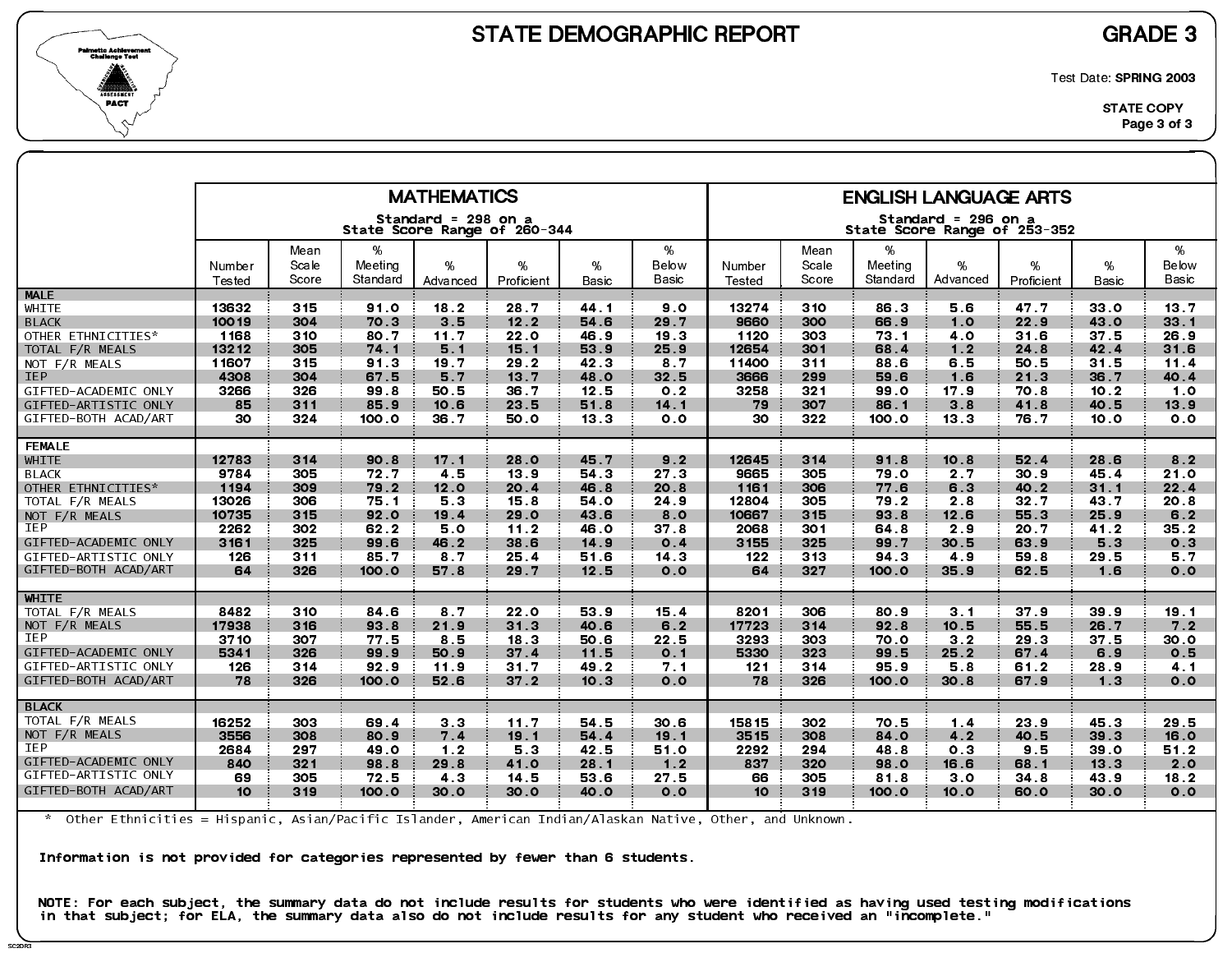

SC3DR1

Test Date: SPRING 2003

|                                         |                  |                        |                          | <b>SCIENCE</b>      |                              |                      |                     |                         |                        |                             | <b>SOCIAL STUDIES</b>                               |                 |                   |                     |
|-----------------------------------------|------------------|------------------------|--------------------------|---------------------|------------------------------|----------------------|---------------------|-------------------------|------------------------|-----------------------------|-----------------------------------------------------|-----------------|-------------------|---------------------|
|                                         |                  |                        |                          | Standard = 297 on a | State Score Range of 236-364 |                      |                     |                         |                        |                             | Standard = 296 on a<br>State Score Range of 236-364 |                 |                   |                     |
|                                         | Number<br>Tested | Mean<br>Scale<br>Score | %<br>Meeting<br>Standard | %<br>Advanced       | %<br>Proficient              | $\%$<br><b>Basic</b> | %<br>Below<br>Basic | Number<br><b>Tested</b> | Mean<br>Scale<br>Score | $\%$<br>Meeting<br>Standard | %<br>Advanced                                       | %<br>Proficient | %<br><b>Basic</b> | %<br>Below<br>Basic |
| <b>ALL STUDENTS</b>                     | 51568            | 300                    | 56.2                     | 6.5                 | 16.6                         | 330                  | 43 8                | 51571                   | 300                    | 61.0                        | 7.1                                                 | $142$           | 39 <sub>8</sub>   | 39 <sub>o</sub>     |
| <b>GENDER</b>                           |                  |                        |                          |                     |                              |                      |                     |                         |                        |                             |                                                     |                 |                   |                     |
| MALE                                    | 26586            | 300                    | 56.9                     | 7.5                 | 17 <sub>3</sub>              | 32 <sub>1</sub>      | 43 1                | 26579                   | 300                    | 60.0                        | 76                                                  | 14.3            | 38.1              | 40.0                |
| <b>FEMALE</b>                           | 24624            | 300                    | 55.8                     | 5.6                 | 16.1                         | 34 <sub>o</sub>      | 44.2                | 24633                   | 300                    | 62.5                        | 6.6                                                 | $14.2$          | 41.7              | 37.5                |
| <b>UNKNOWN</b>                          | 358              | 290                    | 29.1                     | 0.6                 | 4.7                          | 23 7                 | 70.9                | 359                     | 288                    | 30.6                        | 0.3                                                 | 5.8             | 24 5              | 69.4                |
| <b>ETHNICITY</b>                        |                  |                        |                          |                     |                              |                      |                     |                         |                        |                             |                                                     |                 |                   |                     |
| WHITE                                   | 27303            | 306                    | 71.7                     | 10.6                | 24 4                         | 36.7                 | 28.3                | 27297                   | 305                    | 74 6                        | 11.2                                                | 20.2            | 43.2              | 25.4                |
| AFRICAN AMERICAN                        | 21474            | 293                    | 37.2                     | 1.6                 | 7 <sub>3</sub>               | 28.3                 | 62 8                | 21484                   | 294                    | 44 7                        | 2.0                                                 | 6.8             | 35.8              | 55 3                |
| HISPANIC                                | 1483             | 296                    | 44 4                     | 2.0                 | 10.6                         | 31.8                 | 55.6                | 1480                    | 295                    | 49.9                        | 3 <sub>1</sub>                                      | 9.9             | 36.6              | 50 1                |
| ASIAN/PACIFIC<br><b>ISLANDER</b>        | 481              | 306                    | 71.9                     | 12.9                | 21.0                         | 38 <sub>o</sub>      | 28.1                | 481                     | 306                    | 76.7                        | 12.9                                                | 23.1            | 40.7              | 23.3                |
| AMERICAN INDIAN                         | 118              | 298                    | 57 6                     | 25                  | 11.0                         | 44 1                 | 42.4                | 118                     | 297                    | 58.5                        | 2.5                                                 | 9.3             | 46.6              | 41.5                |
| <b>OTHER</b>                            | 348              | 303                    | 65.2                     | 9.5                 | 16.7                         | 39.1                 | 34 8                | 349                     | 302                    | 65.3                        | 9.7                                                 | 16.3            | 39.3              | 34.7                |
| <b>UNKNOWN</b>                          | 361              | 290                    | 28.5                     | 0.6                 | 53                           | 22.7                 | 71.5                | 362                     | 288                    | 30.9                        | 0 <sub>3</sub>                                      | 5.8             | 24.9              | 69.1                |
|                                         |                  |                        |                          |                     |                              |                      |                     |                         |                        |                             |                                                     |                 |                   |                     |
| <b>LUNCH PROGRAM</b><br>TOTAL F/R MEALS | 28416            | 294                    | 41.6                     | 2.1                 | 9.2                          | 30.4                 | 58.4                | 28433                   | 294                    | 47.2                        | 2.2                                                 | 7.6             | 37.4              | 52.8                |
| FREE MEALS                              | 23933            | 294                    | 39 <sub>o</sub>          | 1.8                 | 8 <sub>2</sub>               | 29.1                 | 61.0                | 23955                   | 294                    | 44 8                        | 1.8                                                 | 6.8             | 36.2              | 55.2                |
| <b>REDUCED MEALS</b>                    | 4483             | 299                    | 55.6                     | 3.6                 | 14.8                         | $372$                | 44.4                | 4478                    | 299                    | 60.1                        | 4.0                                                 | 12.1            | 44.0              | 39.9                |
| NOT F/R MEALS                           | 23152            | 307                    | 74.0                     | 12.0                | 25.8                         | 36.2                 | 26.0                | 23138                   | 307                    | 78.0                        | 13.1                                                | 22.3            | 42.7              | 22 <sub>0</sub>     |
| <b>UNKNOWN</b>                          | $\circ$          |                        |                          |                     |                              |                      |                     | $\circ$                 |                        |                             |                                                     |                 |                   |                     |
| <b>IEP</b>                              |                  |                        |                          |                     |                              |                      |                     |                         |                        |                             |                                                     |                 |                   |                     |
| ANY IEP                                 | 9140             | 291                    | 32.3                     | 2.7                 | 7.6                          | 22.0                 | 67.7                | 9145                    | 290                    | $34.7$                      | 2.8                                                 | 63              | 25.6              | 65.3                |
| SPEECH IMPAIRED                         | 4984             | 293                    | 37 0                     | 4.2                 | 10.2                         | 22.7                 | 63.0                | 5003                    | 292                    | 40.2                        | 4 3                                                 | 8.3             | 27.6              | 59.8                |
| NO IEP                                  | 42421            | 302                    | 61.3                     | 7.4                 | 18.6                         | 35.4                 | 38.7                | 42419                   | 302                    | 66.7                        | 8.0                                                 | 15.9            | 42.8              | 33.3                |
| <b>UNKNOWN</b>                          | 7                | 290                    | 28.6                     | 0.0                 | 14 <sub>3</sub>              | 14.3                 | 71.4                | 7                       | 288                    | 14 <sub>3</sub>             | 0.0                                                 | 0.0             | 14.3              | 85.7                |
|                                         |                  |                        |                          |                     |                              |                      |                     |                         |                        |                             |                                                     |                 |                   |                     |

Information is not provided for categories represented by fewer than 6 students.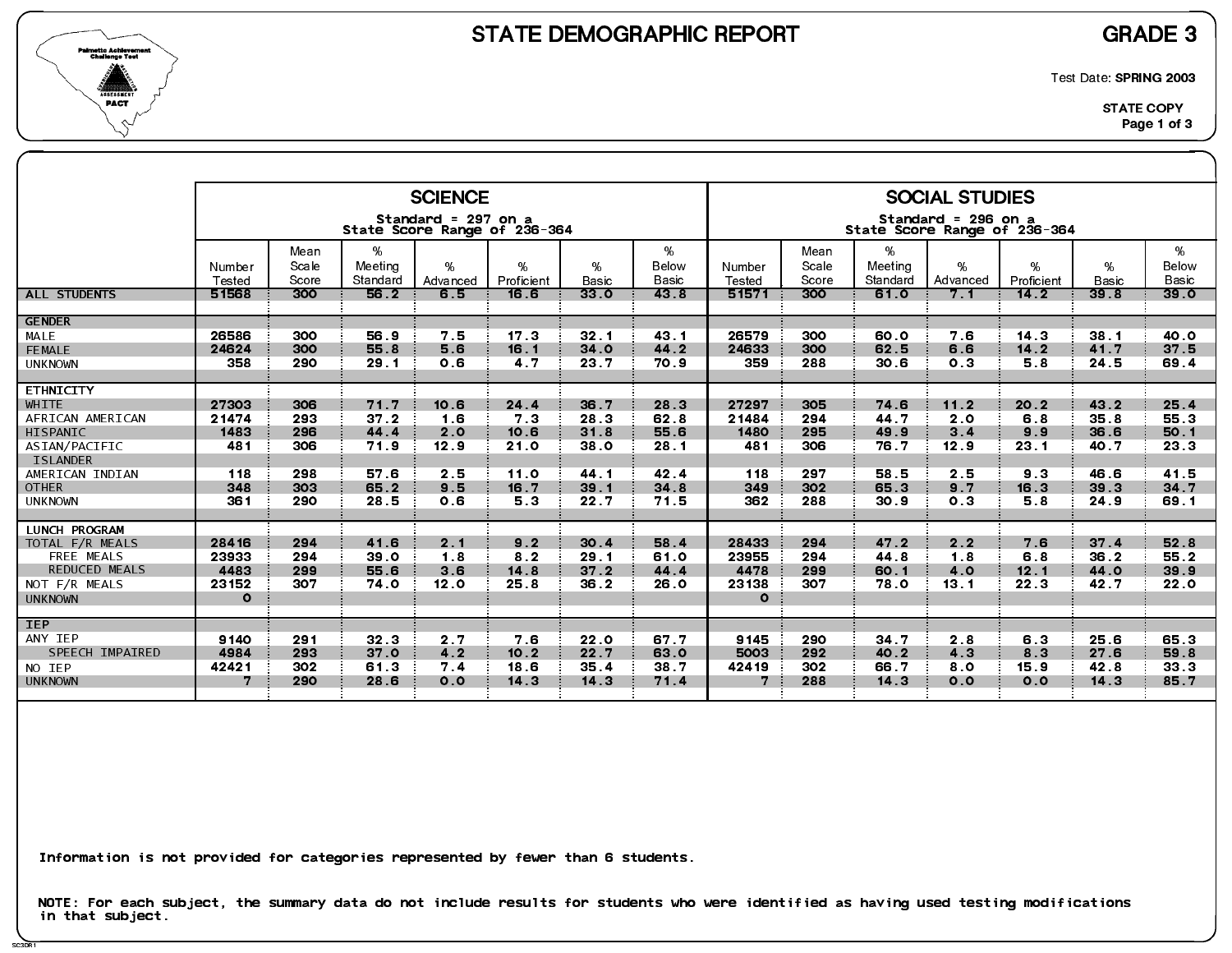

SC3DR2

Test Date: SPRING 2003

|                                                                                                                   |                                          |                          |                              | <b>SCIENCE</b>             |                              |                                            |                                                  |                                        |                          |                              | <b>SOCIAL STUDIES</b>                 |                                |                                         |                                 |
|-------------------------------------------------------------------------------------------------------------------|------------------------------------------|--------------------------|------------------------------|----------------------------|------------------------------|--------------------------------------------|--------------------------------------------------|----------------------------------------|--------------------------|------------------------------|---------------------------------------|--------------------------------|-----------------------------------------|---------------------------------|
|                                                                                                                   |                                          |                          |                              | Standard = 297 on a        | State Score Range of 236-364 |                                            |                                                  |                                        |                          | State Score Range of 236-364 | Standard = 296 on a                   |                                |                                         |                                 |
|                                                                                                                   | Number<br>Tested                         | Mean<br>Scale<br>Score   | %<br>Meeting<br>Standard     | $\%$<br>Advanced           | %<br>Proficient              | %<br><b>Basic</b>                          | %<br>Below<br>Basic                              | Number<br><b>Tested</b>                | Mean<br>Scale<br>Score   | %<br>Meeting<br>Standard     | %<br>Advanced                         | %<br>Proficient                | %<br><b>Basic</b>                       | %<br>Below<br><b>Basic</b>      |
| <b>GIFTED &amp; TALENTED</b><br>ACADEMIC ONLY<br>ARTISTIC ONLY<br>BOTH ACADEMIC/ARTISTIC<br>N/A<br><b>UNKNOWN</b> | 6429<br>215<br>94<br>44830<br>$\circ$    | 320<br>303<br>319<br>297 | 96.7<br>67.9<br>96.8<br>50.2 | 32.3<br>6.0<br>30.9<br>2.8 | 41.0<br>18.6<br>40.4<br>13.1 | 23.4<br>43 3<br>25.5<br>34 <sub>3</sub>    | 3 <sub>3</sub><br>32.1<br>3 <sub>2</sub><br>49.8 | 6428<br>215<br>94<br>44834<br>$\Omega$ | 318<br>304<br>318<br>297 | 96.2<br>74.0<br>94.7<br>55.8 | 30.4<br>7.9<br>34 0<br>3 <sub>7</sub> | 33.8<br>18.6<br>$372$<br>11.3  | 32 <sub>o</sub><br>47.4<br>23.4<br>40.9 | 3.8<br>26.0<br>5.3<br>44.2      |
| 504<br><b>YES</b><br><b>NO</b><br><b>UNKNOWN</b>                                                                  | 293<br>51275<br>$\mathbf{o}$             | 299<br>300               | 52.6<br>56.2                 | 4.4<br>6.6                 | 17 <sub>1</sub><br>16.6      | 31.1<br>33 0                               | 47 4<br>43.8                                     | 291<br>51280<br>$\mathbf{o}$           | 298<br>300               | 51.5<br>61.1                 | 5.2<br>7.1                            | 12.7<br>$14.2$                 | 33.7<br>39.8                            | 48.5<br>38 9                    |
| <b>LANGUAGE</b><br>ENGLISH<br><b>ESOL</b><br>LEP.<br><b>UNKNOWN</b>                                               | 50172<br>631<br>765<br>$\Omega$          | 300<br>301<br>291        | 56.5<br>60.5<br>31.4         | 6.7<br>5.4<br>0.5          | 16.8<br>17.6<br>6.0          | 33 <sub>1</sub><br>37 <sub>6</sub><br>24 8 | 43 5<br>39 5<br>68.6                             | 50176<br>632<br>763<br>$\mathbf{o}$    | 300<br>302<br>288        | 61.4<br>69.3<br>32.0         | 7.1<br>7.6<br>1 <sub>2</sub>          | 14 <sub>3</sub><br>16.1<br>5.2 | 39.9<br>45.6<br>25.6                    | 38 <sub>6</sub><br>30 7<br>68 O |
| <b>MIGRANT</b><br><b>YES</b><br><b>NO</b><br><b>UNKNOWN</b>                                                       | 58<br>51510<br>$\circ$                   | 291<br>300               | 29.3<br>56.2                 | 0.0<br>6.6                 | 5.2<br>16.7                  | 24.1<br>33.0                               | 70.7<br>43.8                                     | 57<br>51514<br>$\circ$                 | 288<br>300               | 31.6<br>61.0                 | 0.0<br>7.1                            | 3.5<br>14.2                    | 28.1<br>39 8                            | 68.4<br>39 0                    |
| ALTERNATIVE SCHOOL<br><b>YES</b><br><b>NO</b><br><b>UNKNOWN</b>                                                   | 33 <sup>°</sup><br>51535<br>$\mathbf{o}$ | 288<br>300               | 9.1<br>56.2                  | 3 <sub>o</sub><br>6.5      | 0.0<br>16.7                  | 6.1<br>33 <sub>0</sub>                     | 90.9<br>43 8                                     | 35<br>51536<br>$\Omega$                | 285<br>300               | 17.1<br>61 0                 | 0.0<br>7.1                            | 2.9<br>$14.2$                  | 14.3<br>39.8                            | 82.9<br>39 O                    |

Information is not provided for categories represented by fewer than 6 students.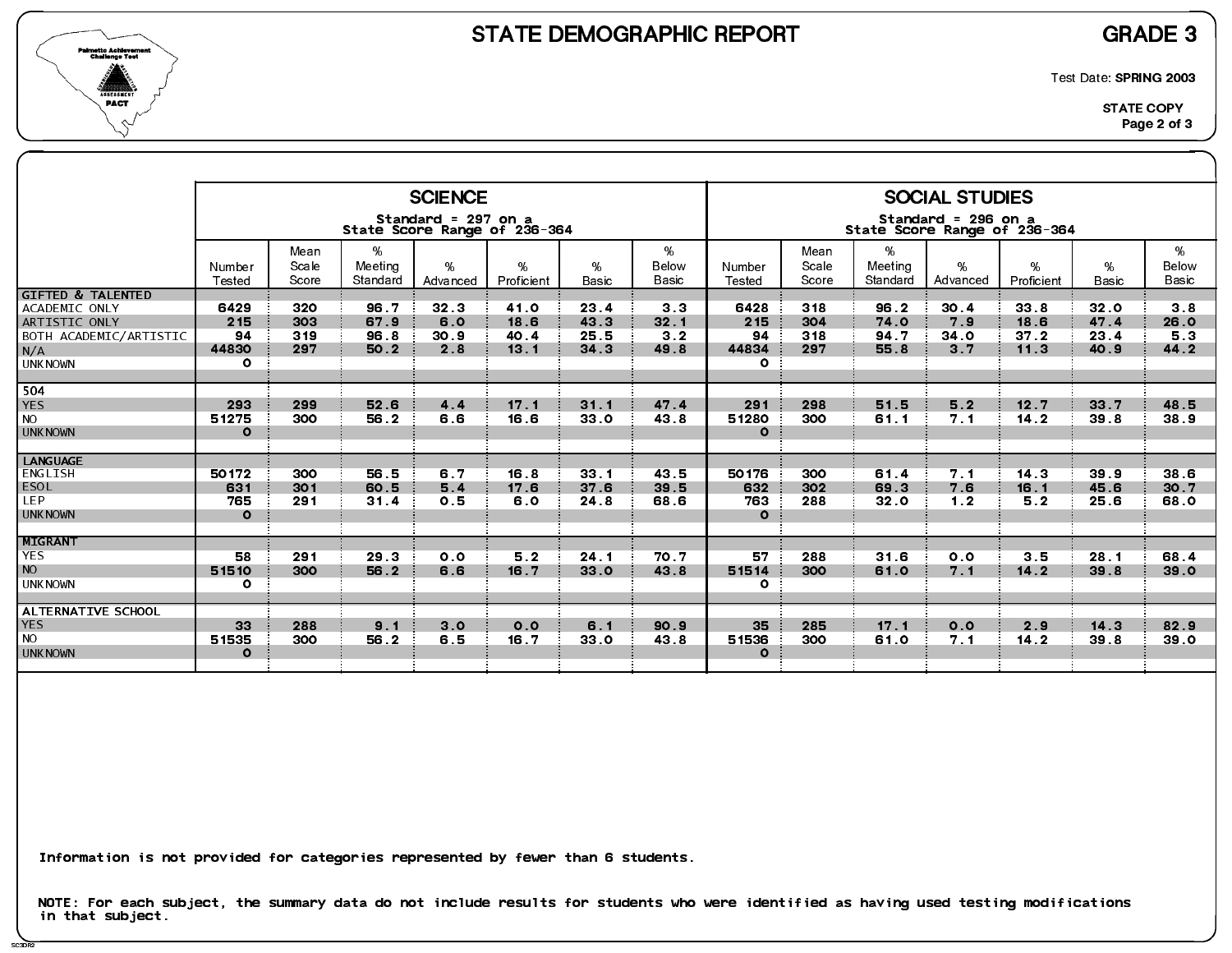

SC3DR<sup>3</sup>

Test Date: SPRING 2003

|                      |                  |                |                     | <b>SCIENCE</b><br>Standard = 297 on a |                 |                 |                |                  |                |                     | <b>SOCIAL STUDIES</b><br>Standard = 296 on a |                 |                 |                 |
|----------------------|------------------|----------------|---------------------|---------------------------------------|-----------------|-----------------|----------------|------------------|----------------|---------------------|----------------------------------------------|-----------------|-----------------|-----------------|
|                      |                  |                |                     | State Score Range of 236-364          |                 |                 |                |                  |                |                     | State Score Range of 236-364                 |                 |                 |                 |
|                      |                  | Mean           | %                   |                                       |                 |                 | %              |                  | Mean           | %                   |                                              |                 |                 | %               |
|                      | Number<br>Tested | Scale<br>Score | Meeting<br>Standard | %<br>Advanced                         | %<br>Proficient | %<br>Basic      | Below<br>Basic | Number<br>Tested | Scale<br>Score | Meeting<br>Standard | %<br>Advanced                                | %<br>Proficient | %<br>Basic      | Below<br>Basic  |
| <b>MALE</b>          |                  |                |                     |                                       |                 |                 |                |                  |                |                     |                                              |                 |                 |                 |
| WHITE                | 14209            | 307            | 73.2                | 12.4                                  | 25.4            | 35.4            | 26.8           | 14202            | 306            | 74.7                | 12 <sub>3</sub>                              | 20.9            | 41.6            | 25.3            |
| AFRICAN AMERICAN     | 11158            | 293            | 36.5                | 1.5                                   | 7 <sub>3</sub>  | 27.8            | 63.5           | 11158            | 293            | 41.8                | 1.8                                          | 6.1             | 33.8            | 58.2            |
| OTHER ETHNICITIES*   | 1219             | 299            | 53.4                | 5 3                                   | 13.9            | 34.1            | 46.6           | 1219             | 298            | 56.4                | 6.6                                          | 11.9            | 37.8            | 43.6            |
| TOTAL F/R MEALS      | 14689            | 294            | 41.7                | 2.2                                   | 9.7             | 29.7            | 58.3           | 14701            | 294            | 45.3                | 2.1                                          | 7.5             | 35.6            | 54.7            |
| NOT F/R MEALS        | 11897            | 308            | 75.7                | 14 <sub>o</sub>                       | 26.6            | 35.1            | 24.3           | 11878            | 307            | 78.3                | 14.4                                         | 22.7            | 41.2            | 21.7            |
| <b>IEP</b>           | 6029             | 292            | 34.1                | 3.0                                   | 83              | 22.8            | 65.9           | 6025             | 290            | 35 6                | $3 \quad 1$                                  | 6.4             | 26.1            | 64.4            |
| GIFTED-ACADEMIC ONLY | 3267             | 321            | 97.3                | 37.7                                  | 39.3            | 20.3            | 2.7            | 3267             | 319            | 96.2                | 33.2                                         | 33.8            | 29.2            | 38              |
| GIFTED-ARTISTIC ONLY | 87               | 304            | 69.0                | 6.9                                   | 23.0            | 39.1            | 31.0           | 87               | 305            | 75.9                | 6.9                                          | 19.5            | 49.4            | 24.1            |
| GIFTED-BOTH ACAD/ART | 30               | 320            | 93 3                | 43 3                                  | 30.0            | <b>20.0</b>     | 6.7            | 30               | 319            | 86.7                | 46.7                                         | 23 3            | 16.7            | 13.3            |
| <b>FEMALE</b>        |                  |                |                     |                                       |                 |                 |                |                  |                |                     |                                              |                 |                 |                 |
| WHITE                | 13089            | 305            | 70.1                | 8.8                                   | 23.3            | 38.0            | 29.9           | 13090            | 305            | 74.4                | 10.1                                         | 19.4            | 44.9            | 25.6            |
| AFRICAN AMERICAN     | 10311            | 293            | 38.0                | 1.7                                   | 7.4             | 28.9            | 62 0           | 10321            | 295            | 47.8                | 2.2                                          | 7.6             | 38.0            | 52.2            |
| OTHER ETHNICITIES*   | 1224             | 299            | 53.3                | 5.1                                   | 13.2            | 35.0            | 46.7           | 1222             | 298            | 59.0                | 5.6                                          | 14.7            | 38.6            | 41.0            |
| TOTAL F/R MEALS      | 13719            | 294            | 41.6                | 19                                    | 8 7             | 31.1            | 58.4           | 13724            | 295            | 49.2                | 2.2                                          | 7.7             | 39 <sub>3</sub> | 50.8            |
| NOT F/R MEALS        | 10905            | 306            | 73.6                | 10.3                                  | 25.6            | 37.8            | 26.4           | 10909            | 307            | 79.2                | 12.0                                         | 22.4            | 44 8            | 20.8            |
| <b>IEP</b>           | 3096             | 290            | 29.1                | 2 <sub>3</sub>                        | 6.2             | 20.5            | 70.9           | 3110             | 290            | 32.9                | 2.2                                          | 6.1             | 24 6            | 67 1            |
| GIFTED-ACADEMIC ONLY | 3162             | 318            | 96.2                | 26.8                                  | 42.8            | 26.6            | 3.8            | 3161             | 317            | 96.3                | 27.6                                         | 33.9            | 34.8            | 3 <sub>7</sub>  |
| GIFTED-ARTISTIC ONLY | 128              | 302            | 67.2                | 5.5                                   | 15.6            | 46.1            | 32.8           | 128              | 304            | 72.7                | 8.6                                          | 18.0            | 46.1            | 27.3            |
| GIFTED-BOTH ACAD/ART | 64               | 319            | 98.4                | 25.0                                  | 45.3            | 28.1            | 1.6            | 64               | 318            | 98.4                | 28.1                                         | 43.8            | 26.6            | 1.6             |
| <b>WHITE</b>         |                  |                |                     |                                       |                 |                 |                |                  |                |                     |                                              |                 |                 |                 |
| TOTAL F/R MEALS      | 9065             | 299            | 56.7                | 3.9                                   | 15.6            | 37 <sub>3</sub> | 43 3           | 9065             | 298            | 59.2                | 3.7                                          | 11.7            | 43.9            | 40 8            |
| NOT F/R MEALS        | 18238            | 309            | 79.1                | 14.0                                  | 28.8            | 36.4            | 20.9           | 18232            | 309            | 82.2                | 15.0                                         | 24 3            | 42.8            | 17 <sub>8</sub> |
| IEP                  | 4568             | 297            | 46.8                | 51                                    | 13.0            | 28.7            | 53 2           | 4572             | 295            | 48.6                | 51                                           | 10.3            | 33.2            | 51.4            |
| GIFTED-ACADEMIC ONLY | 5341             | 321            | 98.0                | 34.9                                  | 42.0            | 21.2            | 2.0            | 5340             | 319            | 97.2                | 32 <sub>3</sub>                              | 35.1            | 29.8            | 2.8             |
| GIFTED-ARTISTIC ONLY | 127              | 306            | 78.0                | 79                                    | 25.2            | 44.9            | 22.0           | 127              | 308            | 82.7                | 12.6                                         | 23.6            | 46.5            | 17 <sub>3</sub> |
| GIFTED-BOTH ACAD/ART | 78               | 321            | 97.4                | 34.6                                  | 39 7            | 23.1            | 2.6            | 78               | 320            | 97.4                | 35.9                                         | $37.2$          | 24.4            | 2.6             |
| AFRICAN AMERICAN     |                  |                |                     |                                       |                 |                 |                |                  |                |                     |                                              |                 |                 |                 |
| TOTAL F/R MEALS      | 17778            | 292            | 33.6                | 1.1                                   | 5.9             | 26.5            | 66.4           | 17797            | 292            | 40.7                | 1.4                                          | 5.4             | 34 <sub>0</sub> | 59 3            |
| NOT F/R MEALS        | 3696             | 298            | 54.5                | 3 <sub>8</sub>                        | 14.0            | 36.7            | 45.5           | 3687             | 300            | 63.7                | 5.0                                          | 14.0            | 44.6            | 36.3            |
| <b>IEP</b>           | 4304             | 286            | 17.1                | 0 <sup>3</sup>                        | 2.0             | 14.8            | 82.9           | 4315             | 284            | 20 O                | 0.4                                          | 2.1             | 17.5            | 80.0            |
| GIFTED-ACADEMIC ONLY | 842              | 312            | 88.8                | 16.0                                  | 35.9            | 36.9            | 11.2           | 842              | 312            | 89.9                | 18.4                                         | 26.2            | 45.2            | 10.1            |
| GIFTED-ARTISTIC ONLY | 72               | 296            | 48.6                | 2.8                                   | 9.7             | 36.1            | 51.4           | 72               | 297            | 59.7                | $1.4$                                        | 6.9             | 51.4            | 40.3            |
| GIFTED-BOTH ACAD/ART | 10 <sup>°</sup>  | 307            | 90.0                | 10.0                                  | 30.0            | <b>50.0</b>     | 10.0           | 10 <sup>°</sup>  | 309            | 80.0                | 20.0                                         | 30.0            | 30.0            | 20.0            |
|                      |                  |                |                     |                                       |                 |                 |                |                  |                |                     |                                              |                 |                 |                 |

\* Other Ethnicities = Hispanic, Asian/Pacific Islander, American Indian, Other, and Unknown.

Information is not provided for categories represented by fewer than 6 students.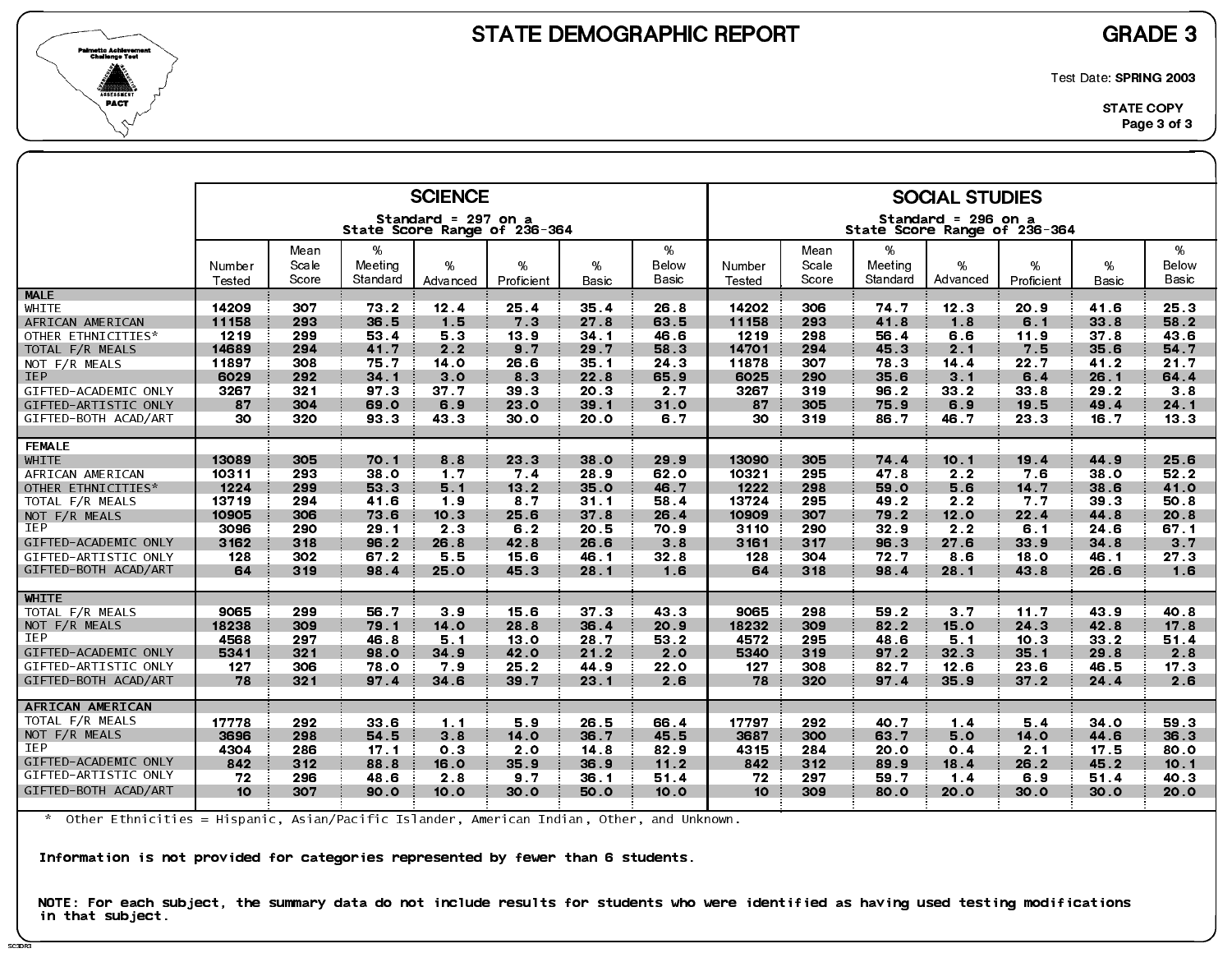



Test Date: SPRING 2003

|                                                                                                                                                                   |                                                    |                                               |                                                      | <b>MATHEMATICS</b>                                                                 |                                                     |                                                      |                                                    |                                                    |                                               |                                                      | <b>ENGLISH LANGUAGE ARTS</b>                        |                                                      |                                                      |                                                     |
|-------------------------------------------------------------------------------------------------------------------------------------------------------------------|----------------------------------------------------|-----------------------------------------------|------------------------------------------------------|------------------------------------------------------------------------------------|-----------------------------------------------------|------------------------------------------------------|----------------------------------------------------|----------------------------------------------------|-----------------------------------------------|------------------------------------------------------|-----------------------------------------------------|------------------------------------------------------|------------------------------------------------------|-----------------------------------------------------|
|                                                                                                                                                                   |                                                    |                                               |                                                      | Standard = 399 on a                                                                | State Score Range of 351-452                        |                                                      |                                                    |                                                    |                                               |                                                      | Standard = 395 on a<br>State Score Range of 345-445 |                                                      |                                                      |                                                     |
|                                                                                                                                                                   | Number<br>Tested                                   | Mean<br>Scale<br>Score                        | %<br>Meeting<br>Standard                             | %<br>Advanced                                                                      | %<br>Proficient                                     | %<br><b>Basic</b>                                    | %<br>Below<br>Basic                                | Number<br>Tested                                   | Mean<br>Scale<br>Score                        | %<br>Meeting<br>Standard                             | %<br>Advanced                                       | %<br>Proficient                                      | %<br>Basic                                           | %<br>Below<br>Basic                                 |
| ALL STUDENTS                                                                                                                                                      | 50047                                              | 410                                           | 81.1                                                 | 14.0                                                                               | 20.4                                                | 46.7                                                 | 18.9                                               | 48997                                              | 404                                           | 76.4                                                 | 2 <sub>2</sub>                                      | 30.6                                                 | 43,5                                                 | 236                                                 |
| <b>GENDER</b><br>MALE<br>FEMALE<br><b>UNKNOWN</b>                                                                                                                 | 24987<br>24825<br>235                              | 411<br>410<br>402                             | 81.2<br>81.1<br>66.4                                 | 14.9<br>13.2<br>4 3                                                                | 20 <sub>3</sub><br>20.7<br>89                       | 46.0<br>47.2<br>53 2                                 | 18.8<br>18.9<br>33 6                               | 24248<br>24550<br>199                              | 402<br>405<br>397                             | 72 0<br>80.9<br>57.3                                 | 1 <sub>4</sub><br>$3 \quad 1$<br>0.5                | 26.7<br>34 6<br>21.6                                 | 43.9<br>43.3<br>35 <sub>2</sub>                      | 28.0<br>19.1<br>42.7                                |
| <b>ETHNICITY</b><br>WHITE<br><b>BLACK</b><br>HISPANIC<br>ASIAN/PACIFIC<br><b>ISLANDER</b><br>AMERICAN INDIAN/<br>ALASKAN NATIVE<br><b>OTHER</b><br><b>UNKNOWN</b> | 27229<br>20315<br>1457<br>458<br>107<br>247<br>234 | 415<br>404<br>405<br>420<br>409<br>411<br>402 | 90.3<br>69.5<br>70.3<br>91.0<br>72.9<br>83.8<br>65.0 | 21.2<br>4 <sub>4</sub><br>8.4<br>36.5<br>10 <sub>3</sub><br>12.1<br>4 <sub>3</sub> | 26.4<br>12.7<br>16.7<br>26.0<br>17.8<br>26.7<br>7.7 | 42.8<br>52 3<br>45.2<br>28.6<br>44.9<br>44.9<br>53 0 | 9.7<br>30.5<br>29.7<br>9.0<br>27.1<br>16.2<br>35.0 | 26701<br>19907<br>1396<br>450<br>103<br>244<br>196 | 408<br>399<br>396<br>408<br>401<br>404<br>397 | 85.6<br>65.2<br>60.0<br>84.7<br>70 9<br>79.5<br>58.2 | 3.6<br>0.5<br>0.7<br>5.6<br>0.0<br>2.0<br>0.5       | 41.1<br>17.1<br>19.8<br>44.2<br>29.1<br>32.4<br>21.9 | 40.9<br>47.6<br>39.5<br>34.9<br>41.7<br>45.1<br>35.7 | 14.4<br>34.8<br>40.0<br>15.3<br>29.1<br>20.5<br>418 |
| <b>LUNCH PROGRAM</b><br>TOTAL F/R MEALS<br>FREE MEALS<br><b>REDUCED MEALS</b><br>NOT F/R MEALS<br><b>UNKNOWN</b>                                                  | 26744<br>22296<br>4448<br>23303<br>$\Omega$        | 405<br>405<br>409<br>416                      | 72.5<br>70.7<br>81.8<br>90.9                         | 6.0<br>5.2<br>9.8<br>23.3                                                          | 14 6<br>13.4<br>20.6<br>27.1                        | 52.0<br>52.1<br>51.3<br>40.6                         | 27.5<br>29 3<br>18.2<br>9.1                        | 26009<br>21656<br>4353<br>22988<br>$\mathbf{o}$    | 399<br>398<br>402<br>409                      | 66.4<br>64 5<br>76.2<br>87.6                         | 0.6<br>0.5<br>1.3<br>40                             | 18.1<br>16.4<br>26.7<br>44.8                         | 47.7<br>47.6<br>48.2<br>38.8                         | 33 <sub>6</sub><br>35.5<br>23.8<br>12.4             |
| <b>IEP</b><br>ANY IEP<br>SPEECH IMPAIRED<br>NO IEP<br><b>UNKNOWN</b>                                                                                              | 5712<br>2578<br>44327<br>8                         | 402<br>404<br>411<br>404                      | 62.1<br>66.0<br>83 6<br>62.5                         | 5.8<br>9 <sub>3</sub><br>15.1<br>12.5                                              | 11.7<br>14.6<br>21.6<br>0.0                         | 44.6<br>42.1<br>46.9<br>50.0                         | 37.9<br>34.0<br>16.4<br>37.5                       | 4912<br>2452<br>44078<br>7                         | 395<br>397<br>405<br>396                      | 50 3<br>56.3<br>79.3<br>57.1                         | 0.8<br>1 <sub>3</sub><br>2.4<br>0.0                 | 11.9<br>16.8<br>32.7<br>14.3                         | 37 <sub>6</sub><br>38.1<br>44.2<br>42.9              | 49.7<br>43 7<br>20.7<br>42.9                        |

Information is not provided for categories represented by fewer than 6 students.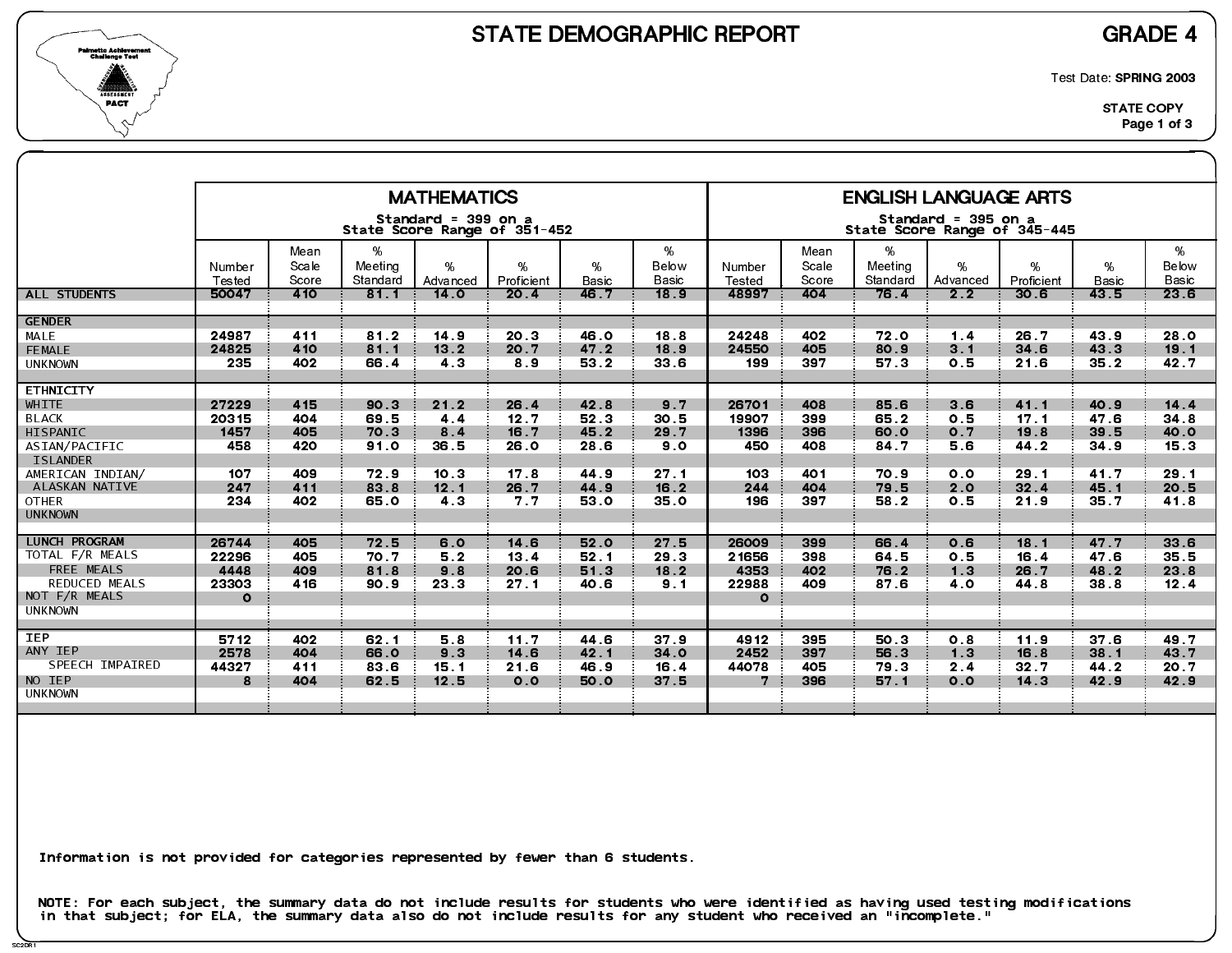



Test Date: SPRING 2003

|                                                                                                                   |                                        |                          |                              | <b>MATHEMATICS</b>             |                                |                              |                           |                                             |                          |                                 | <b>ENGLISH LANGUAGE ARTS</b>                        |                              |                              |                            |
|-------------------------------------------------------------------------------------------------------------------|----------------------------------------|--------------------------|------------------------------|--------------------------------|--------------------------------|------------------------------|---------------------------|---------------------------------------------|--------------------------|---------------------------------|-----------------------------------------------------|------------------------------|------------------------------|----------------------------|
|                                                                                                                   |                                        |                          |                              | Standard = 399 on a            | State Score Range of 351-452   |                              |                           |                                             |                          |                                 | Standard = 395 on a<br>State Score Range of 345-445 |                              |                              |                            |
|                                                                                                                   | Number<br>Tested                       | Mean<br>Scale<br>Score   | %<br>Meeting<br>Standard     | $\%$<br>Advanced               | %<br>Proficient                | %<br><b>Basic</b>            | %<br>Below<br>Basic       | Number<br>Tested                            | Mean<br>Scale<br>Score   | %<br>Meeting<br>Standard        | %<br>Advanced                                       | %<br>Proficient              | %<br><b>Basic</b>            | %<br>Below<br><b>Basic</b> |
| <b>GIFTED &amp; TALENTED</b><br>ACADEMIC ONLY<br>ARTISTIC ONLY<br>BOTH ACADEMIC/ARTISTIC<br>N/A<br><b>UNKNOWN</b> | 9361<br>313<br>258<br>40115<br>$\circ$ | 426<br>412<br>426<br>407 | 99.6<br>92.0<br>99.6<br>76.6 | 48.9<br>9.6<br>49.6<br>5.7     | 35.1<br>23.6<br>36.0<br>16.9   | 15.6<br>58.8<br>14.0<br>54.0 | 0.4<br>8.0<br>0.4<br>23.4 | 9327<br>311<br>256<br>39103<br>$\mathbf{o}$ | 417<br>407<br>420<br>400 | 99 0<br>84.2<br>100.0<br>70 8   | 9 <sub>3</sub><br>2.3<br>16.0<br>0.4                | 70.8<br>41.2<br>73.8<br>20.7 | 18.8<br>40.8<br>10.2<br>49.7 | 1.0<br>15.8<br>0.0<br>29.2 |
| 504<br><b>YES</b><br><b>NO</b><br><b>UNKNOWN</b>                                                                  | 401<br>49646<br>$\mathbf{o}$           | 406<br>410               | 73.1<br>812                  | 8.0<br>14.1                    | 12.2<br>20.5                   | 52.9<br>46 6                 | 26.9<br>18.8              | 388<br>48609<br>$\mathbf{o}$                | 399<br>404               | 63 4<br>76.5                    | 0.8<br>2 <sub>2</sub>                               | 17.8<br>30.7                 | 44.8<br>43.5                 | 36.6<br>23.5               |
| <b>LANGUAGE</b><br>ENGLISH<br><b>ESOL</b><br>LEP.<br><b>UNKNOWN</b>                                               | 48702<br>678<br>667<br>$\Omega$        | 411<br>413<br>398        | 81.4<br>85.4<br>51.9         | 14.1<br>16.8<br>3 <sub>6</sub> | 20.5<br>23 <sub>2</sub><br>9.6 | 46.8<br>45.4<br>38.7         | 18.6<br>14.6<br>48.1      | 47714<br>671<br>612<br>$\Omega$             | 404<br>403<br>387        | 76.9<br>75.6<br>35 <sub>3</sub> | 2 <sub>3</sub><br>2.1<br>0.2                        | 31.0<br>30.6<br>4.9          | 43.7<br>42.9<br>30.2         | 23.1<br>24.4<br>64.7       |
| <b>MIGRANT</b><br><b>YES</b><br><b>NO</b><br><b>UNKNOWN</b>                                                       | 61<br>49986<br>$\circ$                 | 398<br>410               | 54 1<br>81.1                 | 3 <sub>3</sub><br>14.0         | 9.8<br>20.5                    | 41.0<br>46.7                 | 45.9<br>18.9              | 57<br>48940<br>$\mathbf{o}$                 | 388<br>404               | 43 9<br>76.4                    | 0.0<br>2.2                                          | 14.0<br>30.6                 | 29.8<br>43.5                 | 56.1<br>23 6               |
| ALTERNATIVE SCHOOL<br><b>YES</b><br><b>NO</b><br><b>UNKNOWN</b>                                                   | 52<br>49995<br>$\Omega$                | 393<br>410               | 42.3<br>81.1                 | 0.0<br>14.0                    | 1.9<br>20.5                    | 40.4<br>46.7                 | 57.7<br>18.9              | 51<br>48946<br>$\Omega$                     | 391<br>404               | 35.3<br>76.4                    | 0.0<br>2.2                                          | 5.9<br>30.6                  | 29.4<br>43.5                 | 64.7<br>23 6               |

Information is not provided for categories represented by fewer than 6 students.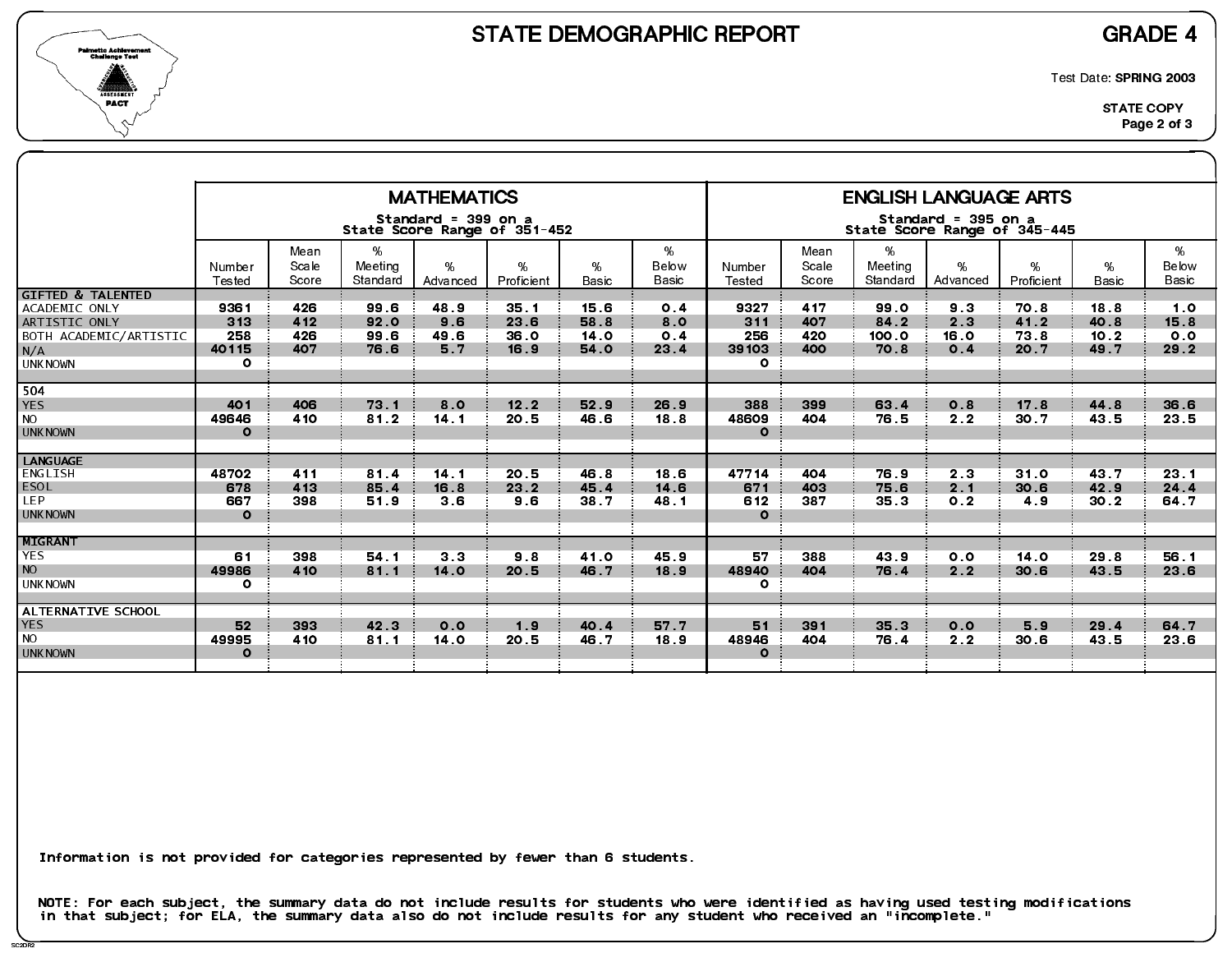



Test Date: SPRING 2003

|                      |                  |               |              | <b>MATHEMATICS</b>                                  |                 |                 |                |                  |               |              | <b>ENGLISH LANGUAGE ARTS</b>                        |            |                 |                 |
|----------------------|------------------|---------------|--------------|-----------------------------------------------------|-----------------|-----------------|----------------|------------------|---------------|--------------|-----------------------------------------------------|------------|-----------------|-----------------|
|                      |                  |               |              | Standard = 399 on a<br>State Score Range of 351-452 |                 |                 |                |                  |               |              | Standard = 395 on a<br>State Score Range of 345-445 |            |                 |                 |
|                      |                  | Mean<br>Scale | %<br>Meeting | %                                                   | %               | %               | %<br>Below     |                  | Mean<br>Scale | %<br>Meeting | %                                                   | %          | %               | %<br>Below      |
|                      | Number<br>Tested | Score         | Standard     | Advanced                                            | Proficient      | Basic           | Basic          | Number<br>Tested | Score         | Standard     | Advanced                                            | Proficient | Basic           | Basic           |
| <b>MALE</b>          |                  |               |              |                                                     |                 |                 |                |                  |               |              |                                                     |            |                 |                 |
| WHITE                | 13961            | 416           | 91.0         | 22.5                                                | 26.5            | <b>42.0</b>     | 90             | 13587            | 406           | 82.7         | 2 <sub>3</sub>                                      | 36.7       | 43.7            | 17.3            |
| <b>BLACK</b>         | 9873             | 403           | 68.0         | 4.2                                                 | 11.6            | 52.2            | 32.0           | 9557             | 396           | 57.6         | 0.2                                                 | 12.7       | 44 7            | 42.4            |
| OTHER ETHNICITIES*   | 1153             | 409           | 76.4         | 14 9                                                | 19.6            | 419             | 23 6           | 1104             | 398           | 64.3         | 1.0                                                 | 24.8       | 38.5            | 35.7            |
| TOTAL F/R MEALS      | 13194            | 405           | 72.3         | 6.4                                                 | 14.5            | 51.5            | 27.7           | 12656            | 397           | 60.4         | 0.3                                                 | 14.5       | 45.6            | 39 6            |
| NOT F/R MEALS        | 11793            | 417           | 91.2         | 24.4                                                | 26.8            | 39 9            | 88             | 11592            | 407           | 84 7         | 2.7                                                 | 40.1       | 41.9            | 15 <sub>3</sub> |
| <b>IEP</b>           | 3787             | 403           | 64.2         | 6.3                                                 | 12.5            | 45.4            | 35.8           | 3181             | 394           | 48.5         | 0.6                                                 | 11.3       | 36.6            | 51.5            |
| GIFTED-ACADEMIC ONLY | 4528             | 427           | 99.7         | 53.2                                                | 33.2            | 13.3            | 0 <sub>3</sub> | 4511             | 415           | 98 6         | 6.3                                                 | 69.0       | 23.3            | $1.4$           |
| GIFTED-ARTISTIC ONLY | 140              | 412           | 91.4         | 12.9                                                | 20.7            | 57.9            | 8.6            | 138              | 403           | 79.0         | 0.7                                                 | 29.7       | 48.6            | 21.0            |
| GIFTED-BOTH ACAD/ART | 85               | 428           | 98.8         | 61.2                                                | 29.4            | 82              | 1.2            | 84               | 420           | 100.0        | 14.3                                                | 79.8       | 6.0             | 0.0             |
| <b>FEMALE</b>        |                  |               |              |                                                     |                 |                 |                |                  |               |              |                                                     |            |                 |                 |
| <b>WHITE</b>         | 13264            | 415           | 89 7         | 19.8                                                | 26.2            | 43.6            | 10.3           | 13110            | 409           | 88.5         | 4.9                                                 | 45.6       | 38.0            | 11.5            |
| <b>BLACK</b>         | 10437            | 405           | 70.9         | 4 <sub>7</sub>                                      | 13.8            | 52.4            | 29.1           | 10345            | 401           | 72.2         | 0.7                                                 | 21.2       | 50.3            | 27.8            |
| OTHER ETHNICITIES*   | 1124             | 408           | 75.6         | 14.1                                                | 19.7            | 41.8            | 24.4           | 1095             | 401           | 71.4         | 2.6                                                 | 28.7       | 40.1            | 28.6            |
| TOTAL F/R MEALS      | 13537            | 405           | 72.8         | 5.6                                                 | 14.8            | 52.4            | 27.2           | 13340            | 401           | 72.3         | 10                                                  | 21.5       | 49.7            | 27.7            |
| NOT $F/R$ MEALS      | 11288            | 416           | 91.1         | 22.4                                                | 27.8            | 41.0            | 8.9            | 11210            | 411           | 91.1         | 5.5                                                 | 50.1       | 35.6            | 8.9             |
| <b>IEP</b>           | 1919             | 401           | 57.9         | 4.7                                                 | 10.0            | 43 2            | 42.1           | 1728             | 396           | 53.5         | $1 \quad 1$                                         | 13.1       | 39 <sub>3</sub> | 46.5            |
| GIFTED-ACADEMIC ONLY | 4833             | 425           | 99.5         | 44.9                                                | 36.9            | 17.7            | 0.5            | 4816             | 419           | 99.3         | 12.1                                                | 72.5       | 14.7            | 0.7             |
| GIFTED-ARTISTIC ONLY | 173              | 412           | 92.5         | 6.9                                                 | 26.0            | 59.5            | 7.5            | 173              | 410           | 88 4         | 3 <sub>5</sub>                                      | 50.3       | 34 7            | 11.6            |
| GIFTED-BOTH ACAD/ART | 173              | 425           | 100.0        | 43.9                                                | 39.3            | 16.8            | 0.0            | 172              | 420           | 100.0        | 16.9                                                | 70.9       | 12.2            | 0.0             |
| <b>WHITE</b>         |                  |               |              |                                                     |                 |                 |                |                  |               |              |                                                     |            |                 |                 |
| TOTAL F/R MEALS      | 8667             | 410           | 83 3         | 10.4                                                | 20.8            | 52.1            | 16.7           | 8354             | 402           | 75.5         | 1 <sub>3</sub>                                      | 25.8       | 48.3            | 24 5            |
| NOT F/R MEALS        | 18562            | 418           | 93.6         | 26.2                                                | 28.9            | 38 5            | 6.4            | 18347            | 410           | 90.1         | 4.6                                                 | 48 O       | 37.5            | 9.9             |
| IEP                  | 3273             | 407           | 74.5         | 9.0                                                 | 16.7            | 48.7            | 25 5           | 2819             | 398           | 60.4         | 1.3                                                 | 16.9       | 42.2            | 39 6            |
| GIFTED-ACADEMIC ONLY | 7662             | 427           | 99.7         | 51.8                                                | 34 <sub>1</sub> | 13.8            | 0 <sub>3</sub> | 7631             | 418           | 99.2         | 10.3                                                | 71.6       | 17.3            | 0.8             |
| GIFTED-ARTISTIC ONLY | 193              | 414           | 95.3         | 12.4                                                | 25.4            | 57.5            | 4.7            | 193              | 409           | 89 1         | 2.6                                                 | 46.1       | 40.4            | 10.9            |
| GIFTED-BOTH ACAD/ART | 219              | 427           | 100.0        | 49.3                                                | 37 <sub>4</sub> | $132$           | 0.0            | 217              | 421           | 100.0        | 17.1                                                | 73.7       | 9.2             | 0.0             |
| <b>BLACK</b>         |                  |               |              |                                                     |                 |                 |                |                  |               |              |                                                     |            |                 |                 |
| TOTAL F/R MEALS      | 16564            | 403           | 67.0         | 3.4                                                 | 11.1            | 52.5            | 33 0           | 16201            | 398           | 62.3         | 0.3                                                 | 14.0       | 48.0            | 37 <sub>7</sub> |
| NOT F/R MEALS        | 3751             | 409           | 80.5         | 9 <sub>3</sub>                                      | 19.9            | 51.3            | 19.5           | 3706             | 403           | 77.7         | 1.2                                                 | 30.5       | 46.1            | 22.3            |
| <b>IEP</b>           | 2313             | 396           | 44 3         | 1 <sub>3</sub>                                      | 42              | 38 9            | 55.7           | 1998             | 390           | 35.7         | 0.1                                                 | 4.8        | 30.8            | 64 3            |
| GIFTED-ACADEMIC ONLY | 1365             | 422           | 98.8         | 31.1                                                | 41.0            | 26.6            | $1.2$          | 1362             | 414           | 97.8         | 4.0                                                 | 66.5       | 27.3            | 2.2             |
| GIFTED-ARTISTIC ONLY | 96               | 408           | 89.6         | 5.2                                                 | 18.8            | 65.6            | 10.4           | 95.              | 404           | 75.8         | 2 <sub>1</sub>                                      | 31.6       | 42.1            | 24 2            |
| GIFTED-BOTH ACAD/ART | 22 <sub>2</sub>  | 421           | 95 5         | 31.8                                                | 36.4            | 27 <sub>3</sub> | 4.5            | 22 <sub>2</sub>  | 416           | 100.0        | 4.5                                                 | 72.7       | 22.7            | 0.0             |
|                      |                  |               |              |                                                     |                 |                 |                |                  |               |              |                                                     |            |                 |                 |

\* Other Ethnicities = Hispanic, Asian/Pacific Islander, American Indian/Alaskan Native, Other, and Unknown.

Information is not provided for categories represented by fewer than 6 students.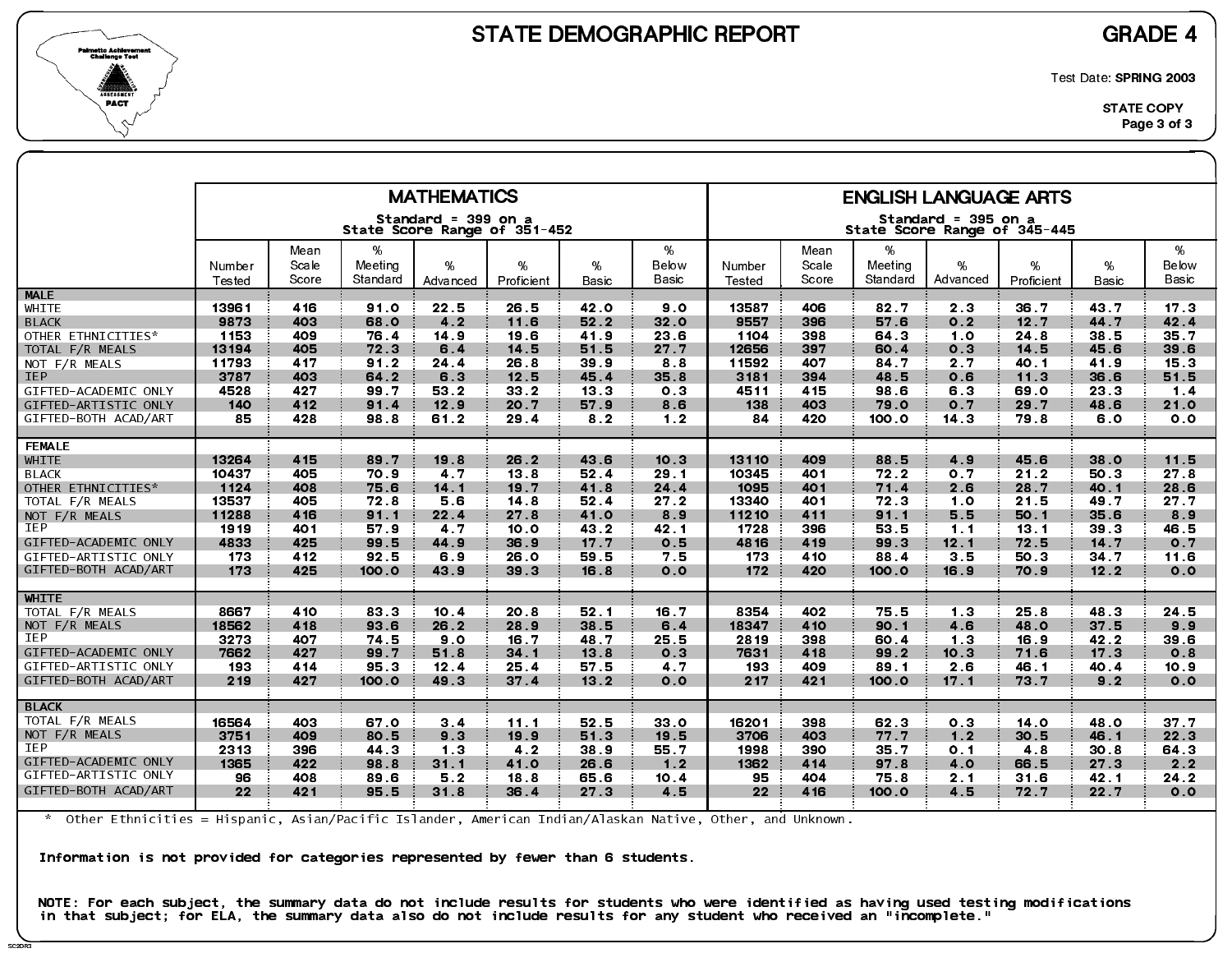

SC3DR1

Test Date: SPRING 2003

|                                         |                 |               |                  | <b>SCIENCE</b>      |                              |                 |               |                        |               |                  | <b>SOCIAL STUDIES</b>                               |                    |                      |                          |
|-----------------------------------------|-----------------|---------------|------------------|---------------------|------------------------------|-----------------|---------------|------------------------|---------------|------------------|-----------------------------------------------------|--------------------|----------------------|--------------------------|
|                                         |                 |               |                  | Standard = 397 on a | State Score Range of 336-464 |                 |               |                        |               |                  | Standard = 394 on a<br>State Score Range of 336-464 |                    |                      |                          |
|                                         | Number          | Mean<br>Scale | %<br>Meeting     | %                   | %                            | %               | %<br>Below    | Number                 | Mean<br>Scale | $\%$<br>Meeting  | %                                                   | %                  | %                    | %<br>Below               |
| <b>ALL STUDENTS</b>                     | Tested<br>51598 | Score<br>400  | Standard<br>57.1 | Advanced<br>6.5     | Proficient<br>15.4           | Basic<br>35.2   | Basic<br>42.9 | <b>Tested</b><br>51654 | Score<br>400  | Standard<br>64 7 | Advanced<br>7.8                                     | Proficient<br>12.0 | <b>Basic</b><br>44.9 | Basic<br>35 <sub>3</sub> |
| <b>GENDER</b>                           |                 |               |                  |                     |                              |                 |               |                        |               |                  |                                                     |                    |                      |                          |
| MALE                                    | 25954           | 401           | 59.0             | 7.9                 | 16.9                         | $34.2$          | 41.0          | 25992                  | 400           | 62 9             | 83                                                  | 11.8               | 42.8                 | 37.1                     |
| FEMALE                                  | 25375           | 399           | 55.4             | 5.2                 | 14 <sub>o</sub>              | 36.2            | 44.6          | 25393                  | 400           | 66.8             | 7.3                                                 | 12.3               | 47.2                 | 33 2                     |
| <b>UNKNOWN</b>                          | 269             | 391           | 33.8             | 1.5                 | 5.9                          | 26.4            | 66.2          | 269                    | 392           | 39 8             | 3 <sub>3</sub>                                      | 4.5                | 32.0                 | 60.2                     |
| <b>ETHNICITY</b>                        |                 |               |                  |                     |                              |                 |               |                        |               |                  |                                                     |                    |                      |                          |
| <b>WHITE</b>                            | 27845           | 406           | 73.0             | 10.7                | 22.7                         | 39 6            | 27.0          | 27860                  | 405           | 76.8             | 12.5                                                | 17.1               | 47.2                 | 23 2                     |
| AFRICAN AMERICAN                        | 21174           | 393           | 37.0             | 1.1                 | 6.1                          | 29 8            | 63.0          | 21212                  | 394           | 49.6             | 1.8                                                 | 5.4                | 42.4                 | 50.4                     |
| HISPANIC                                | 1481            | 395           | 44 4             | 3.1                 | 9.3                          | 32.0            | 55.6          | 1481                   | 395           | 53.3             | 3.3                                                 | 8 <sub>7</sub>     | 41.3                 | 46.7                     |
| ASIAN/PACIFIC                           | 461             | 409           | 746              | 17.4                | 24 9                         | 32 <sub>3</sub> | 25.4          | 461                    | 408           | 78.7             | 17 <sub>6</sub>                                     | 23 4               | 37.7                 | 21.3                     |
| <b>ISLANDER</b><br>AMERICAN INDIAN      | 113             | 397           | 45.1             | 53                  | 13.3                         | 26.5            | 54 9          | 114                    | 396           | 55.3             | 7.0                                                 | 9.6                | 38.6                 | 44.7                     |
| <b>OTHER</b>                            | 254             | 401           | 60.2             | 7.5                 | 15.7                         | 37 <sub>o</sub> | 39.8          | 257                    | 402           | 70.8             | 9.7                                                 | 12.1               | 49.0                 | 29.2                     |
| <b>UNKNOWN</b>                          | 270             | 390           | 32.6             | 1.9                 | 5.9                          | 24 8            | 67.4          | 269                    | 392           | 40.9             | 3 <sub>3</sub>                                      | 4.8                | 32.7                 | 59.1                     |
|                                         |                 |               |                  |                     |                              |                 |               |                        |               |                  |                                                     |                    |                      |                          |
| <b>LUNCH PROGRAM</b><br>TOTAL F/R MEALS | 27956           | 394           | 41.7             | 1.9                 | 8.0                          | 31.8            | 58.3          | 28007                  | 394           | 51.4             | 2.1                                                 | 5.9                | 43.4                 | 48 6                     |
| FREE MEALS                              | 23384           | 393           | 39.0             | 1.5                 | 7.0                          | 30.5            | 61.0          | 23431                  | 393           | 49.2             | 1.8                                                 | 5.2                | 42.2                 | 50.8                     |
| <b>REDUCED MEALS</b>                    | 4572            | 399           | 55.2             | 4.0                 | 13 <sub>1</sub>              | 38.2            | 44.8          | 4576                   | 398           | 63 0             | 3 <sub>7</sub>                                      | 9.9                | 49.4                 | 37.0                     |
| NOT F/R MEALS                           | 23642           | 407           | 75.3             | 12.0                | 24 <sub>1</sub>              | 39 2            | 24.7          | 23647                  | 407           | 80.4             | 14 6                                                | 19.2               | 46.7                 | 19.6                     |
| <b>UNKNOWN</b>                          | $\circ$         |               |                  |                     |                              |                 |               | $\mathbf{o}$           |               |                  |                                                     |                    |                      |                          |
| <b>IEP</b>                              |                 |               |                  |                     |                              |                 |               |                        |               |                  |                                                     |                    |                      |                          |
| ANY IEP                                 | 7205            | 391           | 33.2             | 2 <sub>7</sub>      | 7.1                          | 23 4            | 66.8          | 7264                   | 392           | 41.2             | 3 <sub>3</sub>                                      | 4.8                | $332$                | 58.8                     |
| SPEECH IMPAIRED                         | 3049            | 392           | 37.6             | 4.7                 | 8.9                          | 24.0            | 62.4          | 3067                   | 393           | 44.3             | 5.6                                                 | 6.3                | 32.4                 | 55.7                     |
| NO IEP                                  | 44383           | 402           | 61.0             | 7.1                 | 16.7                         | 37.1            | 39 O          | 44380                  | 401           | 68.5             | 85                                                  | 13 <sub>2</sub>    | 46.8                 | 31.5                     |
| <b>UNKNOWN</b>                          | 10 <sup>°</sup> | 392           | 40.0             | 0.0                 | 0.0                          | 40.0            | 60.0          | 10 <sup>°</sup>        | 388           | 20.0             | 0.0                                                 | 10.0               | 10.0                 | 80.0                     |
|                                         |                 |               |                  |                     |                              |                 |               |                        |               |                  |                                                     |                    |                      |                          |

Information is not provided for categories represented by fewer than 6 students.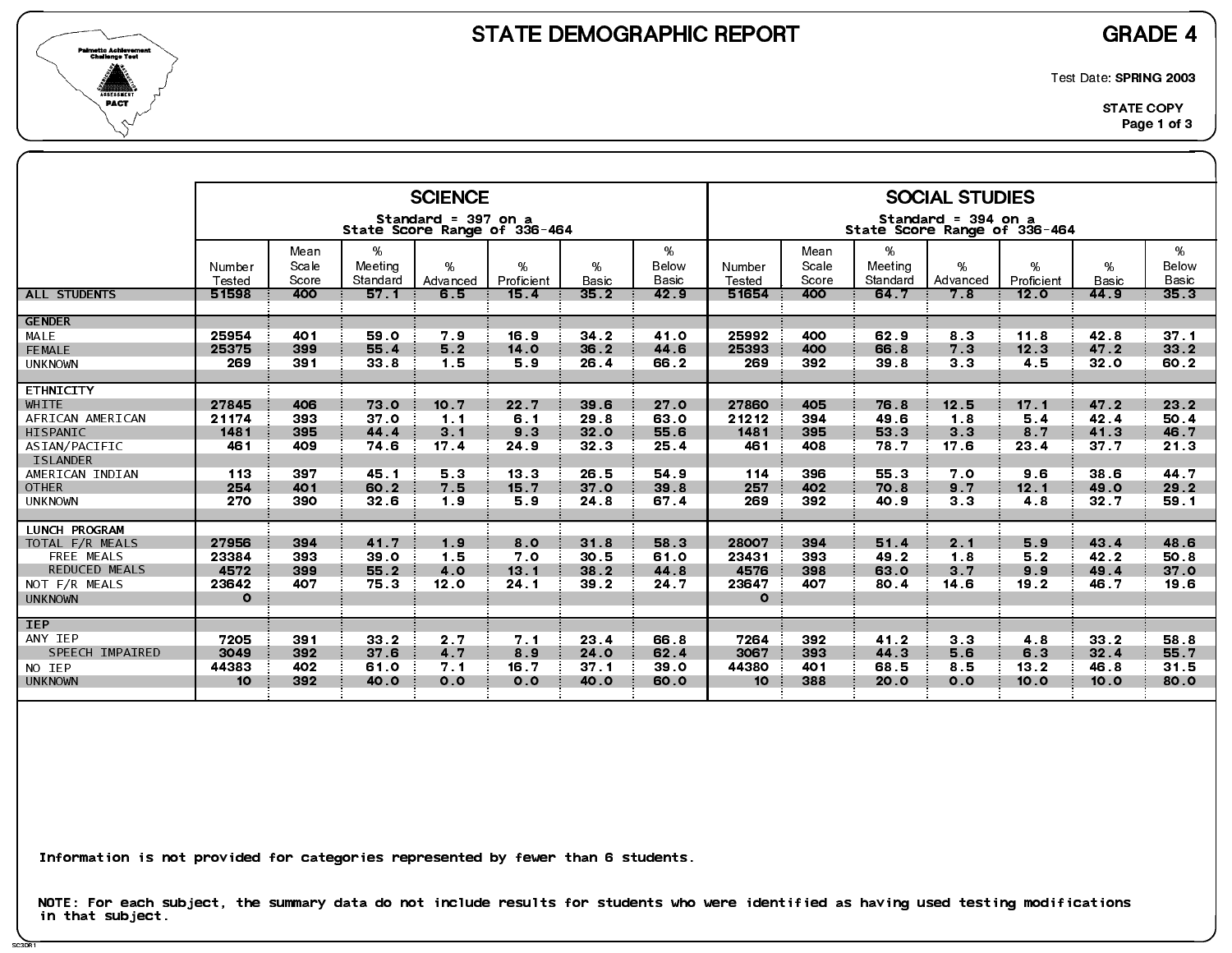

SC3DR2

Test Date: SPRING 2003

|                                                                                                                   |                                        |                          |                              | <b>SCIENCE</b>                                      |                                        |                                         |                            |                                         |                          |                                         | <b>SOCIAL STUDIES</b>                 |                                |                              |                            |
|-------------------------------------------------------------------------------------------------------------------|----------------------------------------|--------------------------|------------------------------|-----------------------------------------------------|----------------------------------------|-----------------------------------------|----------------------------|-----------------------------------------|--------------------------|-----------------------------------------|---------------------------------------|--------------------------------|------------------------------|----------------------------|
|                                                                                                                   |                                        |                          |                              | Standard = 397 on a<br>State Score Range of 336-464 |                                        |                                         |                            |                                         |                          | State Score Range of 336-464            | Standard = 394 on a                   |                                |                              |                            |
|                                                                                                                   | Number<br>Tested                       | Mean<br>Scale<br>Score   | %<br>Meeting<br>Standard     | $\%$<br>Advanced                                    | %<br>Proficient                        | %<br><b>Basic</b>                       | %<br>Below<br>Basic        | Number<br><b>Tested</b>                 | Mean<br>Scale<br>Score   | %<br>Meeting<br>Standard                | %<br>Advanced                         | %<br>Proficient                | %<br><b>Basic</b>            | %<br>Below<br><b>Basic</b> |
| <b>GIFTED &amp; TALENTED</b><br>ACADEMIC ONLY<br>ARTISTIC ONLY<br>BOTH ACADEMIC/ARTISTIC<br>N/A<br><b>UNKNOWN</b> | 9356<br>316<br>258<br>41668<br>$\circ$ | 417<br>403<br>419<br>396 | 95.8<br>68.7<br>98.4<br>48.0 | 26.1<br>6.6<br>27.5<br>2.0                          | 39 <sub>o</sub><br>16.5<br>42.2<br>9.9 | 30 <sub>8</sub><br>45.6<br>28.7<br>36.1 | 4.2<br>31.3<br>1.6<br>52.0 | 9355<br>317<br>258<br>41724<br>$\Omega$ | 417<br>402<br>419<br>396 | 96.5<br>76.0<br>97 <sub>3</sub><br>57.3 | 29.8<br>7 <sub>3</sub><br>32.2<br>2.7 | 30.0<br>15.5<br>32.2<br>7.8    | 36.7<br>53.3<br>32.9<br>46.7 | 3.5<br>24.0<br>2.7<br>42 7 |
| 504<br><b>YES</b><br><b>NO</b><br><b>UNKNOWN</b>                                                                  | 412<br>51186<br>$\circ$                | 396<br>400               | 45.1<br>57.2                 | 5.1<br>6.5                                          | 10.2<br>15.4                           | 29.9<br>35.2                            | 54 9<br>42.8               | 411<br>51243<br>$\mathbf{o}$            | 396<br>400               | 51.1<br>64 8                            | 7 <sub>1</sub><br>7.8                 | 5.1<br>12.1                    | 38.9<br>44.9                 | 48.9<br>35.2               |
| <b>LANGUAGE</b><br>ENGLISH<br><b>ESOL</b><br><b>LEP</b><br><b>UNKNOWN</b>                                         | 50232<br>689<br>677<br>$\Omega$        | 400<br>402<br>387        | 57.5<br>61.0<br>25.0         | 6.6<br>7.1<br>1 <sub>3</sub>                        | 15.5<br>16.1<br>4 <sub>3</sub>         | 35.3<br>37.7<br>19.4                    | 42.5<br>39.0<br>75.0       | 50288<br>689<br>677<br>$\Omega$         | 400<br>401<br>389        | 65.1<br>70.5<br>31.5                    | 7.9<br>8 <sub>4</sub><br>1.0          | 12.1<br>13.6<br>3 <sub>1</sub> | 45.1<br>48.5<br>27.3         | 34.9<br>29 5<br>68.5       |
| <b>MIGRANT</b><br><b>YES</b><br><b>NO</b><br><b>UNKNOWN</b>                                                       | 62<br>51536<br>$\circ$                 | 390<br>400               | 30.6<br>57.1                 | 1.6<br>6.5                                          | 3 <sub>2</sub><br>15.4                 | 25.8<br>35.2                            | 69.4<br>42.9               | 62<br>51592<br>$\mathbf{o}$             | 391<br>400               | 46.8<br>64 7                            | 0.0<br>7.8                            | 3 <sub>2</sub><br>12.0         | 43.5<br>44.9                 | 53.2<br>35.3               |
| ALTERNATIVE SCHOOL<br><b>YES</b><br><b>NO</b><br><b>UNKNOWN</b>                                                   | 64<br>51534<br>$\Omega$                | 388<br>400               | 25.0<br>57.1                 | 0.0<br>6.5                                          | 1.6<br>15.4                            | 23.4<br>35.2                            | 75.0<br>42.9               | 65<br>51589<br>$\Omega$                 | 387<br>400               | 26.2<br>64.7                            | 0.0<br>7.8                            | 0.0<br>12.0                    | 26.2<br>44.9                 | 73 8<br>35 <sub>3</sub>    |

Information is not provided for categories represented by fewer than 6 students.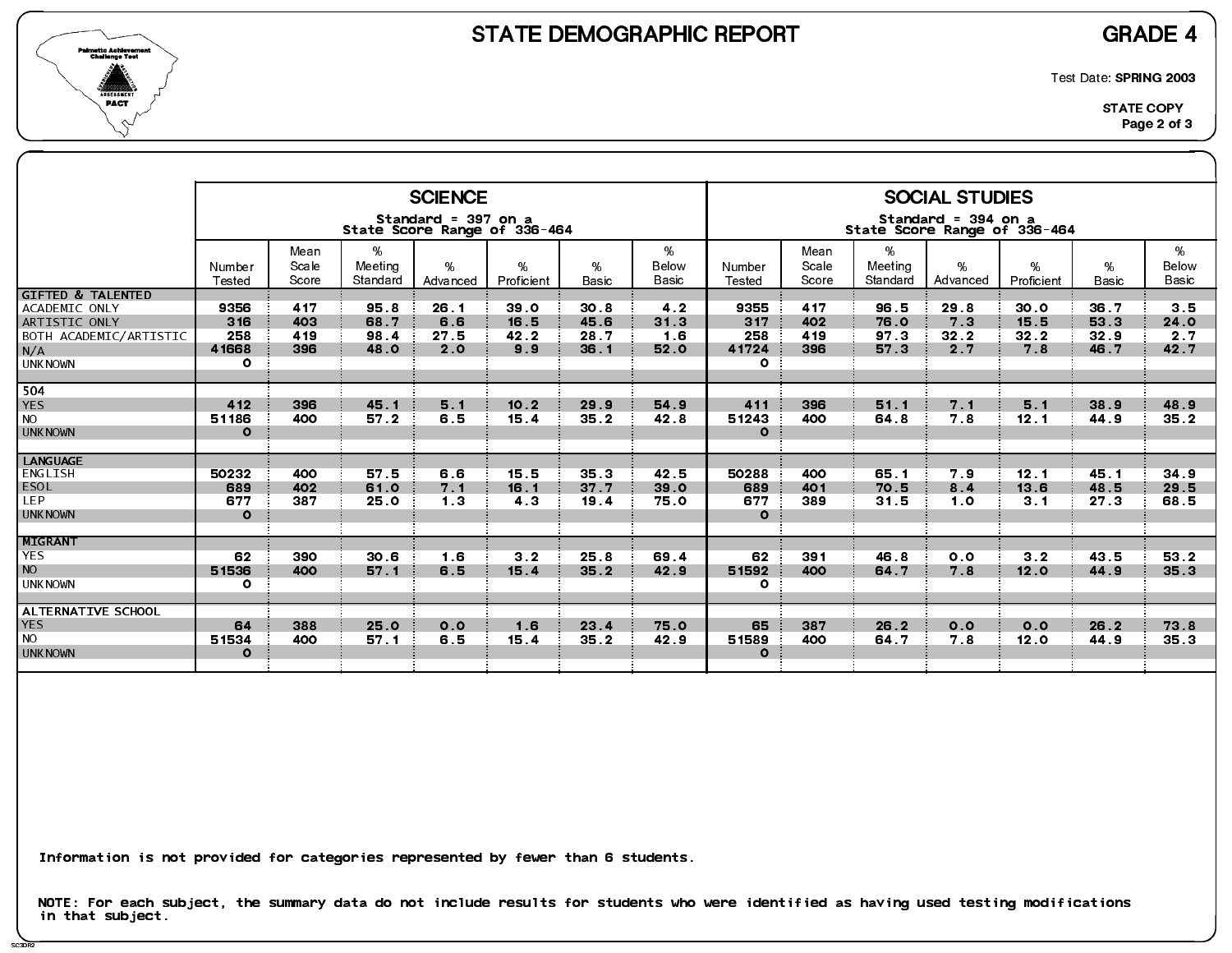

SC3DR3

Test Date: SPRING 2003

|                      |                   |       |                 | <b>SCIENCE</b><br>Standard = 397 on a |                 |                 |                |                 |       |                 | <b>SOCIAL STUDIES</b><br>Standard = 394 on a |                |              |                |
|----------------------|-------------------|-------|-----------------|---------------------------------------|-----------------|-----------------|----------------|-----------------|-------|-----------------|----------------------------------------------|----------------|--------------|----------------|
|                      |                   |       |                 | State Score Range of 336-464          |                 |                 |                |                 |       |                 | State Score Range of 336-464                 |                |              |                |
|                      |                   | Mean  | %               |                                       |                 |                 | %              |                 | Mean  | %               |                                              |                |              | %              |
|                      | Number            | Scale | Meeting         | %                                     | %               | %               | Below          | Number          | Scale | Meeting         | %                                            | %              | %            | Below          |
|                      | Tested            | Score | Standard        | Advanced                              | Proficient      | <b>Basic</b>    | Basic          | Tested          | Score | Standard        | Advanced                                     | Proficient     | <b>Basic</b> | Basic          |
| <b>MALE</b>          |                   |       |                 |                                       |                 |                 |                |                 |       |                 |                                              |                |              |                |
| WHITE                | 14351             | 407   | 75.1            | 12.7                                  | 24 7            | 37 <sub>8</sub> | 24 9           | 14360           | 405   | 75.9            | 13.3                                         | 17.0           | 45.6         | 24.1           |
| AFRICAN AMERICAN     | 10427             | 392   | 37.1            | 1.2                                   | 6.4             | 29.4            | 62.9           | 10455           | 392   | 45.4            | 1.6                                          | 4 7            | 39.1         | 54.6           |
| OTHER ETHNICITIES*   | 1176              | 400   | 55.9            | 8.0                                   | 14.5            | 33.4            | 44 1           | 1177            | 399   | 60.2            | 82                                           | 11.6           | 40.4         | 39.8           |
| TOTAL F/R MEALS      | 13970             | 395   | 43.2            | 2.4                                   | 9 <sub>3</sub>  | 31.6            | 56.8           | 14003           | 393   | 48.9            | 2.2                                          | 5.8            | 41.0         | 51.1           |
| NOT F/R MEALS        | 11984             | 408   | 77 3            | 14.2                                  | 25.8            | 37 <sub>3</sub> | 22.7           | 11989           | 407   | 793             | 15.5                                         | 18.9           | 44.8         | 20.7           |
| <b>IEP</b>           | 4731              | 392   | 36.3            | 3 <sub>3</sub>                        | 8.1             | 24.9            | 63 7           | 4775            | 392   | 42.7            | 3.6                                          | 5.2            | 34.0         | 57 3           |
| GIFTED-ACADEMIC ONLY | 4526              | 420   | 96.7            | 31.9                                  | 40.4            | 24 3            | 3 <sub>3</sub> | 4524            | 418   | 96.3            | $32.2$                                       | 29.2           | 34 9         | 3 <sub>7</sub> |
| GIFTED-ARTISTIC ONLY | 140               | 404   | 70.7            | 9.3                                   | 17 <sub>1</sub> | 44 3            | 29.3           | 140             | 402   | 77.9            | 7.1                                          | 16.4           | 54 3         | 22.1           |
| GIFTED-BOTH ACAD/ART | 85                | 424   | 97.6            | 41.2                                  | 47.1            | 9 <sub>4</sub>  | 2.4            | 85              | 421   | 97 6            | 37 <sub>6</sub>                              | 35.3           | 24.7         | 2.4            |
| <b>FEMALE</b>        |                   |       |                 |                                       |                 |                 |                |                 |       |                 |                                              |                |              |                |
| WHITE                | 13490             | 405   | 70.8            | 8.6                                   | 20.6            | 41.6            | 29.2           | 13496           | 405   | 77.7            | 11.6                                         | 17.2           | 48.9         | 22.3           |
| AFRICAN AMERICAN     | 10740             | 393   | 36.8            | 0.9                                   | 58              | 30.1            | 63.2           | 10750           | 395   | 53 7            | 2.0                                          | 6.1            | 45.6         | 46.3           |
| OTHER ETHNICITIES*   | 1145              | 397   | 48.3            | 5.1                                   | 12.1            | 31.1            | 51.7           | 1147            | 398   | 60.8            | 59                                           | 12.5           | 42.4         | 39 2           |
| TOTAL F/R MEALS      | 13971             | 394   | 40.1            | 1.4                                   | 6.7             | 31.9            | 59.9           | 13989           | 395   | 54 0            | 2.0                                          | 6.1            | 45 8         | 46.0           |
| NOT F/R MEALS        | 11404             | 406   | 74 1            | 9.8                                   | 22.8            | 41.5            | 25.9           | 11404           | 407   | 82.5            | 13.8                                         | 19.8           | 48.9         | 17.5           |
| <b>IEP</b>           | 2457              | 389   | 27.4            | 1.5                                   | 52              | 20.7            | 72.6           | 2472            | 391   | 38.5            | 2.7                                          | 4.0            | 31.8         | 61.5           |
| GIFTED-ACADEMIC ONLY | 4830              | 415   | 95.1            | 20.6                                  | 37.6            | 36.8            | 4.9            | 4831            | 416   | 96.8            | 27 <sub>6</sub>                              | 30.9           | 38.3         | 3.2            |
| GIFTED-ARTISTIC ONLY | 176               | 402   | 67.0            | 45                                    | 15.9            | 46.6            | 33.0           | 177             | 402   | 74.6            | 73                                           | 14.7           | 52 5         | 25.4           |
| GIFTED-BOTH ACAD/ART | 173               | 416   | 98.8            | 20.8                                  | 39.9            | 38.2            | $1.2$          | 173             | 418   | 97.1            | 29.5                                         | 30.6           | 37.0         | 2.9            |
|                      |                   |       |                 |                                       |                 |                 |                |                 |       |                 |                                              |                |              |                |
| WHITE                |                   |       |                 |                                       |                 |                 |                |                 |       |                 |                                              |                |              |                |
| TOTAL F/R MEALS      | 9061              | 399   | 57.7            | 4 <sub>2</sub>                        | 14 <sub>1</sub> | 39 <sub>3</sub> | 42 3           | 9078            | 398   | 61.8            | 3.9                                          | 9 <sub>3</sub> | 48.6         | 38.2           |
| NOT F/R MEALS        | 18784             | 409   | 80.4            | 13.8                                  | 26.9            | 39 7            | 19.6           | 18782           | 409   | 84.0            | 16.6                                         | 20.9           | 46.5         | <b>16.0</b>    |
| <b>IEP</b>           | 3876              | 396   | 47.4            | 4.6                                   | 11.6            | 31.1            | 52.6           | 3898            | 395   | 52.7            | 5.6                                          | 7.4            | 39 7         | 47 3           |
| GIFTED-ACADEMIC ONLY | 7659              | 419   | 97.3            | 28.8                                  | 40.2            | 28.3            | 2.7            | 7657            | 418   | 97 <sub>3</sub> | 32.7                                         | 31.0           | 33.6         | 2 7            |
| GIFTED-ARTISTIC ONLY | 196               | 405   | 76.5            | 8 <sub>2</sub>                        | 19.4            | 49.0            | 23.5           | 196             | 405   | 81.1            | 8.7                                          | 20.4           | 52.0         | 18.9           |
| GIFTED-BOTH ACAD/ART | 219               | 419   | 98.6            | 30.1                                  | 41.1            | 27.4            | 1.4            | 219             | 419   | 98.2            | 33 3                                         | 31.5           | 33.3         | 1.8            |
|                      |                   |       |                 |                                       |                 |                 |                |                 |       |                 |                                              |                |              |                |
| AFRICAN AMERICAN     |                   |       |                 |                                       |                 |                 |                |                 |       |                 |                                              |                |              |                |
| TOTAL F/R MEALS      | 17345             | 391   | 33 <sub>1</sub> | 0.6                                   | 4.7             | 27.8            | 66.9           | 17376           | 392   | 45.9            | $1 \quad 1$                                  | 4 <sub>1</sub> | 40.7         | 54 1           |
| NOT F/R MEALS        | 3829              | 398   | 54 3            | 3.1                                   | 12.4            | 38.8            | 45.7           | 3836            | 400   | 66.5            | 5.2                                          | 11.3           | 50.0         | 33.5           |
| IEP                  | 3155              | 384   | 15.5            | 0.2                                   | 1.6             | 13.7            | 84.5           | 3189            | 387   | 27.1            | 0.5                                          | 1.6            | 25.0         | 72.9           |
| GIFTED-ACADEMIC ONLY | 1363              | 410   | 88.0            | 10.0                                  | 32.4            | 45.6            | 12.0           | 1364            | 410   | 92.2            | 13.4                                         | 24.0           | 54.8         | 7.8            |
| GIFTED-ARTISTIC ONLY | 96                | 398   | 55.2            | 2 <sub>1</sub>                        | 12.5            | 40.6            | 44 8           | 97              | 397   | 67.0            | 3 <sub>1</sub>                               | 6.2            | 57.7         | 33.0           |
| GIFTED-BOTH ACAD/ART | $22 \overline{ }$ | 410   | 95.5            | 0.0                                   | 45.5            | <b>50.0</b>     | 4.5            | 22 <sub>2</sub> | 411   | 86.4            | 9.1                                          | 40.9           | 36.4         | 13.6           |
|                      |                   |       |                 |                                       |                 |                 |                |                 |       |                 |                                              |                |              |                |

\* Other Ethnicities = Hispanic, Asian/Pacific Islander, American Indian, Other, and Unknown.

Information is not provided for categories represented by fewer than 6 students.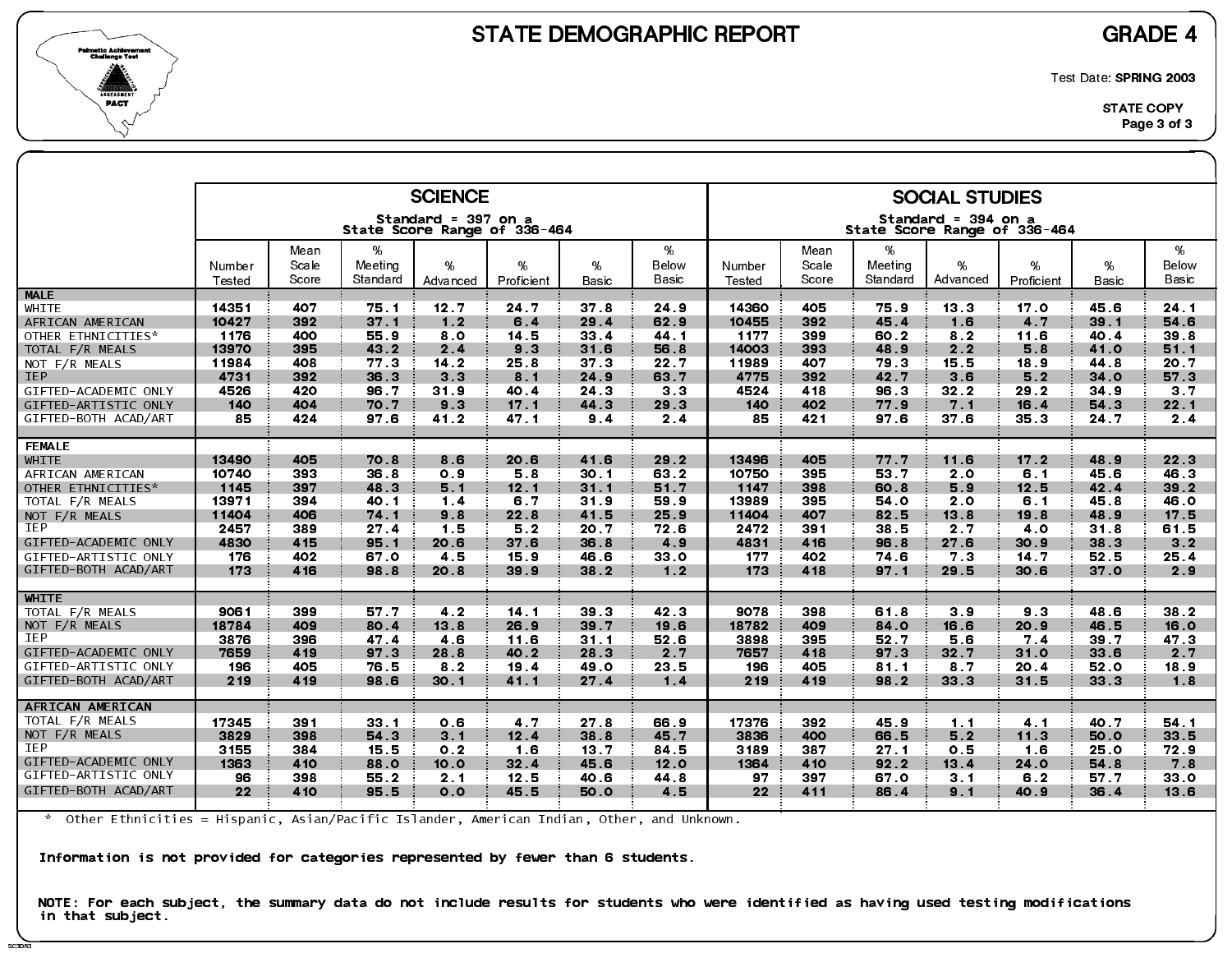



Test Date: SPRING 2003

|                                                                                                                  |                                                 |                          |                              | <b>MATHEMATICS</b>                    |                                        |                              |                                        |                                             |                          |                                 | <b>ENGLISH LANGUAGE ARTS</b>                        |                             |                              |                                         |
|------------------------------------------------------------------------------------------------------------------|-------------------------------------------------|--------------------------|------------------------------|---------------------------------------|----------------------------------------|------------------------------|----------------------------------------|---------------------------------------------|--------------------------|---------------------------------|-----------------------------------------------------|-----------------------------|------------------------------|-----------------------------------------|
|                                                                                                                  |                                                 |                          |                              | Standard = 499 on a                   | State Score Range of 458-552           |                              |                                        |                                             |                          |                                 | Standard = 495 on a<br>State Score Range of 445-548 |                             |                              |                                         |
|                                                                                                                  | Number<br>Tested                                | Mean<br>Scale<br>Score   | %<br>Meeting<br>Standard     | $\%$<br>Advanced                      | %<br>Proficient                        | %<br><b>Basic</b>            | %<br>Below<br>Basic                    | Number<br>Tested                            | Mean<br>Scale<br>Score   | %<br>Meeting<br>Standard        | %<br>Advanced                                       | %<br>Proficient             | %<br><b>Basic</b>            | %<br>Below<br><b>Basic</b>              |
| <b>ALL STUDENTS</b>                                                                                              | 50455                                           | 508                      | 74 <sub>6</sub>              | 8.4                                   | 19.2                                   | 47.0                         | 25.4                                   | 49508                                       | 500                      | 68.2                            | 1.1                                                 | 19.7                        | 47.4                         | 318                                     |
| <b>GENDER</b><br>MALE<br>FEMALE<br><b>UNKNOWN</b>                                                                | 25018<br>25256<br>181                           | 508<br>508<br>500        | 74 2<br>75.1<br>53.6         | 9.1<br>7.7<br>3 <sub>3</sub>          | 18.9<br>19.5<br>7.7                    | 46.2<br>47.9<br>42.5         | 25.8<br>24.9<br>46.4                   | 24325<br>25024<br>159                       | 498<br>502<br>493        | 63.6<br>72.7<br>50.9            | 0 <sub>7</sub><br>1.4<br>0.0                        | 16.4<br>23.0<br>6.3         | 46.5<br>48.2<br>44.7         | 36 4<br>27.3<br>49.1                    |
| <b>ETHNICITY</b><br>WHITE<br><b>BLACK</b><br>HISPANIC                                                            | 27701<br>20388<br>1338                          | 512<br>501<br>502        | 85.8<br>59.9<br>62.6         | 13.0<br>2 <sub>0</sub><br>4.8         | 26.3<br>9.7<br>$14.4$                  | 46.5<br>48.2<br>43 3         | $14.2$<br>40.1<br>$37.4$               | 27228<br>19987<br>1299                      | 504<br>494<br>492        | 81.0<br>51.3<br>54.0            | 1.7<br>0 <sub>2</sub><br>O.3                        | 28.5<br>8.0<br>11.4         | 50.8<br>43.1<br>42.3         | 19.0<br>48.7<br>46.0                    |
| ASIAN/PACIFIC<br><b>ISLANDER</b><br>AMERICAN INDIAN/<br>ALASKAN NATIVE<br><b>OTHER</b><br><b>UNKNOWN</b>         | 467<br>103<br>274<br>184                        | 517<br>509<br>507<br>500 | 91.0<br>76.7<br>75.2<br>56.5 | 21.8<br>12.6<br>8.0<br>3 <sub>3</sub> | 30 <sub>8</sub><br>19.4<br>16.4<br>8.7 | 38.3<br>44.7<br>50.7<br>44 6 | 9 <sub>o</sub><br>23 3<br>24 8<br>43 5 | 459<br>101<br>269<br>165                    | 506<br>502<br>500<br>493 | 819<br>77.2<br>71.0<br>52.1     | 3.9<br>1.0<br>0.7<br>0.0                            | 34.4<br>23 8<br>20.1<br>6.7 | 43.6<br>52.5<br>50.2<br>45.5 | 18.1<br>22.8<br>29.0<br>47.9            |
| <b>LUNCH PROGRAM</b><br>TOTAL F/R MEALS<br>FREE MEALS<br><b>REDUCED MEALS</b><br>NOT F/R MEALS<br><b>UNKNOWN</b> | 26648<br>22091<br>4557<br>23807<br>$\mathbf{o}$ | 503<br>502<br>506<br>513 | 63.9<br>61.8<br>73.8<br>86.6 | 2.9<br>2.5<br>4.7<br>14 6             | 12.0<br>10.9<br>17.4<br>27.2           | 49.0<br>48.5<br>51.7<br>44 8 | 36.1<br>38.2<br>26.2<br>13.4           | 25999<br>21516<br>4483<br>23509<br>$\Omega$ | 495<br>494<br>499<br>505 | 55.0<br>52.4<br>67.5<br>82.7    | 0.2<br>0.2<br>0.4<br>2.0                            | 9.8<br>8.6<br>15.1<br>30.8  | 45.0<br>43.5<br>52.0<br>50.0 | 45.0<br>47.6<br>32.5<br>17 <sub>3</sub> |
| <b>IEP</b><br>ANY IEP<br>SPEECH IMPAIRED<br>NO IEP<br><b>UNKNOWN</b>                                             | 4994<br>1579<br>45456<br>5.                     | 499<br>500<br>509        | 51.7<br>52.9<br>77.1         | 2.2<br>4.6<br>9.1                     | 8.0<br>10.4<br>20.4                    | 41.5<br>37.9<br>47.7         | 48.3<br>47 <sub>1</sub><br>22.9        | 4216<br>1465<br>45290<br>$\mathbf{2}$       | 489<br>491<br>501        | 36.8<br>42 <sub>1</sub><br>71.1 | 0.0<br>0.1<br>1.2                                   | 50<br>10.0<br>21.1          | 31.8<br>32.1<br>48.8         | 63.2<br>57.9<br>28.9                    |

Information is not provided for categories represented by fewer than 6 students.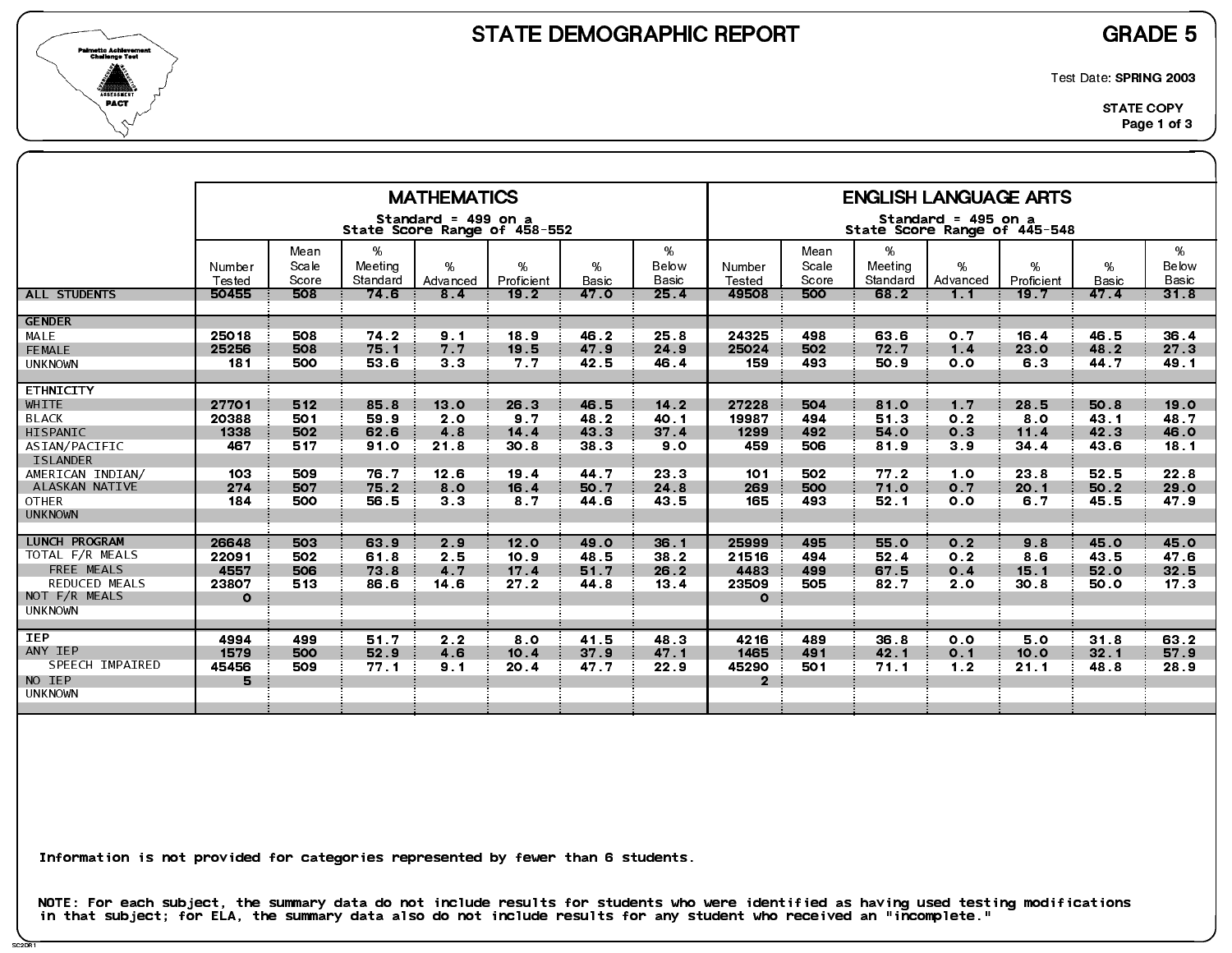



Test Date: SPRING 2003

|                                                                                                                   |                                                |                          |                              | <b>MATHEMATICS</b><br>Standard = 499 on a | State Score Range of 458-552 |                              |                            |                                                |                          |                              | <b>ENGLISH LANGUAGE ARTS</b><br>Standard = 495 on a<br>State Score Range of 445-548 |                                |                              |                                       |
|-------------------------------------------------------------------------------------------------------------------|------------------------------------------------|--------------------------|------------------------------|-------------------------------------------|------------------------------|------------------------------|----------------------------|------------------------------------------------|--------------------------|------------------------------|-------------------------------------------------------------------------------------|--------------------------------|------------------------------|---------------------------------------|
|                                                                                                                   | Number<br>Tested                               | Mean<br>Scale<br>Score   | %<br>Meeting<br>Standard     | $\%$<br>Advanced                          | %<br>Proficient              | %<br><b>Basic</b>            | %<br>Below<br>Basic        | Number<br>Tested                               | Mean<br>Scale<br>Score   | %<br>Meeting<br>Standard     | %<br>Advanced                                                                       | %<br>Proficient                | %<br><b>Basic</b>            | %<br>Below<br><b>Basic</b>            |
| <b>GIFTED &amp; TALENTED</b><br>ACADEMIC ONLY<br>ARTISTIC ONLY<br>BOTH ACADEMIC/ARTISTIC<br>N/A<br><b>UNKNOWN</b> | 10752<br>394<br>356<br>38952<br>$\blacksquare$ | 523<br>510<br>525<br>503 | 99 3<br>85.5<br>98.6<br>67.5 | 30.1<br>6.1<br>37 <sub>1</sub><br>2.2     | 43.5<br>23.1<br>46.6<br>12.2 | 25.7<br>56.3<br>14.9<br>53 1 | 0.7<br>14.5<br>1.4<br>32.5 | 10733<br>394<br>355<br>38025<br>$\blacksquare$ | 513<br>503<br>516<br>496 | 97.7<br>82 7<br>99 4<br>59.4 | 4.1<br>0.8<br>7 <sub>3</sub><br>0.1                                                 | 53.9<br>20.3<br>65.1<br>9.7    | 39.7<br>61.7<br>27.0<br>49.6 | 2 <sub>3</sub><br>17.3<br>0.6<br>40.6 |
| 504<br><b>YES</b><br><b>NO</b><br><b>UNKNOWN</b>                                                                  | 428<br>50027<br>$\mathbf{o}$                   | 503<br>508               | 62.9<br>74.7                 | 5.1<br>84                                 | 14 <sub>o</sub><br>19.2      | 43.7<br>47.1                 | 37 <sub>1</sub><br>25.3    | 417<br>49091<br>$\mathbf{o}$                   | 495<br>500               | 56.1<br>68.3                 | 0.5<br>1.1                                                                          | 12.0<br>19 8                   | 43.6<br>47.4                 | 43.9<br>31.7                          |
| <b>LANGUAGE</b><br>ENGLISH<br><b>ESOL</b><br>LEP.<br><b>UNKNOWN</b>                                               | 49240<br>591<br>624<br>$\Omega$                | 508<br>511<br>496        | 74.9<br>83.9<br>43.4         | 84<br>10.7<br>1.8                         | 19.3<br>23.0<br>6.9          | 47.2<br>50.3<br>34.8         | 25.1<br>16.1<br>56.6       | 48338<br>585<br>585<br>$\mathbf{o}$            | 500<br>501<br>482        | 68.6<br>72.6<br>30.3         | 1.1<br>1.2<br>0.2                                                                   | 19.9<br>19.3<br>3 <sub>1</sub> | 47.6<br>52.1<br>27.0         | 31.4<br>27.4<br>69.7                  |
| <b>MIGRANT</b><br><b>YES</b><br><b>NO</b><br><b>UNKNOWN</b>                                                       | 43<br>50412<br>$\circ$                         | 497<br>508               | 46.5<br>74 6                 | 0.0<br>8.4                                | 16.3<br>19.2                 | 30.2<br>47.1                 | 53 5<br>25.4               | 40<br>49468<br>$\mathbf{o}$                    | 482<br>500               | 37.5<br>68.2                 | 0.0<br>1.1                                                                          | 2.5<br>19.7                    | 35 <sub>o</sub><br>47.4      | 62.5<br>31.8                          |
| ALTERNATIVE SCHOOL<br><b>YES</b><br><b>NO</b><br><b>UNKNOWN</b>                                                   | 75<br>50380<br>$\Omega$                        | 491<br>508               | 28.0<br>74.7                 | 1.3<br>8.4                                | 0.0<br>19.2                  | 26.7<br>47.1                 | 72.0<br>25.3               | 71<br>49437<br>$\Omega$                        | 484<br>500               | 21.1<br>68.2                 | 0.0<br>1.1                                                                          | 4.2<br>19.8                    | 16.9<br>47.4                 | 78.9<br>31.8                          |

Information is not provided for categories represented by fewer than 6 students.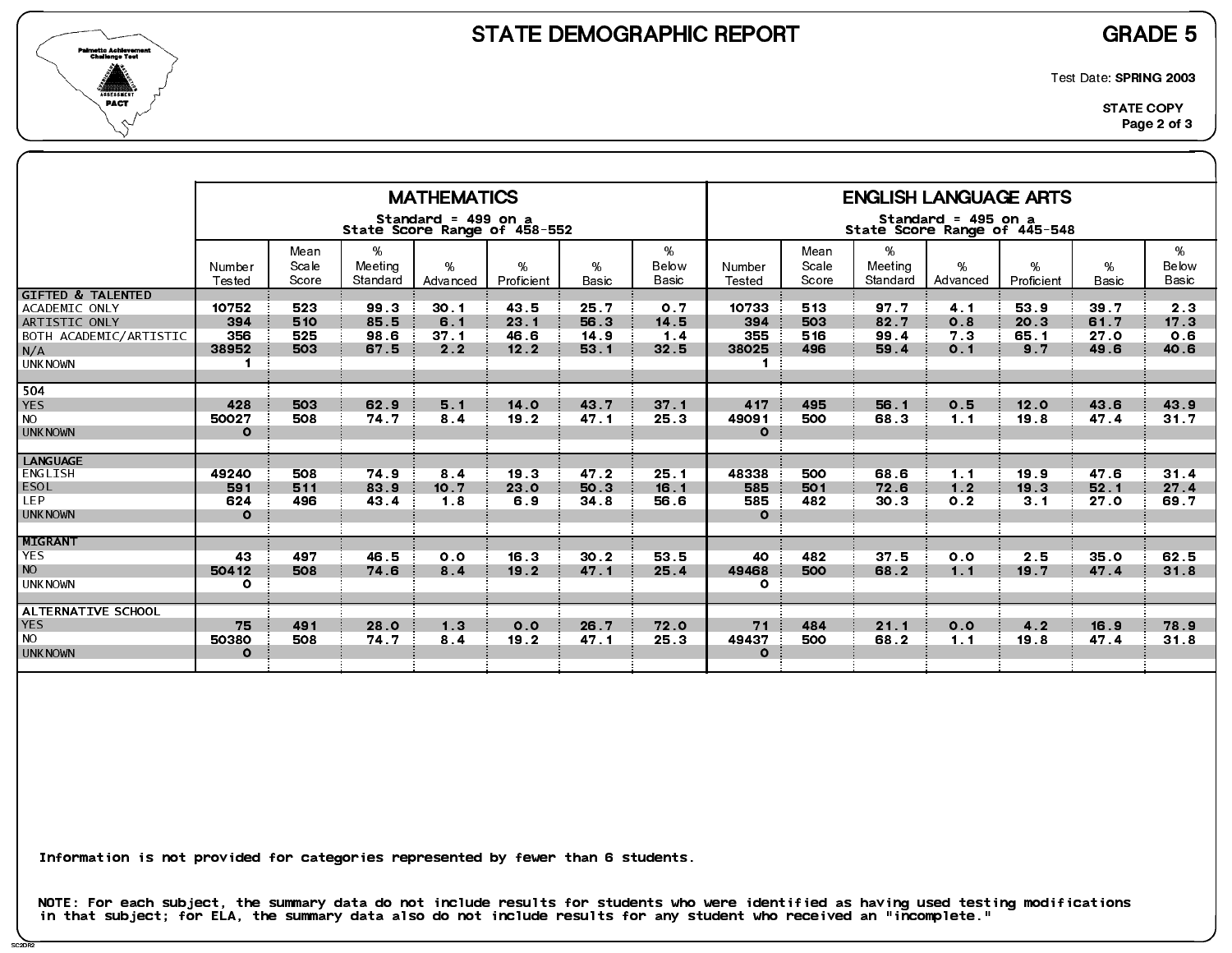



Test Date: SPRING 2003

|                      |                  |                |                     | <b>MATHEMATICS</b>                                  |                 |             |                 |                  |                |                     | <b>ENGLISH LANGUAGE ARTS</b>                        |                 |            |                |
|----------------------|------------------|----------------|---------------------|-----------------------------------------------------|-----------------|-------------|-----------------|------------------|----------------|---------------------|-----------------------------------------------------|-----------------|------------|----------------|
|                      |                  |                |                     | Standard = 499 on a<br>State Score Range of 458-552 |                 |             |                 |                  |                |                     | Standard = 495 on a<br>State Score Range of 445-548 |                 |            |                |
|                      |                  | Mean           | %                   |                                                     |                 |             | %               |                  | Mean           | %                   |                                                     |                 |            | %              |
|                      | Number<br>Tested | Scale<br>Score | Meeting<br>Standard | %<br>Advanced                                       | %<br>Proficient | %<br>Basic  | Below<br>Basic  | Number<br>Tested | Scale<br>Score | Meeting<br>Standard | %<br>Advanced                                       | %<br>Proficient | %<br>Basic | Below<br>Basic |
| <b>MALE</b>          |                  |                |                     |                                                     |                 |             |                 |                  |                |                     |                                                     |                 |            |                |
| WHITE                | 13966            | 513            | 86.2                | 14 <sub>1</sub>                                     | 26.1            | 45.9        | 13.8            | 13608            | 502            | 77.3                | $1 \quad 1$                                         | 23.9            | 52.4       | 22.7           |
| <b>BLACK</b>         | 9969             | 500            | 57.7                | 2.0                                                 | 8 <sub>7</sub>  | 47.0        | 42.3            | 9665             | 492            | 44.8                | 0.1                                                 | 5.9             | 38.8       | 55.2           |
| OTHER ETHNICITIES*   | 1083             | 507            | 71.5                | 10 <sub>8</sub>                                     | 19.1            | 41.6        | 28.5            | 1052             | 495            | 58.7                | 0.7                                                 | 16.7            | 41.3       | 41 3           |
| TOTAL F/R MEALS      | 13038            | 502            | 62.9                | 3.2                                                 | 11.8            | 47.9        | 37.1            | 12552            | 493            | 49.2                | 0.2                                                 | 7 <sub>4</sub>  | 41.7       | 50.8           |
| NOT F/R MEALS        | 11980            | 513            | 86.5                | 15.6                                                | 26.6            | 44 3        | 13.5            | 11773            | 503            | 79 O                | 1.2                                                 | 26.1            | 51.7       | 21.0           |
| <b>IEP</b>           | 3311             | 499            | 53 6                | 2.6                                                 | 8.9             | 42.1        | 46.4            | 2713             | 488            | 36.0                | 0.0                                                 | 4.6             | 31.3       | 64.0           |
| GIFTED-ACADEMIC ONLY | 5286             | 523            | 99.4                | 33 3                                                | 42 1            | <b>24 O</b> | 0.6             | 5277             | 511            | 96.4                | 2.7                                                 | 47.9            | 45 8       | 3.6            |
| GIFTED-ARTISTIC ONLY | 143              | 509            | 83.2                | 7.0                                                 | 18.9            | 57 3        | 16.8            | 143              | 500            | 76.2                | 0.0                                                 | 12.6            | 63.6       | 23.8           |
| GIFTED-BOTH ACAD/ART | 109              | 524            | 96.3                | 35.8                                                | 45.0            | 15.6        | 3.7             | 108              | 514            | 99 1                | 4.6                                                 | 57.4            | 37.0       | 0.9            |
| <b>FEMALE</b>        |                  |                |                     |                                                     |                 |             |                 |                  |                |                     |                                                     |                 |            |                |
| <b>WHITE</b>         | 13731            | 512            | 85.5                | 12.0                                                | 26.5            | 47.1        | 14.5            | 13617            | 506            | 84.7                | 2.3                                                 | 33.2            | 49.2       | 15.3           |
| <b>BLACK</b>         | 10413            | 502            | 61.9                | 2 <sub>1</sub>                                      | 10.6            | 49 3        | 38.1            | 10317            | 496            | 57.4                | 0.3                                                 | 10.1            | 47.1       | 42.6           |
| OTHER ETHNICITIES*   | 1112             | 506            | 70 4                | 7.6                                                 | 17 <sub>7</sub> | 45 1        | 29.6            | 1090             | 498            | 67 5                | 1.7                                                 | 19.2            | 46.7       | 32.5           |
| TOTAL F/R MEALS      | 13607            | 503            | 64 8                | 2.5                                                 | 12.2            | 50.1        | 35 2            | 13445            | 497            | 60.4                | 0 <sub>3</sub>                                      | 12.0            | 48.1       | 39 6           |
| NOT $F/R$ MEALS      | 11649            | 513            | 87.2                | 13.7                                                | 28.1            | 45.4        | 12.8            | 11579            | 507            | 87.0                | 2.8                                                 | 35.9            | 48.3       | 13.0           |
| <b>IEP</b>           | 1668             | 497            | 47.9                | 1 <sub>3</sub>                                      | 6.4             | 40 2        | 52.1            | 1498             | 490            | 38.3                | 0.1                                                 | 5.5             | 32.7       | 61.7           |
| GIFTED-ACADEMIC ONLY | 5466             | 522.           | 99 1                | 27.0                                                | 44 8            | 27.4        | 0.9             | 5456             | 514            | 98.9                | 55                                                  | 59.6            | 33.8       | $1 \quad 1$    |
| GIFTED-ARTISTIC ONLY | 251              | 511            | 86.9                | 56                                                  | 25.5            | 55.8        | 13.1            | 251              | 505            | 86.5                | 1.2                                                 | 24.7            | 60.6       | 13.5           |
| GIFTED-BOTH ACAD/ART | 247              | 525            | 99.6                | 37 7                                                | 47.4            | 14.6        | 0.4             | 247              | 518            | 99.6                | 8.5                                                 | 68.4            | 22.7       | 0.4            |
| <b>WHITE</b>         |                  |                |                     |                                                     |                 |             |                 |                  |                |                     |                                                     |                 |            |                |
| TOTAL F/R MEALS      | 8719             | 507            | 76.4                | 5.5                                                 | 18.6            | 52 3        | 23 6            | 8454             | 499            | 69.2                | 0.5                                                 | 16.2            | 52 6       | 30.8           |
| NOT F/R MEALS        | 18982            | 515            | 90.2                | 16.5                                                | 29.8            | 43.9        | 9.8             | 18774            | 507            | 86.3                | 2.3                                                 | 34.1            | 50.0       | 13.7           |
| IEP                  | 2777             | 503            | 64.7                | 3 <sub>5</sub>                                      | 11.8            | 49.4        | 35 <sub>3</sub> | 2373             | 492            | 48.2                | 0.0                                                 | 7.5             | 40.7       | 51.8           |
| GIFTED-ACADEMIC ONLY | 8604             | 523            | 99.5                | 32 <sub>8</sub>                                     | 43.6            | 23.1        | 0.5             | 8587             | 513            | 98 1                | 4.6                                                 | 55.9            | 37.6       | 1.9            |
| GIFTED-ARTISTIC ONLY | 249              | 513            | 92.8                | 9.2                                                 | 26.1            | 57.4        | 7.2             | 249              | 505            | 88.4                | 1.2                                                 | 24.5            | 62.7       | 11.6           |
| GIFTED-BOTH ACAD/ART | 313              | 525            | 98.7                | 37 <sub>7</sub>                                     | 47.0            | 14.1        | 1.3             | 312              | 517            | 99.7                | 8 0                                                 | 66.0            | 25.6       | 0.3            |
| <b>BLACK</b>         |                  |                |                     |                                                     |                 |             |                 |                  |                |                     |                                                     |                 |            |                |
| TOTAL F/R MEALS      | 16548            | 500            | 57.2                | 1 <sub>3</sub>                                      | 8 <sub>3</sub>  | 47.6        | 42.8            | 16204            | 493            | 47.7                | 0.1                                                 | 6.3             | 41.3       | 52 3           |
| NOT F/R MEALS        | 3840             | 505            | 71.3                | 4.9                                                 | 15.7            | 50.7        | 28.7            | 3783             | 499            | 66.9                | 0.6                                                 | 15.6            | 50.7       | 33.1           |
| IEP                  | 2065             | 493            | 33 <sub>9</sub>     | 0.4                                                 | 2.7             | 30.8        | 66.1            | 1721             | 484            | 20 7                | 0 <sub>0</sub>                                      | 1.6             | 19.1       | 79 3           |
| GIFTED-ACADEMIC ONLY | 1755             | 518            | 97.8                | 15.4                                                | 42.8            | 39.6        | 2.2             | 1753             | 510            | 95.6                | 1.7                                                 | 42.8            | 51.1       | 4.4            |
| GIFTED-ARTISTIC ONLY | 124              | 505            | 74.2                | 0.0                                                 | 17 <sub>7</sub> | 56.5        | 25.8            | 124              | 499            | 72 6                | 0.0                                                 | 12.9            | 59.7       | 27.4           |
| GIFTED-BOTH ACAD/ART | 34               | 521            | 100.0               | 26.5                                                | 47.1            | 26.5        | 0.0             | 34               | 513            | 97.1                | 2.9                                                 | 55.9            | 38.2       | 2.9            |
|                      |                  |                |                     |                                                     |                 |             |                 |                  |                |                     |                                                     |                 |            |                |

\* Other Ethnicities = Hispanic, Asian/Pacific Islander, American Indian/Alaskan Native, Other, and Unknown.

Information is not provided for categories represented by fewer than 6 students.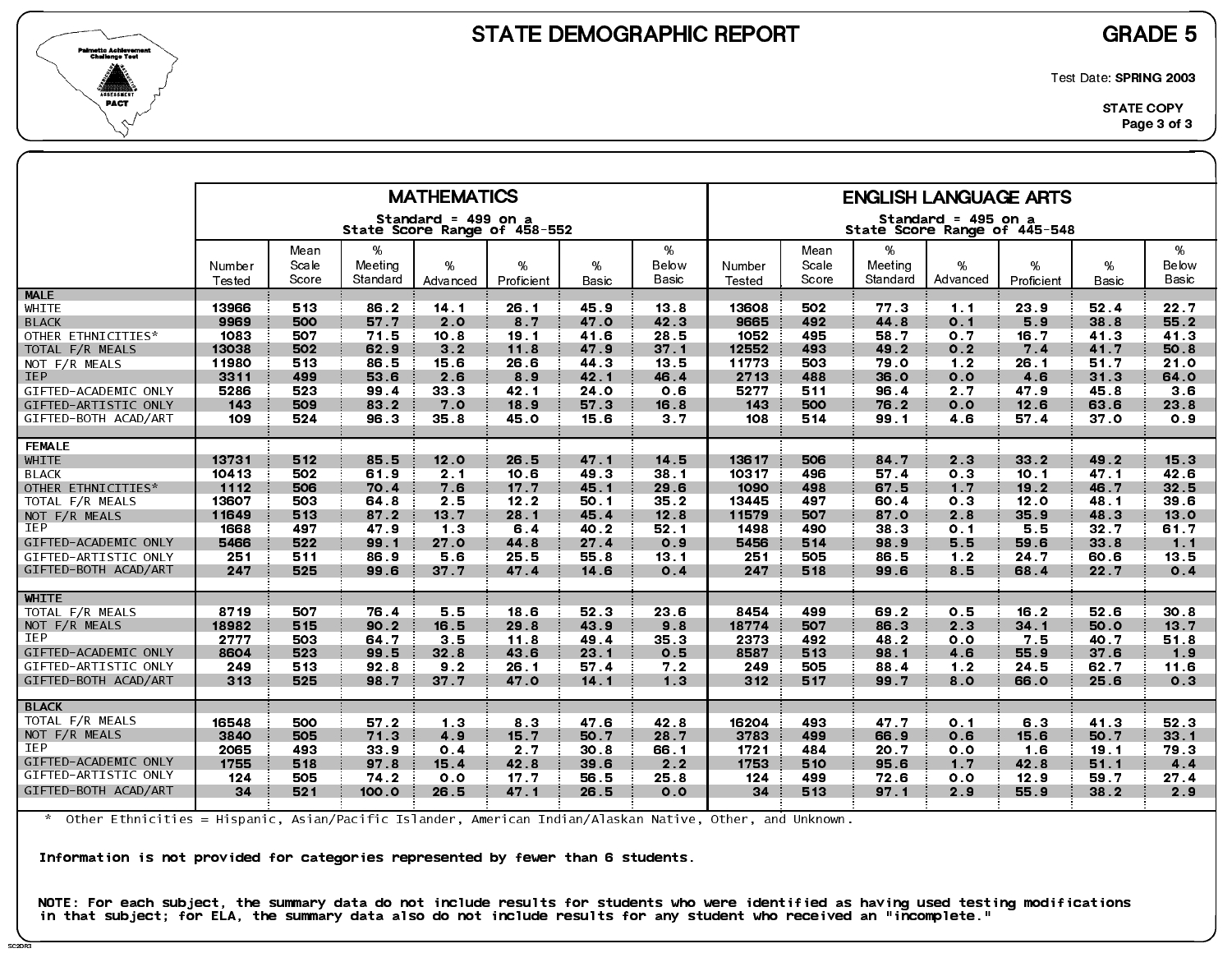

SC3DR1

Test Date: SPRING 2003

|                                    |                 |               |                             | <b>SCIENCE</b>      |                              |                      |                 |                 |               |                  | <b>SOCIAL STUDIES</b>                               |                    |                      |                          |
|------------------------------------|-----------------|---------------|-----------------------------|---------------------|------------------------------|----------------------|-----------------|-----------------|---------------|------------------|-----------------------------------------------------|--------------------|----------------------|--------------------------|
|                                    |                 |               |                             | Standard = 497 on a | State Score Range of 436-564 |                      |                 |                 |               |                  | Standard = 495 on a<br>State Score Range of 436-564 |                    |                      |                          |
|                                    | Number          | Mean<br>Scale | %<br>Meeting                | %                   | %                            | %                    | %<br>Below      | Number          | Mean<br>Scale | $\%$<br>Meeting  | %                                                   | %                  | %                    | %<br>Below               |
| ALL STUDENTS                       | Tested<br>52109 | Score<br>500  | Standard<br>58 <sub>2</sub> | Advanced<br>7.9     | Proficient<br>13.5           | <b>Basic</b><br>36.8 | Basic<br>41.8   | Tested<br>52121 | Score<br>500  | Standard<br>60 4 | Advanced<br>7.6                                     | Proficient<br>11.0 | <b>Basic</b><br>41.9 | Basic<br>39 <sub>6</sub> |
| <b>GENDER</b>                      |                 |               |                             |                     |                              |                      |                 |                 |               |                  |                                                     |                    |                      |                          |
| MALE                               | 26035           | 501           | 59.7                        | 9.0                 | 14.4                         | 36.3                 | 40 3            | 26026           | 500           | 59 9             | 8.4                                                 | 11.5               | 40.0                 | 40 1                     |
| FEMALE                             | 25844<br>230    | 499<br>491    | 57.0                        | 6.8<br>0.9          | 12.7<br>7.4                  | 37.5<br>25.7         | 43.0            | 25866           | 500<br>491    | 61.2             | 6.8<br>0.4                                          | 10.6               | 43.8<br>34 5         | 38 8                     |
| <b>UNKNOWN</b>                     |                 |               | 33.9                        |                     |                              |                      | 66.1            | 229             |               | 38.0             |                                                     | 3.1                |                      | 62.0                     |
| <b>ETHNICITY</b>                   |                 |               |                             |                     |                              |                      |                 |                 |               |                  |                                                     |                    |                      |                          |
| <b>WHITE</b>                       | 28356           | 506           | 74 8                        | 12.9                | 20.0                         | 42.0                 | 25.2            | 28365           | 505           | 73.3             | 11.9                                                | 15.8               | 45.7                 | 26.7                     |
| AFRICAN AMERICAN<br>HISPANIC       | 21287<br>1376   | 492<br>494    | 36.9<br>44.3                | 1.5<br>3.9          | 5.1                          | 30.2<br>31.9         | 63 1<br>55.7    | 21294<br>1373   | 493<br>496    | 43.6<br>51.5     | 1.7<br>4.4                                          | 48<br>7.4          | 37.1<br>39.6         | 56.4<br>48.5             |
| ASIAN/PACIFIC                      | 467             | 508           | 78.2                        | 16.1                | 8.4<br>22.3                  | 39.8                 | 21.8            | 468             | 510           | 79.1             | 23 5                                                | 16.9               | 38.7                 | 20.9                     |
| <b>ISLANDER</b>                    |                 |               |                             |                     |                              |                      |                 |                 |               |                  |                                                     |                    |                      |                          |
| AMERICAN INDIAN                    | 108             | 501           | 58.3                        | 5.6                 | 18.5                         | 34.3                 | 41.7            | 109             | 502           | 72.5             | 9.2                                                 | 12.8               | 50.5                 | 27 <sub>5</sub>          |
| <b>OTHER</b>                       | 281             | 500           | 62.6                        | 5.7                 | 16.4                         | 40.6                 | 37.4            | 280             | 501           | 63.2             | 7.1                                                 | 12.1               | 43.9                 | 36.8                     |
| <b>UNKNOWN</b>                     | 234             | 491           | 35.0                        | 0.9                 | 7 <sub>3</sub>               | 26.9                 | 65.0            | 232             | 491           | 38 4             | 0.9                                                 | 3.0                | 34 5                 | 61.6                     |
| <b>LUNCH PROGRAM</b>               |                 |               |                             |                     |                              |                      |                 |                 |               |                  |                                                     |                    |                      |                          |
| TOTAL F/R MEALS                    | 27930           | 494           | 42.9                        | 2.5                 | 7.2                          | $33.2$               | 57.1            | 27937           | 494           | 46.3             | 2.1                                                 | 5.5                | 38 6                 | 53 7                     |
| FREE MEALS<br><b>REDUCED MEALS</b> | 23249<br>4681   | 493<br>499    | 40.1<br>56.6                | 2.1<br>4.7          | 6.4<br>$11.2$                | 31.6<br>40.7         | 59.9<br>43 4    | 23257<br>4680   | 493<br>498    | 43 8<br>58.6     | 1 <sub>7</sub><br>3 <sub>7</sub>                    | 4.8<br>9.3         | 37.2<br>45.6         | 56.2<br>41.4             |
| NOT F/R MEALS                      | 24179           | 507           | 76.0                        | 14.1                | 20.9                         | 41 O                 | <b>24 0</b>     | 24184           | 507           | 76.8             | 13.9                                                | 17 <sub>3</sub>    | 45.6                 | 23 2                     |
| <b>UNKNOWN</b>                     | $\mathbf{o}$    |               |                             |                     |                              |                      |                 | $\circ$         |               |                  |                                                     |                    |                      |                          |
|                                    |                 |               |                             |                     |                              |                      |                 |                 |               |                  |                                                     |                    |                      |                          |
| <b>IEP</b><br>ANY IEP              | 6581            | 490           | 31.8                        | 2.1                 | 5.3                          | 24 4                 | 68.2            | 6590            | 490           | 32 <sub>3</sub>  | 1.9                                                 | 3.6                | 26.8                 | 67.7                     |
| SPEECH IMPAIRED                    | 1917            | 490           | 32.1                        | 3.5                 | 6.6                          | 22.0                 | 67.9            | 1920            | 491           | 34 6             | 3.9                                                 | 4.9                | 25.8                 | 65.4                     |
| NO IEP                             | 45523           | 501           | 62 1                        | 8 7                 | 14 <sub>7</sub>              | 38 6                 | 37 <sub>9</sub> | 45526           | 501           | 64.5             | 8 <sub>4</sub>                                      | 12.1               | 44.0                 | 35.5                     |
| <b>UNKNOWN</b>                     | 5               |               |                             |                     |                              |                      |                 | 5               |               |                  |                                                     |                    |                      |                          |
|                                    |                 |               |                             |                     |                              |                      |                 |                 |               |                  |                                                     |                    |                      |                          |

Information is not provided for categories represented by fewer than 6 students.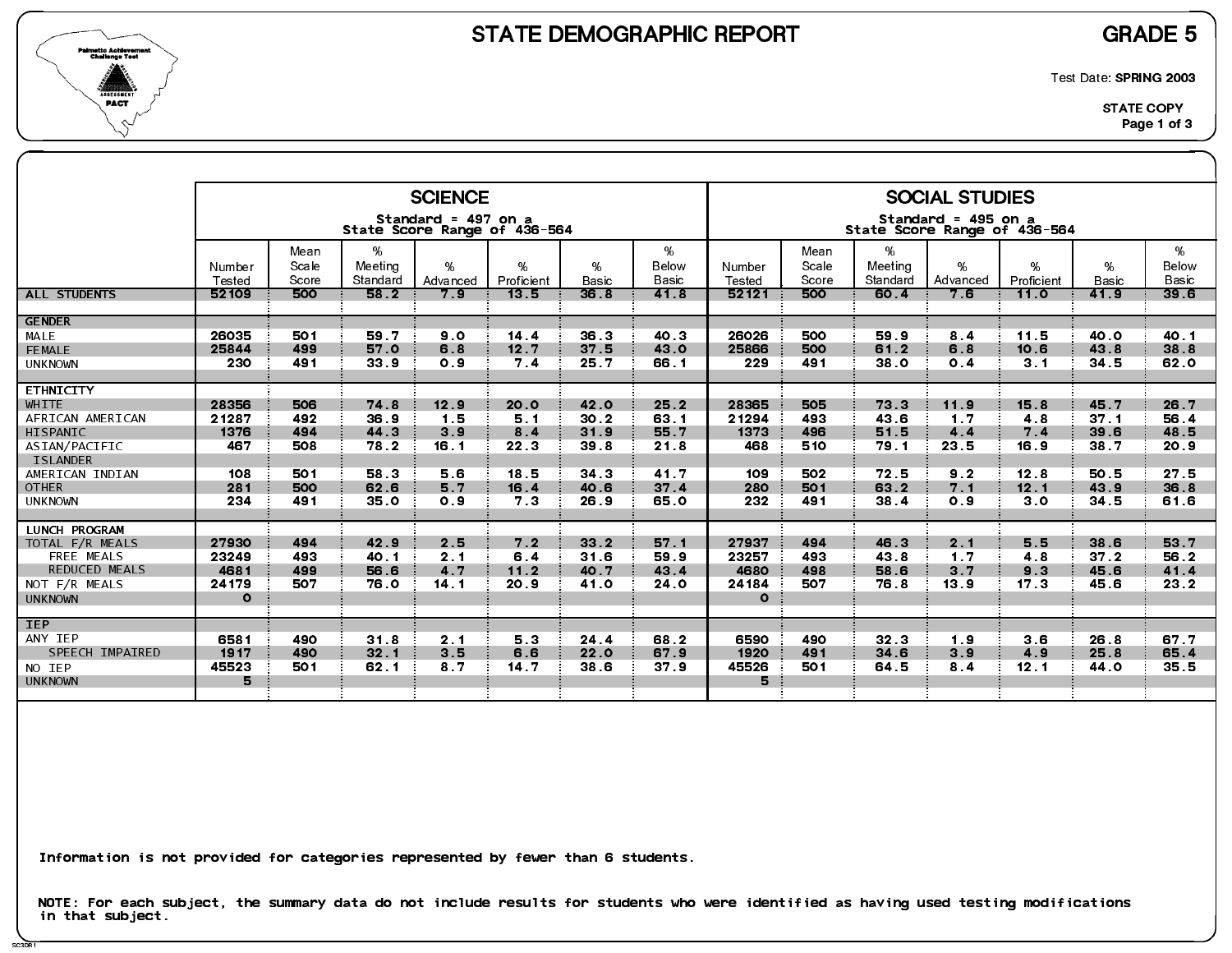

SC3DR2

Test Date: SPRING 2003

|                                                                                                                   |                                                |                          |                              | <b>SCIENCE</b>                                      |                             |                              |                            |                                                |                          |                                         | <b>SOCIAL STUDIES</b>                               |                             |                              |                            |
|-------------------------------------------------------------------------------------------------------------------|------------------------------------------------|--------------------------|------------------------------|-----------------------------------------------------|-----------------------------|------------------------------|----------------------------|------------------------------------------------|--------------------------|-----------------------------------------|-----------------------------------------------------|-----------------------------|------------------------------|----------------------------|
|                                                                                                                   |                                                |                          |                              | Standard = 497 on a<br>State Score Range of 436-564 |                             |                              |                            |                                                |                          |                                         | Standard = 495 on a<br>State Score Range of 436-564 |                             |                              |                            |
|                                                                                                                   | Number<br>Tested                               | Mean<br>Scale<br>Score   | %<br>Meeting<br>Standard     | $\%$<br>Advanced                                    | %<br>Proficient             | %<br><b>Basic</b>            | %<br>Below<br>Basic        | Number<br>Tested                               | Mean<br>Scale<br>Score   | %<br>Meeting<br>Standard                | %<br>Advanced                                       | %<br>Proficient             | %<br><b>Basic</b>            | %<br>Below<br><b>Basic</b> |
| <b>GIFTED &amp; TALENTED</b><br>ACADEMIC ONLY<br>ARTISTIC ONLY<br>BOTH ACADEMIC/ARTISTIC<br>N/A<br><b>UNKNOWN</b> | 10755<br>399<br>356<br>40598<br>$\blacksquare$ | 516<br>503<br>519<br>496 | 94.8<br>67.2<br>97 5<br>48.1 | 26.7<br>7.0<br>34 <sub>8</sub><br>2.7               | 31.5<br>16.3<br>33.7<br>8.6 | 36.6<br>43.9<br>28.9<br>36.8 | 5.2<br>32.8<br>2.5<br>51.9 | 10754<br>399<br>356<br>40611<br>$\blacksquare$ | 516<br>501<br>518<br>496 | 94 9<br>70.2<br>97 <sub>2</sub><br>50.9 | 27 <sub>0</sub><br>3 <sub>3</sub><br>31.5<br>2.3    | 27 3<br>11.0<br>29.8<br>6.5 | 40.5<br>55.9<br>36.0<br>42.1 | 5.1<br>29 8<br>2.8<br>49.1 |
| 504<br><b>YES</b><br><b>NO</b><br><b>UNKNOWN</b>                                                                  | 437<br>51672<br>$\circ$                        | 498<br>500               | 52.6<br>58.3                 | 5.9<br>7.9                                          | 13 <sub>7</sub><br>13.5     | 33.0<br>36.8                 | 47 4<br>41.7               | 438<br>51683<br>$\mathbf{o}$                   | 497<br>500               | 50.9<br>60 5                            | 5 7<br>7.6                                          | 9.8<br>11.0                 | 35.4<br>41.9                 | 49 1<br>39.5               |
| <b>LANGUAGE</b><br>ENGLISH<br>ESOL<br><b>LEP</b><br><b>UNKNOWN</b>                                                | 50867<br>604<br>638<br>$\Omega$                | 500<br>501<br>487        | 58.6<br>62.7<br>24 8         | 80<br>6.6<br>1.4                                    | 13.7<br>13.7<br>3.0         | 36.9<br>42.4<br>20.4         | 41.4<br>37.3<br>75.2       | 50883<br>603<br>635<br>$\Omega$                | 500<br>503<br>490        | 60.7<br>69.2<br>34 5                    | 7.6<br>10.6<br>1.9                                  | 11.1<br>12.8<br>3.1         | 42.0<br>45.8<br>29.4         | 39.3<br>30.8<br>65.5       |
| <b>MIGRANT</b><br><b>YES</b><br><b>NO</b><br><b>UNKNOWN</b>                                                       | 46<br>52063<br>$\circ$                         | 487<br>500               | 26.1<br>58.3                 | 0.0<br>7.9                                          | 2.2<br>13.6                 | 23.9<br>36.8                 | 73.9<br>41.7               | 45<br>52076<br>$\mathbf{o}$                    | 488<br>500               | 35 <sub>6</sub><br>60.5                 | 0.0<br>7.6                                          | 2.2<br>11.0                 | 33 <sub>3</sub><br>41.9      | 64.4<br>39.5               |
| ALTERNATIVE SCHOOL<br><b>YES</b><br><b>NO</b><br><b>UNKNOWN</b>                                                   | 85<br>52024<br>$\Omega$                        | 486<br>500               | 20.0<br>58.3                 | 1.2<br>7.9                                          | 2.4<br>13.6                 | 16.5<br>36.8                 | 80.0<br>41.7               | 85<br>52036<br>$\Omega$                        | 488<br>500               | 23 5<br>60.5                            | 1.2<br>7.6                                          | 0.0<br>11.0                 | 22.4<br>41.9                 | 76.5<br>39.5               |

Information is not provided for categories represented by fewer than 6 students.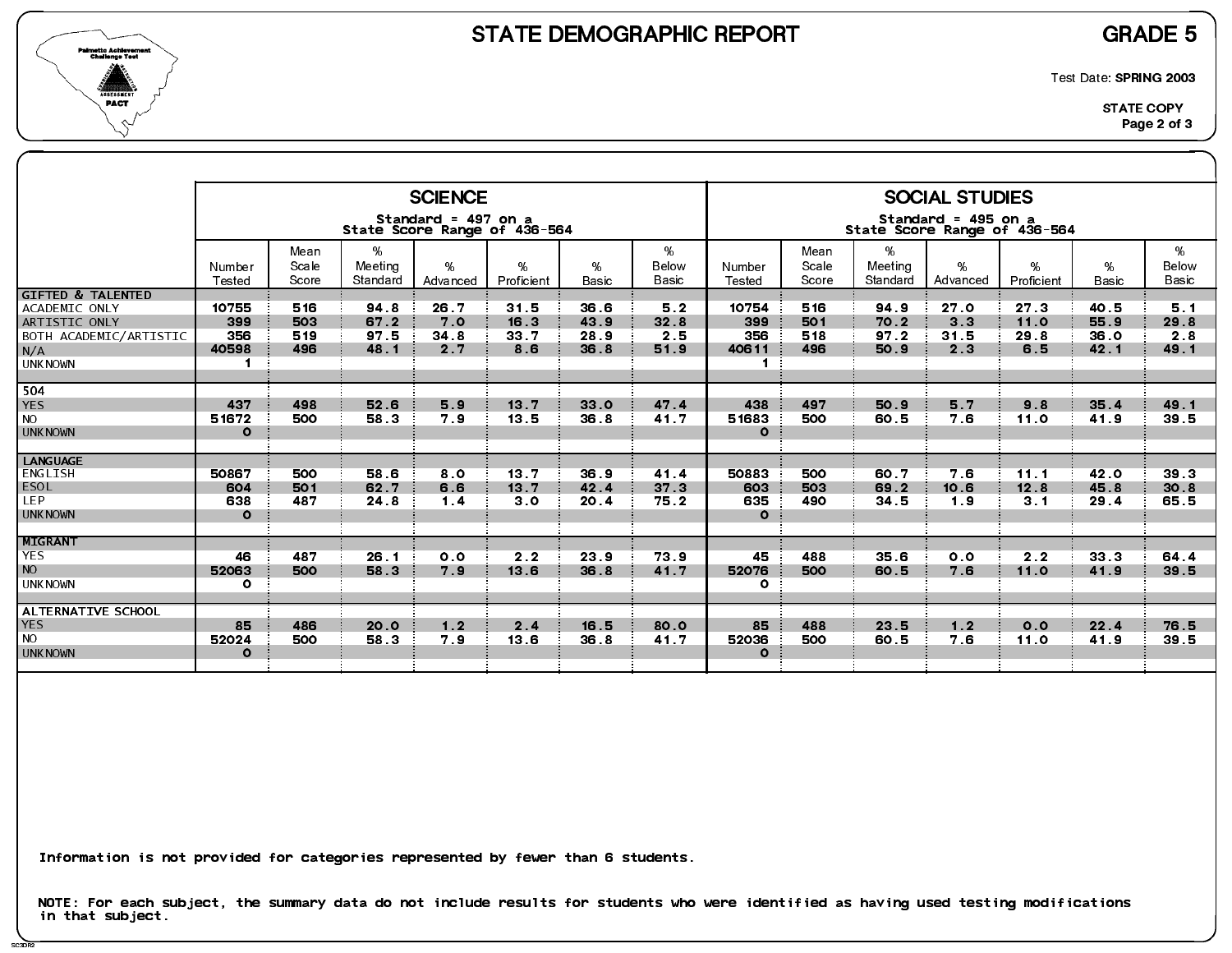

SC3DR<sup>3</sup>

Test Date: SPRING 2003

|                      |                  |                        |                          | <b>SCIENCE</b>                                      |                 |                 |                     |                  |                        |                          | <b>SOCIAL STUDIES</b>                               |                 |                   |                     |
|----------------------|------------------|------------------------|--------------------------|-----------------------------------------------------|-----------------|-----------------|---------------------|------------------|------------------------|--------------------------|-----------------------------------------------------|-----------------|-------------------|---------------------|
|                      |                  |                        |                          | Standard = 497 on a<br>State Score Range of 436-564 |                 |                 |                     |                  |                        |                          | Standard = 495 on a<br>State Score Range of 436-564 |                 |                   |                     |
|                      | Number<br>Tested | Mean<br>Scale<br>Score | %<br>Meeting<br>Standard | %<br>Advanced                                       | %<br>Proficient | %<br>Basic      | %<br>Below<br>Basic | Number<br>Tested | Mean<br>Scale<br>Score | %<br>Meeting<br>Standard | %<br>Advanced                                       | %<br>Proficient | %<br><b>Basic</b> | %<br>Below<br>Basic |
| <b>MALE</b>          |                  |                        |                          |                                                     |                 |                 |                     |                  |                        |                          |                                                     |                 |                   |                     |
| WHITE                | 14381            | 507                    | 76.6                     | 14 6                                                | 21.2            | 40 9            | 23.4                | 14380            | 506                    | 73.3                     | 13.2                                                | 16.5            | 43.6              | 26.7                |
| AFRICAN AMERICAN     | 10533            | 492                    | 37.1                     | 1.6                                                 | 5.3             | 30.2            | 62.9                | 10526            | 492                    | 41.6                     | 1.7                                                 | 4 <sub>7</sub>  | 35.2              | 58.4                |
| OTHER ETHNICITIES*   | 1121             | 499                    | 55.7                     | 83                                                  | 13.4            | 34 0            | 44.3                | 1120             | 500                    | 60.4                     | 10.2                                                | 10.6            | 39 6              | 39.6                |
| TOTAL F/R MEALS      | 13831            | 494                    | 44.3                     | 3.1                                                 | 7.8             | 33.4            | 55.7                | 13824            | 494                    | 45.5                     | 2.3                                                 | 5.7             | 37.4              | 54.5                |
| NOT F/R MEALS        | 12204            | 508                    | 77.2                     | 15.7                                                | 22.0            | 39 5            | 22.8                | 12202            | 507                    | 76.3                     | 15 <sub>3</sub>                                     | 18.0            | 43.0              | 23.7                |
| <b>IEP</b>           | 4310             | 491                    | 35.4                     | 2.5                                                 | 6.0             | 26.8            | 64 6                | 4302             | 491                    | 34 5                     | 2.2                                                 | 4 3             | 28.0              | 65.5                |
| GIFTED-ACADEMIC ONLY | 5288             | 517                    | 96.0                     | 30.7                                                | 32 <sub>1</sub> | 33.3            | 4 O                 | 5287             | 517                    | 95 O                     | 30.0                                                | 27.7            | 37 <sub>3</sub>   | 5.0                 |
| GIFTED-ARTISTIC ONLY | 146              | 503                    | 61.0                     | 9.6                                                 | 19.2            | 32.2            | 39.0                | 146              | 501                    | 69.2                     | 4.1                                                 | 9.6             | 55.5              | 30.8                |
| GIFTED-BOTH ACAD/ART | 109              | 519                    | 98.2                     | 35.8                                                | 30.3            | 32 <sub>1</sub> | 1.8                 | 109              | 519                    | 98.2                     | 32 <sub>1</sub>                                     | $31.2$          | 34.9              | 1.8                 |
|                      |                  |                        |                          |                                                     |                 |                 |                     |                  |                        |                          |                                                     |                 |                   |                     |
| <b>FEMALE</b>        |                  |                        |                          |                                                     |                 |                 |                     |                  |                        |                          |                                                     |                 |                   |                     |
| WHITE                | 13971            | 505                    | 72.9                     | 11.1                                                | 18.7            | 43 1            | 27.1                | 13981            | 505                    | 73.4                     | 10.6                                                | 15.0            | 47.8              | 26.6                |
| AFRICAN AMERICAN     | 10745            | 492                    | 36.7                     | 1.4                                                 | 50              | 30.3            | 63.3                | 10759            | 494                    | 45.5                     | 1.7                                                 | 4.9             | 38.9              | 54 5                |
| OTHER ETHNICITIES*   | 1128             | 497                    | 52.7                     | 5.1                                                 | 12.1            | 35.5            | 47 3                | 1126             | 500                    | 58.9                     | 7.8                                                 | 9.8             | 41.3              | 41.1                |
| TOTAL F/R MEALS      | 14092            | 494                    | 41.5                     | 19                                                  | 6.6             | 32.9            | 58.5                | 14106            | 494                    | 47.0                     | 1.8                                                 | 5.4             | 39.9              | 53 O                |
| NOT F/R MEALS        | 11752            | 506                    | 75.6                     | 12.6                                                | 20.1            | 42.9            | 24.4                | 11760            | 507                    | 78 1                     | 12.7                                                | 16.8            | 48.5              | 21.9                |
| <b>IEP</b>           | 2240             | 488                    | 25.4                     | 1 <sub>3</sub>                                      | 3.9             | 20.2            | 74.6                | 2260             | 489                    | 28.5                     | 1.2                                                 | 2.5             | 24 8              | 71.5                |
| GIFTED-ACADEMIC ONLY | 5467             | 514                    | 93.7                     | 22.9                                                | 30.9            | 39.9            | 63                  | 5467             | 515                    | 94.7                     | 24.2                                                | 26.9            | 43.6              | 5.3                 |
| GIFTED-ARTISTIC ONLY | 253              | 503                    | 70.8                     | 5.5                                                 | 14.6            | 50.6            | 29.2                | 253              | 502                    | 70.8                     | 2 8                                                 | 11.9            | 56.1              | 29.2                |
| GIFTED-BOTH ACAD/ART | 247              | 518                    | 97.2                     | 34.4                                                | 35.2            | 27.5            | 2.8                 | 247              | 518                    | 96.8                     | $31.2$                                              | 29.1            | 36.4              | 3.2                 |
|                      |                  |                        |                          |                                                     |                 |                 |                     |                  |                        |                          |                                                     |                 |                   |                     |
| <b>WHITE</b>         |                  |                        |                          |                                                     |                 |                 |                     |                  |                        |                          |                                                     |                 |                   |                     |
| TOTAL F/R MEALS      | 9135             | 500                    | 61.5                     | 5.5                                                 | 13.3            | 42 7            | 38.5                | 9140             | 498                    | 57.6                     | 3.7                                                 | 9.1             | 44.8              | 42.4                |
| NOT F/R MEALS        | 19221            | 509                    | 81.1                     | 16.4                                                | 23 <sub>1</sub> | 41.6            | 18.9                | 19225            | 509                    | 80.8                     | 15.8                                                | 18.9            | 46.0              | 19.2                |
| IEP                  | 3422             | 495                    | 46.6                     | 3 <sub>7</sub>                                      | 87              | $34.2$          | 53.4                | 3432             | 494                    | 43.4                     | 3.2                                                 | 5.9             | $34.2$            | 56.6                |
| GIFTED-ACADEMIC ONLY | 8606             | 517                    | 96.7                     | 29.9                                                | 33.2            | 33 6            | 3.3                 | 8605             | 517                    | 96.1                     | 29.5                                                | 28.5            | 38 1              | 3.9                 |
| GIFTED-ARTISTIC ONLY | 252              | 506                    | 77.4                     | 9.5                                                 | 20.2            | 47.6            | 22.6                | 252              | 504                    | 78.2                     | 4.4                                                 | 13.9            | 59.9              | 21.8                |
| GIFTED-BOTH ACAD/ART | 313              | 520                    | 98.7                     | 37.1                                                | 36.1            | 25.6            | 1.3                 | 313              | 519                    | 97 8                     | 31.9                                                | 30.7            | 35.1              | 2.2                 |
|                      |                  |                        |                          |                                                     |                 |                 |                     |                  |                        |                          |                                                     |                 |                   |                     |
| AFRICAN AMERICAN     |                  |                        |                          |                                                     |                 |                 |                     |                  |                        |                          |                                                     |                 |                   |                     |
| TOTAL F/R MEALS      | 17365            | 491                    | 32.9                     | 1.0                                                 | 3.8             | 28.2            | 67.1                | 17373            | 492                    | 39.9                     | 1.1                                                 | 3.5             | 35.3              | 60 1                |
| NOT F/R MEALS        | 3922             | 498                    | 54 3                     | 38                                                  | 11.1            | 39.4            | 45.7                | 3921             | 499                    | 59.8                     | 4.5                                                 | 10.7            | 44.7              | 40.2                |
| <b>IEP</b>           | 2947             | 483                    | 14.6                     | 0.2                                                 | 13              | 13 <sub>1</sub> | 85.4                | 2949             | 485                    | 19.3                     | 0 <sub>3</sub>                                      | 10              | 18.0              | 80.7                |
| GIFTED-ACADEMIC ONLY | 1756             | 509                    | 85.3                     | 11.1                                                | 23.1            | 51.1            | 14 7                | 1756             | 510                    | 88.6                     | 12.6                                                | 22.0            | 54.0              | 11.4                |
| GIFTED-ARTISTIC ONLY | 126              | 497                    | 48.4                     | 3 <sub>2</sub>                                      | 7.9             | 37 <sub>3</sub> | 51.6                | 126              | 496                    | 56.3                     | 0 <sub>0</sub>                                      | 5.6             | 50.8              | 43.7                |
| GIFTED-BOTH ACAD/ART | 34               | 510                    | 85 3                     | 17.6                                                | 14.7            | 52.9            | 14.7                | 34               | 513                    | 91.2                     | 29.4                                                | 23.5            | 38.2              | 8.8                 |
|                      |                  |                        |                          |                                                     |                 |                 |                     |                  |                        |                          |                                                     |                 |                   |                     |

\* Other Ethnicities = Hispanic, Asian/Pacific Islander, American Indian, Other, and Unknown.

Information is not provided for categories represented by fewer than 6 students.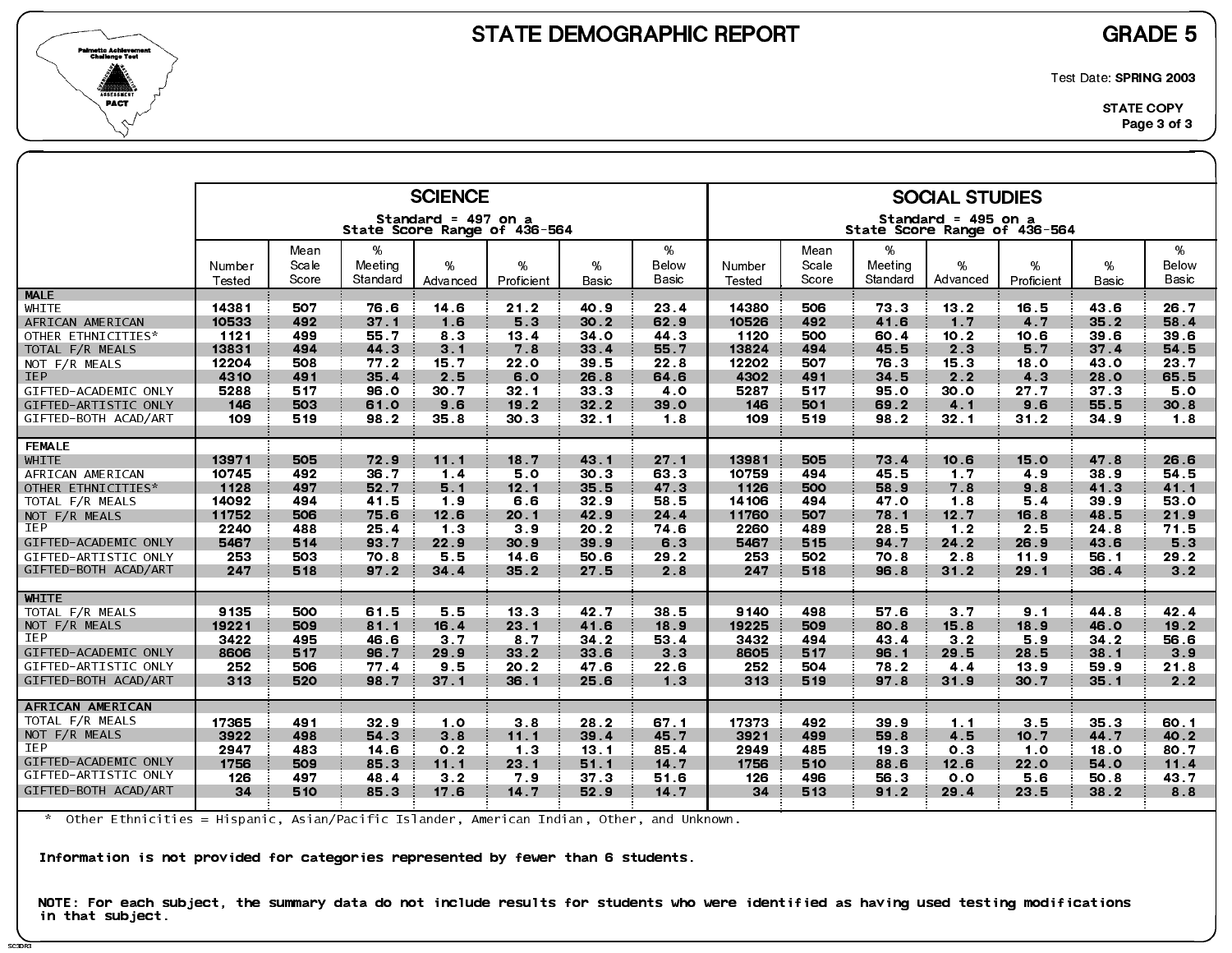



Test Date: SPRING 2003

|                                                                                                                                                                                                                            |                                                                             |                                                                    |                                                                              | <b>MATHEMATICS</b>                                                                |                                                                              |                                                                              |                                                                                                    |                                                                              |                                                                    |                                                                              | <b>ENGLISH LANGUAGE ARTS</b>                                                              |                                                                              |                                                                                         |                                                                              |
|----------------------------------------------------------------------------------------------------------------------------------------------------------------------------------------------------------------------------|-----------------------------------------------------------------------------|--------------------------------------------------------------------|------------------------------------------------------------------------------|-----------------------------------------------------------------------------------|------------------------------------------------------------------------------|------------------------------------------------------------------------------|----------------------------------------------------------------------------------------------------|------------------------------------------------------------------------------|--------------------------------------------------------------------|------------------------------------------------------------------------------|-------------------------------------------------------------------------------------------|------------------------------------------------------------------------------|-----------------------------------------------------------------------------------------|------------------------------------------------------------------------------|
|                                                                                                                                                                                                                            |                                                                             |                                                                    |                                                                              | Standard = 599 on a                                                               | State Score Range of 555-656                                                 |                                                                              |                                                                                                    |                                                                              |                                                                    |                                                                              | Standard = 596 on a<br>State Score Range of 541-652                                       |                                                                              |                                                                                         |                                                                              |
|                                                                                                                                                                                                                            | Number<br>Tested                                                            | Mean<br>Scale<br>Score                                             | %<br>Meeting<br>Standard                                                     | $\%$<br>Advanced                                                                  | %<br>Proficient                                                              | %<br>Basic                                                                   | %<br>Below<br>Basic                                                                                | Number<br>Tested                                                             | Mean<br>Scale<br>Score                                             | %<br>Meeting<br>Standard                                                     | %<br>Advanced                                                                             | %<br>Proficient                                                              | %<br><b>Basic</b>                                                                       | %<br>Below<br><b>Basic</b>                                                   |
| <b>ALL STUDENTS</b>                                                                                                                                                                                                        | 51509                                                                       | 610                                                                | 75.5                                                                         | 15.1                                                                              | 22 <sub>6</sub>                                                              | 37.8                                                                         | 24.5                                                                                               | 50737                                                                        | 602                                                                | 65 7                                                                         | 4.9                                                                                       | 23 <sub>4</sub>                                                              | 37 <sub>3</sub>                                                                         | 34 <sub>3</sub>                                                              |
| <b>GENDER</b><br>MALE<br>FEMALE<br><b>UNKNOWN</b>                                                                                                                                                                          | 25674<br>25568<br>267                                                       | 610<br>611<br>601                                                  | 74 1<br>77.0<br>53.9                                                         | 15.5<br>14.7<br>5.2                                                               | 22.6<br>22.7<br>15.0                                                         | 36.0<br>39 6<br>33.7                                                         | 25.9<br>23 0<br>46.1                                                                               | 25105<br>25373<br>259                                                        | 599<br>605<br>593                                                  | 59 0<br>72.4<br>44 8                                                         | 3.1<br>6.7<br>1.9                                                                         | 20.1<br>26.9<br>10.4                                                         | 35.8<br>38.8<br>32.4                                                                    | 41.O<br>27.6<br>55.2                                                         |
| <b>ETHNICITY</b><br>WHITE<br><b>BLACK</b><br>HISPANIC<br>ASIAN/PACIFIC<br><b>ISLANDER</b><br>AMERICAN INDIAN/<br>ALASKAN NATIVE<br><b>OTHER</b><br><b>UNKNOWN</b><br><b>LUNCH PROGRAM</b><br>TOTAL F/R MEALS<br>FREE MEALS | 28101<br>20919<br>1380<br>456<br>99<br>286<br>268<br>26356<br>21816<br>4540 | 616<br>603<br>603<br>620<br>613<br>611<br>601<br>604<br>603<br>609 | 87.1<br>60.9<br>60.7<br>89.7<br>83.8<br>73.8<br>54.1<br>64.6<br>62.2<br>75.8 | 23.3<br>4.1<br>8.9<br>34 <sub>4</sub><br>17.2<br>15.0<br>5.2<br>5 7<br>4.9<br>9.2 | 29.2<br>14.2<br>16.7<br>30.5<br>21.2<br>22.4<br>14.9<br>16.5<br>15.4<br>21.8 | 34 6<br>42 5<br>35.1<br>24.8<br>45.5<br>36.4<br>34 0<br>42.4<br>41.9<br>44.8 | 12.9<br>39.1<br>39 <sub>3</sub><br>10 <sub>3</sub><br>16.2<br>26.2<br>45.9<br>35.4<br>37.8<br>24.2 | 27723<br>20575<br>1341<br>455<br>101<br>284<br>258<br>25808<br>21337<br>4471 | 606<br>596<br>590<br>608<br>601<br>602<br>593<br>596<br>595<br>600 | 77.4<br>50.9<br>46.7<br>78.5<br>68.3<br>68.0<br>44 6<br>52.4<br>49.9<br>64.2 | 7.6<br>1.3<br>2.0<br>10.1<br>3 <sub>o</sub><br>6.7<br>1.9<br>1.3<br>1.1<br>2 <sub>3</sub> | 31.7<br>12.8<br>13.6<br>36.3<br>19.8<br>23.2<br>10.1<br>13 6<br>12.2<br>20.3 | 38.1<br>36.8<br>31.1<br>32.1<br>45.5<br>38.0<br>32.6<br>37 <sub>5</sub><br>36.6<br>41.6 | 22.6<br>49.1<br>53.3<br>21.5<br>31.7<br>32.0<br>55.4<br>47.6<br>50.1<br>35.8 |
| <b>REDUCED MEALS</b><br>NOT F/R MEALS<br><b>UNKNOWN</b>                                                                                                                                                                    | 25153<br>$\circ$                                                            | 617                                                                | 86.9                                                                         | 24.9                                                                              | 29.1                                                                         | 32.9                                                                         | 13.1                                                                                               | 24929<br>$\Omega$                                                            | 607                                                                | 79.4                                                                         | 8.6                                                                                       | 33 6                                                                         | $372$                                                                                   | 20.6                                                                         |
| <b>IEP</b><br>ANY IEP<br>SPEECH IMPAIRED<br>NO IEP<br><b>UNKNOWN</b>                                                                                                                                                       | 4339<br>711<br>47166<br>4                                                   | 598<br>600<br>611                                                  | 48.4<br>54 1<br>78.0                                                         | 2 8<br>6.3<br>16.2                                                                | 9.8<br>11.8<br>23 8                                                          | 35.8<br>36.0<br>37.9                                                         | 51.6<br>45.9<br>22.0                                                                               | 3754<br>675<br>46978<br>5                                                    | 587<br>591<br>603                                                  | 28.9<br>38.5<br>68 6                                                         | 0.4<br>0 <sub>7</sub><br>5.3                                                              | 4.5<br>9.2<br>24.9                                                           | 24.1<br>28.6<br>38.4                                                                    | 71.1<br>61.5<br>31.4                                                         |

Information is not provided for categories represented by fewer than 6 students.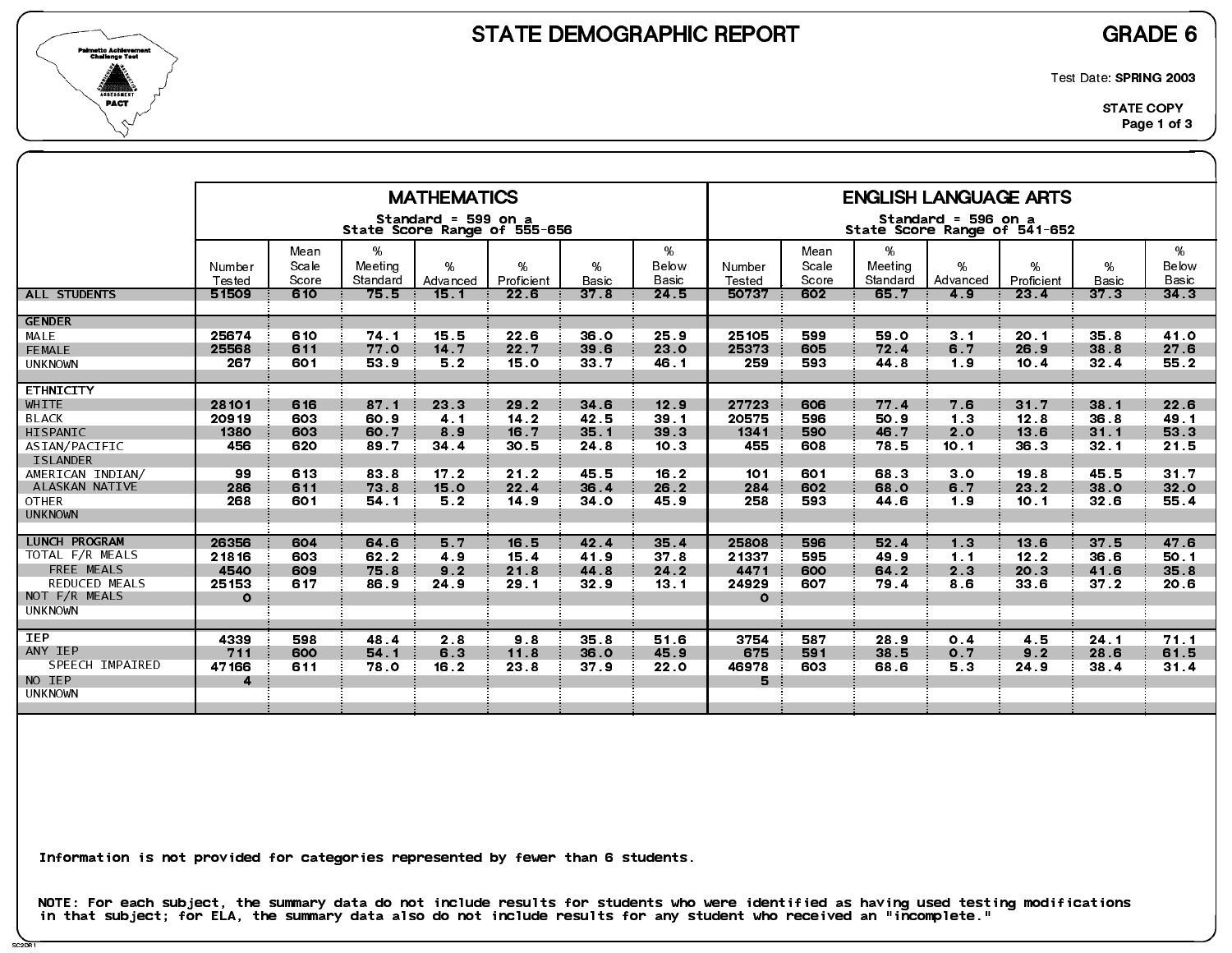



Test Date: SPRING 2003

|                                                                                                                   |                                        |                          |                              | <b>MATHEMATICS</b><br>Standard = 599 on a<br>State Score Range of 555-656 |                                         |                             |                            |                                         |                          |                              | <b>ENGLISH LANGUAGE ARTS</b><br>Standard = 596 on a<br>State Score Range of 541-652 |                              |                                 |                                 |
|-------------------------------------------------------------------------------------------------------------------|----------------------------------------|--------------------------|------------------------------|---------------------------------------------------------------------------|-----------------------------------------|-----------------------------|----------------------------|-----------------------------------------|--------------------------|------------------------------|-------------------------------------------------------------------------------------|------------------------------|---------------------------------|---------------------------------|
|                                                                                                                   | Number<br>Tested                       | Mean<br>Scale<br>Score   | %<br>Meeting<br>Standard     | $\%$<br>Advanced                                                          | %<br>Proficient                         | %<br><b>Basic</b>           | %<br>Below<br>Basic        | Number<br>Tested                        | Mean<br>Scale<br>Score   | %<br>Meeting<br>Standard     | %<br>Advanced                                                                       | %<br>Proficient              | %<br><b>Basic</b>               | %<br>Below<br><b>Basic</b>      |
| <b>GIFTED &amp; TALENTED</b><br>ACADEMIC ONLY<br>ARTISTIC ONLY<br>BOTH ACADEMIC/ARTISTIC<br>N/A<br><b>UNKNOWN</b> | 9889<br>502<br>418<br>40700<br>$\circ$ | 628<br>610<br>631<br>606 | 99.4<br>77.5<br>99.5<br>69.4 | 52.2<br>9.2<br>64 8<br>5.6                                                | 35 <sub>3</sub><br>25.1<br>26.8<br>19.5 | 11.9<br>43 2<br>7.9<br>44 3 | 0.6<br>22.5<br>0.5<br>30.6 | 9871<br>499<br>416<br>39951<br>$\Omega$ | 618<br>604<br>624<br>597 | 97.6<br>73.7<br>98 8<br>57 3 | 18.8<br>2.4<br>35.3<br>1.2                                                          | 55.1<br>27.5<br>52.2<br>15.3 | 23.7<br>43.9<br>11.3<br>40.9    | 2.4<br>26.3<br>1.2<br>42.7      |
| 504<br><b>YES</b><br><b>NO</b><br><b>UNKNOWN</b>                                                                  | 443<br>51066<br>$\mathbf{o}$           | 607<br>610               | 67 5<br>75.6                 | 11.3<br>15.1                                                              | 19.6<br>22.7                            | 36.6<br>37.8                | 32.5<br>24.4               | 438<br>50299<br>$\Omega$                | 597<br>602               | 50.5<br>65 8                 | 2.3<br>4.9                                                                          | 18.5<br>23 5                 | 29.7<br>37 <sub>1</sub>         | 49.5<br>$34.2$                  |
| <b>LANGUAGE</b><br>ENGLISH<br><b>ESOL</b><br>LEP.<br><b>UNKNOWN</b>                                               | 50349<br>596<br>564<br>$\Omega$        | 610<br>611<br>594        | 75.9<br>76.7<br>36.2         | 15.2<br>16.1<br>4.6                                                       | 22.8<br>22.8<br>6.9                     | 37.9<br>37.8<br>24 6        | 24.1<br>23.3<br>63 8       | 49610<br>583<br>544<br>$\mathbf{o}$     | 602<br>600<br>576        | 66.2<br>64.5<br>18.8         | 5.0<br>3 <sub>1</sub><br>0.4                                                        | 23.7<br>20.1<br>4.0          | 37.5<br>41.0<br>14 <sub>3</sub> | 33 <sub>8</sub><br>35.5<br>81.3 |
| MIGRANT<br><b>YES</b><br><b>NO</b><br><b>UNKNOWN</b>                                                              | 50<br>51459<br>$\circ$                 | 599<br>610               | 50.0<br>75.5                 | 4.0<br>15.1                                                               | 12.0<br>22.7                            | 34 <sub>o</sub><br>37.8     | 50.0<br>24.5               | 49<br>50688<br>$\mathbf{o}$             | 584<br>602               | 34 7<br>65.7                 | 4 <sub>1</sub><br>4.9                                                               | 8 <sub>2</sub><br>23.4       | 22.4<br>37 <sub>3</sub>         | 65 3<br>34 <sub>3</sub>         |
| ALTERNATIVE SCHOOL<br><b>YES</b><br><b>NO</b><br><b>UNKNOWN</b>                                                   | 324<br>51185<br>$\mathbf{o}$           | 593<br>610               | 32.4<br>75.8                 | 1.5<br>15.2                                                               | 5.2<br>22.8                             | 25.6<br>37.8                | 67.6<br>24.2               | 316<br>50421<br>$\Omega$                | 584<br>602               | 24 4<br>65.9                 | 0 <sub>3</sub><br>4.9                                                               | 3.2<br>23 6                  | 20.9<br>37.4                    | 75.6<br>34.1                    |

Information is not provided for categories represented by fewer than 6 students.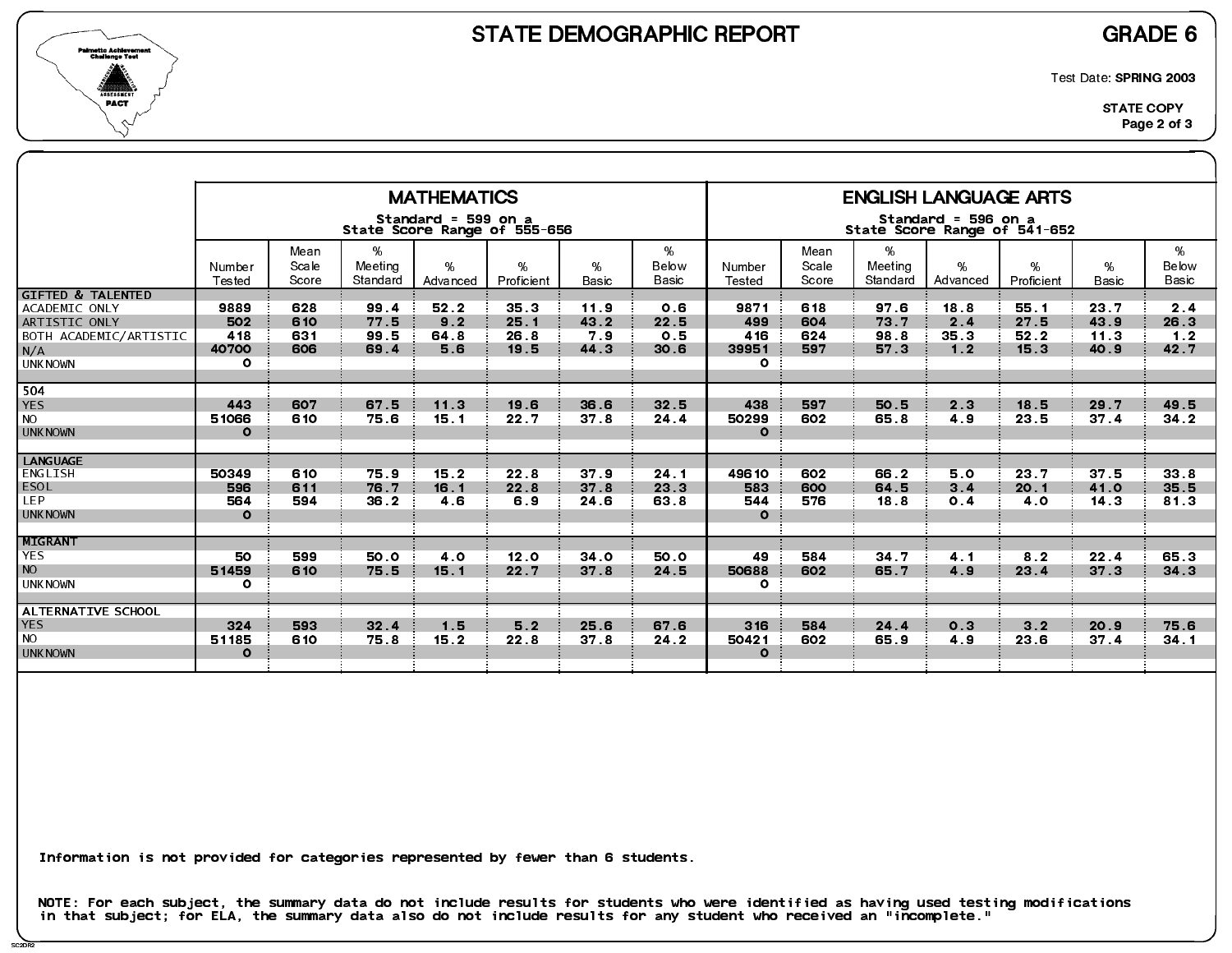



Test Date: SPRING 2003

|                      |                  |               |              | <b>MATHEMATICS</b>                                  |                 |                 |                 |                  |               |              | <b>ENGLISH LANGUAGE ARTS</b>                        |                 |                 |                 |
|----------------------|------------------|---------------|--------------|-----------------------------------------------------|-----------------|-----------------|-----------------|------------------|---------------|--------------|-----------------------------------------------------|-----------------|-----------------|-----------------|
|                      |                  |               |              | Standard = 599 on a<br>State Score Range of 555-656 |                 |                 |                 |                  |               |              | Standard = 596 on a<br>State Score Range of 541-652 |                 |                 |                 |
|                      |                  | Mean<br>Scale | %<br>Meeting | %                                                   | %               | %               | %<br>Below      |                  | Mean<br>Scale | %<br>Meeting | %                                                   | %               | %               | %<br>Below      |
|                      | Number<br>Tested | Score         | Standard     | Advanced                                            | Proficient      | Basic           | Basic           | Number<br>Tested | Score         | Standard     | Advanced                                            | Proficient      | Basic           | Basic           |
| <b>MALE</b>          |                  |               |              |                                                     |                 |                 |                 |                  |               |              |                                                     |                 |                 |                 |
| WHITE                | 14337            | 616           | 86.3         | 23.7                                                | 29.5            | 33.1            | 13.7            | 14052            | 603           | 71.7         | 4.7                                                 | 28.0            | 39.0            | 28 3            |
| <b>BLACK</b>         | 10173            | 602           | 57.8         | 4.0                                                 | 13.2            | 40.6            | 42.2            | 9917             | 592           | 41.8         | 0 <sub>7</sub>                                      | 9.1             | 32.0            | 58.2            |
| OTHER ETHNICITIES*   | 1164             | 608           | 68.0         | 15.5                                                | 21.3            | 31.3            | 32 <sub>0</sub> | 1136             | 593           | 51.7         | 2.7                                                 | 18 <sub>3</sub> | 30.6            | 48 3            |
| TOTAL F/R MEALS      | 12900            | 604           | 62.3         | 5.8                                                 | 16.6            | 40.0            | 37.7            | 12488            | 593           | 44 3         | 0.7                                                 | 10.2            | 33.4            | 55.7            |
| NOT F/R MEALS        | 12774            | 617           | 86.1         | 25.3                                                | 28.8            | 32 <sub>0</sub> | 13.9            | 12617            | 604           | 73 6         | 5.4                                                 | 29.9            | 38 <sub>3</sub> | 26.4            |
| <b>IEP</b>           | 2941             | 599           | 50.1         | 3 <sub>3</sub>                                      | 11.0            | 35.8            | 49.9            | 2476             | 586           | 25.9         | 0.5                                                 | 4.1             | 21.3            | 74 1            |
| GIFTED-ACADEMIC ONLY | 4870             | 629           | 99.5         | 54.8                                                | 33.9            | 10 <sub>8</sub> | 0.5             | 4860             | 615           | 96.3         | 12.9                                                | 53.9            | 29.5            | 3 <sub>7</sub>  |
| GIFTED-ARTISTIC ONLY | 179              | 611           | 79.9         | 12.3                                                | 25.7            | 41.9            | 20.1            | 178              | 601           | 68.0         | 1.1                                                 | 23 6            | 43 3            | 32.0            |
| GIFTED-BOTH ACAD/ART | 125              | 630           | 98.4         | 68.8                                                | 20.8            | 88              | 1.6             | 124              | 618           | 96.0         | 20 2                                                | 54.0            | 21.8            | 4.0             |
| <b>FEMALE</b>        |                  |               |              |                                                     |                 |                 |                 |                  |               |              |                                                     |                 |                 |                 |
| <b>WHITE</b>         | 13761            | 616           | 87.9         | 22.9                                                | 28.9            | 36.1            | 12.1            | 13668            | 610           | 83.3         | 10.6                                                | 35.6            | 37.2            | 16.7            |
| <b>BLACK</b>         | 10742            | 604           | 63.8         | 4 <sub>2</sub>                                      | 15.1            | 44.4            | 36.2            | 10654            | 599           | 59.4         | 1.9                                                 | 16.2            | 41.3            | 40.6            |
| OTHER ETHNICITIES*   | 1065             | 609           | 71.0         | 15.1                                                | 19.4            | 36.4            | 29.0            | 1051             | 599           | 62.9         | 6.1                                                 | 21.6            | 35.2            | 37 <sub>1</sub> |
| TOTAL F/R MEALS      | 13453            | 605           | 66.7         | 5.5                                                 | 16.5            | 44.7            | 33.3            | 13317            | 599           | 60.0         | 1.9                                                 | 16.8            | 41.3            | 40.O            |
| NOT $F/R$ MEALS      | 12115            | 617           | 88.5         | 24.9                                                | 29.7            | 33.9            | 11.5            | 12056            | 611           | 86.2         | 12.1                                                | 37.9            | 36.1            | 13.8            |
| <b>IEP</b>           | 1391             | 597           | 44 9         | 1.7                                                 | 73              | 35.9            | 55.1            | 1270             | 590           | 34.9         | 0.2                                                 | 5.2             | 29.4            | 65 1            |
| GIFTED-ACADEMIC ONLY | 5019             | 627           | 99.4         | 49.7                                                | 36.6            | 13.1            | 0.6             | 5011             | 621           | 98.8         | 24 5                                                | 56.2            | 18.1            | 1.2             |
| GIFTED-ARTISTIC ONLY | 323              | 609           | 76.2         | 7.4                                                 | 24.8            | 44 O            | 23.8            | 321              | 605           | 76.9         | 3.1                                                 | 29.6            | 44.2            | 23.1            |
| GIFTED-BOTH ACAD/ART | 293              | 631           | 100.0        | 63 1                                                | 29.4            | 75              | 0.0             | 292              | 626           | 100.0        | 41.8                                                | 51.4            | 6.8             | 0.0             |
| <b>WHITE</b>         |                  |               |              |                                                     |                 |                 |                 |                  |               |              |                                                     |                 |                 |                 |
| TOTAL F/R MEALS      | 8480             | 610           | 78.2         | 10.6                                                | 24.3            | 43.4            | 21.8            | 8251             | 600           | 63.8         | 2 <sub>3</sub>                                      | 20.2            | 41 3            | 36.2            |
| NOT F/R MEALS        | 19621            | 619           | 90.9         | 28.8                                                | 31.3            | 30.8            | 9.1             | 19472            | 609           | 83.2         | 9.8                                                 | 36.6            | 36.8            | 16.8            |
| IEP                  | 2421             | 602           | 60.1         | 4 3                                                 | 14.3            | 41.4            | 39.9            | 2113             | 590           | 36.8         | 0.6                                                 | 6.2             | 30.0            | 63.2            |
| GIFTED-ACADEMIC ONLY | 7982             | 629           | 99.7         | 56.4                                                | 33.8            | 9.6             | 0 <sub>3</sub>  | 7966             | 619           | 98.3         | 20.3                                                | 56.3            | 21.7            | 1 <sub>7</sub>  |
| GIFTED-ARTISTIC ONLY | 232              | 616           | 90.1         | 16.8                                                | 33.2            | 40.1            | 9.9             | 231              | 608           | 84.4         | 4 3                                                 | 36.8            | 43.3            | 15.6            |
| GIFTED-BOTH ACAD/ART | 353              | 632           | 100.0        | 69.1                                                | 24.9            | 59              | 0.0             | 352              | 625           | 99.4         | 38.9                                                | 48.9            | 11.6            | 0.6             |
| <b>BLACK</b>         |                  |               |              |                                                     |                 |                 |                 |                  |               |              |                                                     |                 |                 |                 |
| TOTAL F/R MEALS      | 16531            | 601           | 57.8         | 3.0                                                 | 12.4            | 42 3            | 42 2            | 16237            | 594           | 47.1         | 0.8                                                 | 10.4            | 35.9            | 52.9            |
| NOT F/R MEALS        | 4388             | 607           | 72.3         | 8 3                                                 | 20 7            | 43 3            | 27.7            | 4338             | 601           | 65.4         | 3 <sub>4</sub>                                      | 21.9            | 40.2            | 34 6            |
| <b>IEP</b>           | 1799             | 592           | 32.7         | 0.6                                                 | 35              | 28.6            | 67 3            | 1540             | 583           | 18.1         | 0.0                                                 | 2.0             | 16.1            | 81.9            |
| GIFTED-ACADEMIC ONLY | 1601             | 622           | 97 8         | 30.0                                                | 43.5            | 24 3            | 2.2             | 1600             | 614           | 94 3         | 11.1                                                | 49.3            | 34.0            | 5.7             |
| GIFTED-ARTISTIC ONLY | 240              | 605           | 67.1         | 1.7                                                 | 17 <sub>1</sub> | 48 3            | 32.9            | 239              | 600           | 66.1         | 0.4                                                 | 18.4            | 47.3            | 33.9            |
| GIFTED-BOTH ACAD/ART | 55               | 623           | 98.2         | 36.4                                                | 40.0            | 21.8            | 1.8             | 54               | 618           | 96.3         | 13.0                                                | 74 1            | 9.3             | $3 \cdot 7$     |
|                      |                  |               |              |                                                     |                 |                 |                 |                  |               |              |                                                     |                 |                 |                 |

\* Other Ethnicities = Hispanic, Asian/Pacific Islander, American Indian/Alaskan Native, Other, and Unknown.

Information is not provided for categories represented by fewer than 6 students.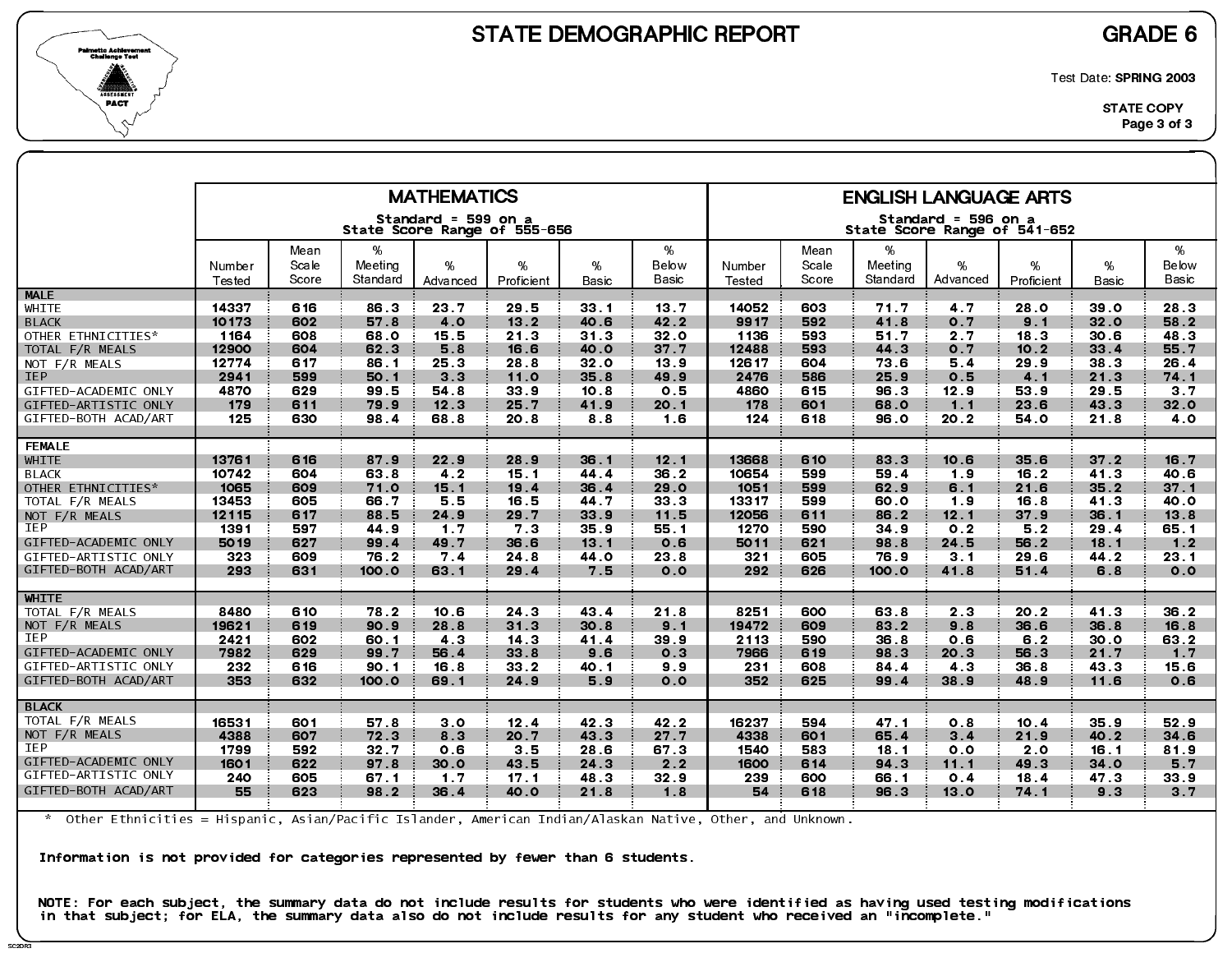

SC3DR1

Test Date: SPRING 2003

|                                  |                  |                        |                          | <b>SCIENCE</b>      |                              |                      |                     |                  |                        |                             | <b>SOCIAL STUDIES</b>                               |                 |                   |                            |
|----------------------------------|------------------|------------------------|--------------------------|---------------------|------------------------------|----------------------|---------------------|------------------|------------------------|-----------------------------|-----------------------------------------------------|-----------------|-------------------|----------------------------|
|                                  |                  |                        |                          | Standard = 598 on a | State Score Range of 536-664 |                      |                     |                  |                        |                             | Standard = 595 on a<br>State Score Range of 536-664 |                 |                   |                            |
|                                  | Number<br>Tested | Mean<br>Scale<br>Score | %<br>Meeting<br>Standard | %<br>Advanced       | %<br>Proficient              | $\%$<br><b>Basic</b> | %<br>Below<br>Basic | Number<br>Tested | Mean<br>Scale<br>Score | $\%$<br>Meeting<br>Standard | %<br>Advanced                                       | %<br>Proficient | %<br><b>Basic</b> | %<br>Below<br><b>Basic</b> |
| <b>ALL STUDENTS</b>              | 53155            | 600                    | 58.4                     | 6.6                 | 13.5                         | 38 <sub>3</sub>      | 41.6                | 53186            | 600                    | 59.6                        | 7.5                                                 | 10.3            | 41.8              | 40.4                       |
| <b>GENDER</b>                    |                  |                        |                          |                     |                              |                      |                     |                  |                        |                             |                                                     |                 |                   |                            |
| MALE                             | 26718            | 600                    | 57.4                     | 79                  | 14.3                         | 35.2                 | 42.6                | 26744            | 600                    | 58.4                        | 87                                                  | 10.8            | 38.9              | 41.6                       |
| <b>FEMALE</b>                    | 26127<br>310     | 600<br>590             | 59.7                     | 5.2                 | 12.8                         | 41.6                 | 40 3                | 26129            | 600<br>591             | 61.0                        | 6.3<br>1.3                                          | 9.8             | 45.0              | 39 0                       |
| <b>UNKNOWN</b>                   |                  |                        | 29.7                     | 1 <sub>3</sub>      | 3.5                          | 24 8                 | 70.3                | 313              |                        | 33.2                        |                                                     | 5.4             | 26.5              | 66.8                       |
| <b>ETHNICITY</b>                 |                  |                        |                          |                     |                              |                      |                     |                  |                        |                             |                                                     |                 |                   |                            |
| WHITE                            | 28731            | 605                    | 72.4                     | 10.6                | 19.5                         | 42.4                 | 27.6                | 28724            | 605                    | 71.8                        | 11.8                                                | 14.8            | 45.2              | 28.2                       |
| AFRICAN AMERICAN                 | 21855            | 593                    | 40.5                     | 1.2                 | 5.9                          | 33.4                 | 59.5                | 21896            | 594                    | 44.2                        | 1.8                                                 | 44              | 38.1              | 55.8                       |
| HISPANIC                         | 1397             | 594                    | 47.1                     | 3.9                 | 9.9                          | 33.4                 | 52.9                | 1393             | 595                    | 45.6                        | 4.8                                                 | 7.0             | 33.8              | 54 4                       |
| ASIAN/PACIFIC<br><b>ISLANDER</b> | 456              | 610                    | 78.3                     | 18.9                | 21.7                         | 37.7                 | 21.7                | 456              | 611                    | 80.5                        | 21.1                                                | 16.7            | 42.8              | 19.5                       |
| AMERICAN INDIAN                  | 106              | 601                    | 61 3                     | 7.5                 | 15.1                         | 38 7                 | 38.7                | 106              | 600                    | 64.2                        | 4 7                                                 | $14.2$          | 45.3              | 35.8                       |
| <b>OTHER</b>                     | 297              | 601                    | 61.6                     | 7.7                 | 14.1                         | 39.7                 | 38.4                | 296              | 601                    | 62.8                        | 10.5                                                | 10.5            | 41.9              | $372$                      |
| <b>UNKNOWN</b>                   | 313              | 590                    | 29.4                     | 1.6                 | 3.2                          | 24.6                 | 70.6                | 315              | 591                    | 33 <sub>0</sub>             | 1.6                                                 | 5.4             | 26.0              | 67.0                       |
|                                  |                  |                        |                          |                     |                              |                      |                     |                  |                        |                             |                                                     |                 |                   |                            |
| <b>LUNCH PROGRAM</b>             | 27604            | 594                    | 43.8                     | 1.8                 | 6.9                          | 35.1                 | 56.2                | 27610            | 594                    | 45.2                        | 2.1                                                 | 4.9             | 38.2              | 54 8                       |
| TOTAL F/R MEALS<br>FREE MEALS    | 22906            | 594                    | 41 3                     | 1.5                 | 6.1                          | 33.8                 | 58.7                | 22922            | 594                    | 42.9                        | 1 <sub>7</sub>                                      | 4 <sub>3</sub>  | 36.9              | 57.1                       |
| <b>REDUCED MEALS</b>             | 4698             | 599                    | 55.6                     | 3 <sub>3</sub>      | 10.8                         | 41.4                 | 44.4                | 4688             | 598                    | 56.4                        | 4.0                                                 | 7.9             | 44.5              | 43 6                       |
| NOT F/R MEALS                    | 25551            | 606                    | 74.1                     | 11.7                | 20.7                         | 41.8                 | 25.9                | 25576            | 606                    | 75.1                        | 13 <sub>3</sub>                                     | 16.0            | 45.7              | 24.9                       |
| <b>UNKNOWN</b>                   | $\circ$          |                        |                          |                     |                              |                      |                     | $\circ$          |                        |                             |                                                     |                 |                   |                            |
| <b>IEP</b>                       |                  |                        |                          |                     |                              |                      |                     |                  |                        |                             |                                                     |                 |                   |                            |
| ANY IEP                          | 5936             | 588                    | 26.1                     | 1.0                 | 3 <sub>3</sub>               | 21.8                 | 73.9                | 5968             | 589                    | 27.4                        | 1 <sub>3</sub>                                      | 2.8             | 23.3              | 72.6                       |
| SPEECH IMPAIRED                  | 905              | 589                    | 29.1                     | 2.3                 | 4.1                          | 22.7                 | 70.9                | 902              | 591                    | 32.3                        | 3.0                                                 | 4.4             | 24 8              | 67.7                       |
| NO IEP                           | 47214            | 602                    | 62.4                     | 7.2                 | 14.8                         | 40.4                 | 37 <sub>6</sub>     | 47213            | 602                    | 63 6                        | 83                                                  | 11.2            | 44.2              | 36.4                       |
| <b>UNKNOWN</b>                   | 5                |                        |                          |                     |                              |                      |                     | 5                |                        |                             |                                                     |                 |                   |                            |
|                                  |                  |                        |                          |                     |                              |                      |                     |                  |                        |                             |                                                     |                 |                   |                            |

Information is not provided for categories represented by fewer than 6 students.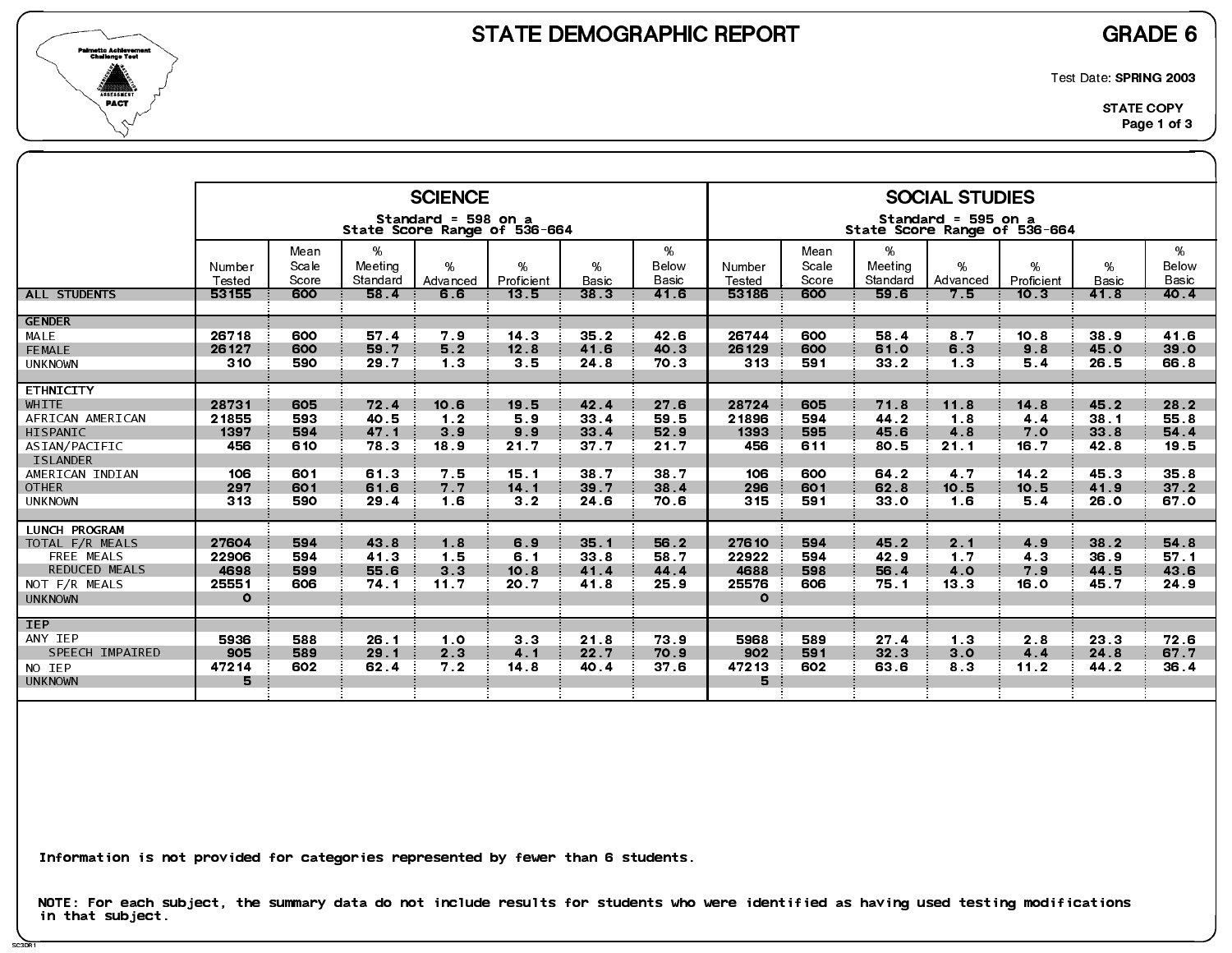

SC3DR2

Test Date: SPRING 2003

|                                                                                                                   |                                        |                          |                              | <b>SCIENCE</b>                                      |                                        |                                         |                                       |                                         |                          |                              | <b>SOCIAL STUDIES</b>                   |                            |                              |                            |
|-------------------------------------------------------------------------------------------------------------------|----------------------------------------|--------------------------|------------------------------|-----------------------------------------------------|----------------------------------------|-----------------------------------------|---------------------------------------|-----------------------------------------|--------------------------|------------------------------|-----------------------------------------|----------------------------|------------------------------|----------------------------|
|                                                                                                                   |                                        |                          |                              | Standard = 598 on a<br>State Score Range of 536-664 |                                        |                                         |                                       |                                         |                          | State Score Range of 536-664 | Standard = 595 on a                     |                            |                              |                            |
|                                                                                                                   | Number<br>Tested                       | Mean<br>Scale<br>Score   | %<br>Meeting<br>Standard     | $\%$<br>Advanced                                    | %<br>Proficient                        | %<br>Basic                              | %<br>Below<br>Basic                   | Number<br>Tested                        | Mean<br>Scale<br>Score   | %<br>Meeting<br>Standard     | %<br>Advanced                           | %<br>Proficient            | %<br><b>Basic</b>            | %<br>Below<br><b>Basic</b> |
| <b>GIFTED &amp; TALENTED</b><br>ACADEMIC ONLY<br>ARTISTIC ONLY<br>BOTH ACADEMIC/ARTISTIC<br>N/A<br><b>UNKNOWN</b> | 9891<br>512<br>418<br>42334<br>$\circ$ | 616<br>600<br>620<br>596 | 95.9<br>64.5<br>97 6<br>49.1 | 24 7<br>2.9<br>33 5<br>2.1                          | 34 0<br>13.5<br>37 <sub>1</sub><br>8.5 | 37 <sub>3</sub><br>48.O<br>27.0<br>38 5 | 4 <sub>1</sub><br>35.5<br>2.4<br>50.9 | 9891<br>513<br>418<br>42364<br>$\Omega$ | 616<br>600<br>619<br>596 | 94.6<br>63.2<br>97.4<br>51.0 | 27 <sub>o</sub><br>3.5<br>36.4<br>2.7   | 25.4<br>9.0<br>24.9<br>6.6 | 42.2<br>50.7<br>36.1<br>41.7 | 5.4<br>36.8<br>2.6<br>49 0 |
| 504<br><b>YES</b><br><b>NO</b><br><b>UNKNOWN</b>                                                                  | 449<br>52706<br>$\circ$                | 599<br>600               | 53.5<br>58.4                 | 6.5<br>6.6                                          | 15.1<br>13.5                           | 31.8<br>38.3                            | 46.5<br>41.6                          | 450<br>52736<br>$\circ$                 | 600<br>600               | 58.0<br>59 6                 | 9 <sub>3</sub><br>7.5                   | 8.7<br>10.3                | 40.0<br>41.8                 | 42.0<br>40.4               |
| <b>LANGUAGE</b><br>ENGLISH<br>ESOL<br><b>LEP</b><br><b>UNKNOWN</b>                                                | 51981<br>600<br>574<br>$\Omega$        | 600<br>601<br>584        | 58.7<br>63.2<br>22.6         | 6.6<br>7.7<br>0.9                                   | 13.6<br>13.8<br>3 <sub>7</sub>         | 38 5<br>41.7<br>18.1                    | 41 3<br>36.8<br>77.4                  | 52011<br>602<br>573<br>$\Omega$         | 600<br>601<br>588        | 59.9<br>60.5<br>24 6         | 7.5<br>8 <sub>3</sub><br>1 <sub>2</sub> | 10.3<br>12.3<br>2.4        | 42.1<br>39.9<br>20.9         | 40.1<br>39 5<br>75.4       |
| MIGRANT<br><b>YES</b><br><b>NO</b><br><b>UNKNOWN</b>                                                              | 48<br>53107<br>$\circ$                 | 590<br>600               | 37.5<br>58.4                 | 0.0<br>6.6                                          | 8 3<br>13.5                            | 29.2<br>38 3                            | 62.5<br>41.6                          | 48<br>53138<br>$\mathbf{o}$             | 592<br>600               | 43 8<br>59.6                 | 2.1<br>7.5                              | 4 <sub>2</sub><br>10.3     | 37.5<br>41.8                 | 56.3<br>40.4               |
| ALTERNATIVE SCHOOL<br><b>YES</b><br><b>NO</b><br><b>UNKNOWN</b>                                                   | 338<br>52817<br>$\Omega$               | 587<br>600               | 21.6<br>58.6                 | O.9<br>6.6                                          | 3.0<br>13.6                            | 17 <sub>8</sub><br>38 4                 | 78.4<br>41.4                          | 344<br>52842<br>$\Omega$                | 587<br>600               | 17.7<br>59 8                 | 1.2<br>7.5                              | 1.2<br>10.3                | 15.4<br>42 0                 | 82 3<br>40.2               |

Information is not provided for categories represented by fewer than 6 students.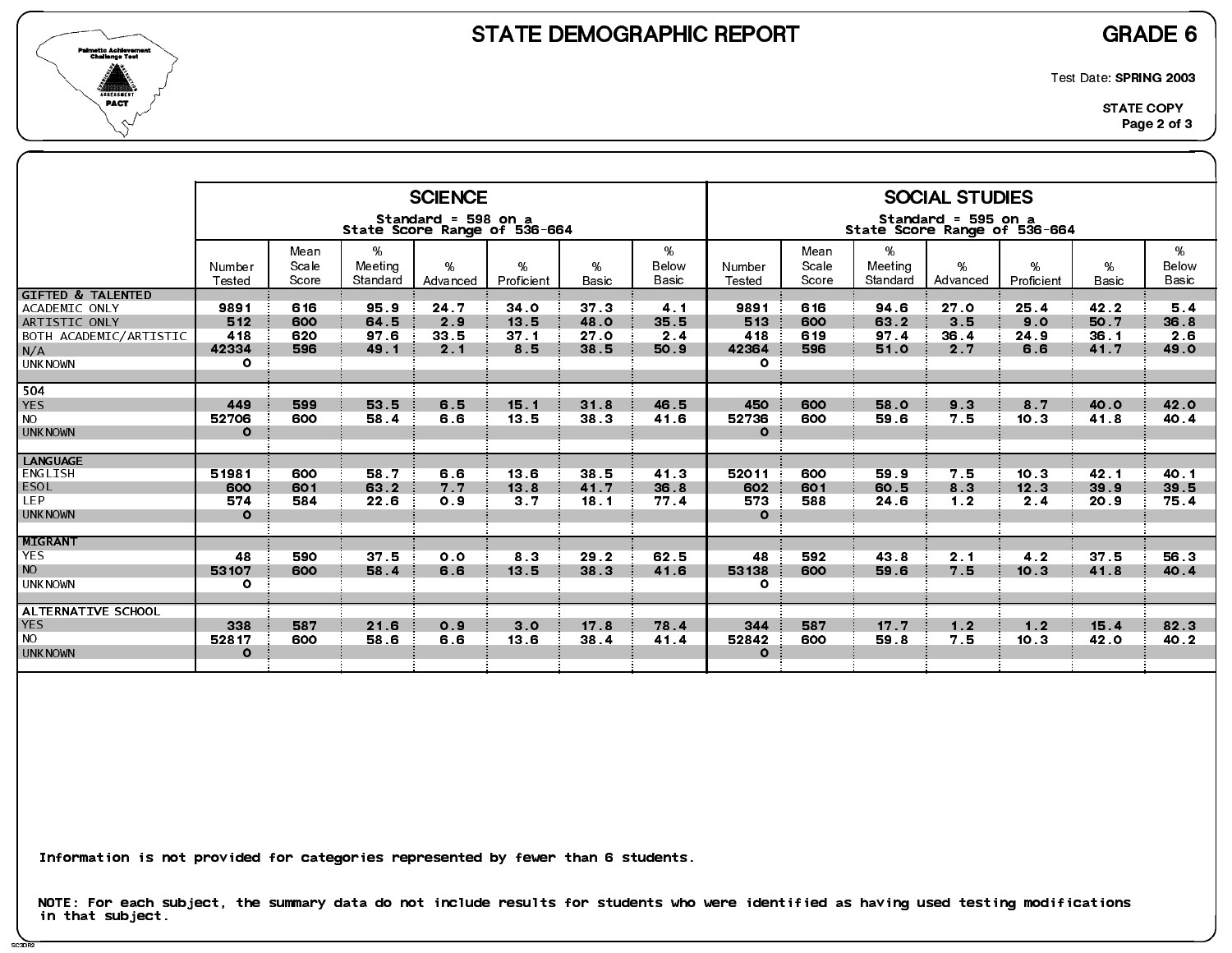

SC3DR<sup>3</sup>

Test Date: SPRING 2003

|                             |                |               |                 | <b>SCIENCE</b>                                      |                |                 |                 |                |               |                 | <b>SOCIAL STUDIES</b>                               |                |                 |                |
|-----------------------------|----------------|---------------|-----------------|-----------------------------------------------------|----------------|-----------------|-----------------|----------------|---------------|-----------------|-----------------------------------------------------|----------------|-----------------|----------------|
|                             |                |               |                 | Standard = 598 on a<br>State Score Range of 536-664 |                |                 |                 |                |               |                 | Standard = 595 on a<br>State Score Range of 536-664 |                |                 |                |
|                             | Number         | Mean<br>Scale | %<br>Meeting    | %                                                   | %              | %               | %<br>Below      | Number         | Mean<br>Scale | %<br>Meeting    | %                                                   | %              | %               | %<br>Below     |
|                             | Tested         | Score         | Standard        | Advanced                                            | Proficient     | Basic           | Basic           | Tested         | Score         | Standard        | Advanced                                            | Proficient     | Basic           | Basic          |
| <b>MALE</b>                 |                |               |                 |                                                     |                |                 |                 |                |               |                 |                                                     |                |                 |                |
| WHITE                       | 14753<br>10778 | 606<br>592    | 72.2            | 12.6                                                | 20.5           | 39.1            | 27 <sub>8</sub> | 14752<br>10812 | 605<br>593    | 71.3            | 13.6                                                | 15.4<br>4.6    | 42 3<br>34.6    | 28.7<br>58.9   |
| AFRICAN AMERICAN            | 1187           |               | $372$<br>56.4   | 1.4<br>8.6                                          | 5.9            | 29.9<br>33.4    | 62.8<br>43.6    | 1180           | 600           | 41.1<br>56.9    | 1.9<br>10.3                                         | 9 <sub>7</sub> | 36.8            | 43.1           |
| OTHER ETHNICITIES*          |                | 599           |                 |                                                     | 14.5           |                 |                 |                |               |                 |                                                     |                |                 |                |
| TOTAL F/R MEALS             | 13710<br>13008 | 594<br>607    | 42.2<br>73.5    | 2.3<br>13.9                                         | 7.8<br>21.2    | 32.1<br>38.4    | 57.8<br>26.5    | 13714<br>13030 | 594<br>607    | 43.3<br>74.4    | 2.5<br>15.3                                         | 5.4<br>16.4    | 35.4<br>42.7    | 56.7<br>25.6   |
| NOT F/R MEALS<br><b>IEP</b> | 3979           | 588           | 27.9            | 1.4                                                 | 3.8            | 22.7            | 72.1            | 4003           | 589           | 28.6            | 1.5                                                 | 3 <sub>3</sub> | 23.7            | 71.4           |
| GIFTED-ACADEMIC ONLY        | 4871           | 618           | 96.2            | 30.2                                                | 34.2           | 31.8            | 38              | 4871           | 618           | 94.7            | 31.9                                                | 25.5           | 37 <sub>3</sub> | 53             |
| GIFTED-ARTISTIC ONLY        | 185            | 601           | 65.4            | 3.8                                                 | 16.2           | 45.4            | 34.6            | 185            | 600           | 61.6            | 4.3                                                 | 9.2            | 48.1            | 38.4           |
| GIFTED-BOTH ACAD/ART        | 125            | 621           | 96.0            | 40.0                                                | 28.0           | 28.0            | 4 O             | 125            | 620           | 92.8            | 36.0                                                | 22.4           | 34.4            | 7 <sub>2</sub> |
|                             |                |               |                 |                                                     |                |                 |                 |                |               |                 |                                                     |                |                 |                |
| <b>FEMALE</b>               |                |               |                 |                                                     |                |                 |                 |                |               |                 |                                                     |                |                 |                |
| <b>WHITE</b>                | 13974          | 605           | 72.7            | 8.4                                                 | 18.5           | 45.8            | 27.3            | 13968          | 604           | 72.4            | 9.9                                                 | $14.2$         | 48.4            | 27.6           |
| AFRICAN AMERICAN            | 11073          | 595           | 43.7            | 1.0                                                 | 5.8            | 36.8            | 56.3            | 11080          | 595           | 47 <sub>3</sub> | 1.6                                                 | 4 <sub>3</sub> | 41.4            | 52.7           |
| OTHER ETHNICITIES*          | 1080           | 598           | 55.4            | 6.5                                                 | 11.4           | 37 <sub>5</sub> | 44 6            | 1081           | 599           | 54.4            | 7 <sub>2</sub>                                      | 9.6            | 37.6            | 45.6           |
| TOTAL F/R MEALS             | 13890          | 595           | 45.3            | 1 <sub>3</sub>                                      | 6.1            | 38.0            | 54.7            | 13893          | 595           | 47.0            | 1.7                                                 | 4.4            | 41.0            | 53 0           |
| NOT F/R MEALS               | 12237          | 606           | 76.0            | 9.7                                                 | 20.5           | 45.8            | 24.0            | 12236          | 606           | 76.9            | 11.5                                                | 15.9           | 49.5            | 23.1           |
| <b>IEP</b>                  | 1947           | 587           | 22.5            | 0.4                                                 | 2.4            | 19.8            | 77.5            | 1954           | 588           | 25.2            | 0.9                                                 | 1.7            | 22.6            | 74 8           |
| GIFTED-ACADEMIC ONLY        | 5020           | 615           | 95.7            | 19.3                                                | 33.8           | 42.6            | 4.3             | 5020           | 615           | 94 5            | 22.4                                                | 25.3           | 46.9            | 5.5            |
| GIFTED-ARTISTIC ONLY        | 327            | 600           | 63.9            | 2.4                                                 | 11.9           | 49 5            | 36.1            | 328            | 600           | 64.0            | 3 <sub>0</sub>                                      | 8.8            | 52.1            | 36.0           |
| GIFTED-BOTH ACAD/ART        | 293            | 620           | 98.3            | 30.7                                                | 41.0           | 26.6            | 1.7             | 293            | 619           | 99.3            | 36.5                                                | 25.9           | 36.9            | 0 <sub>7</sub> |
|                             |                |               |                 |                                                     |                |                 |                 |                |               |                 |                                                     |                |                 |                |
| <b>WHITE</b>                |                |               |                 |                                                     |                |                 |                 |                |               |                 |                                                     |                |                 |                |
| TOTAL F/R MEALS             | 8846           | 599           | 57.0            | 3.6                                                 | 11.8           | 41.6            | 43.0            | 8838           | 598           | 55.1            | 40                                                  | 79             | 43.2            | 44.9           |
| NOT F/R MEALS               | 19885          | 608           | 79.3            | 13.7                                                | 22.9           | 42 7            | 20 7            | 19886          | 608           | 79 3            | 15.3                                                | 17.9           | 46.1            | 20.7           |
| IEP                         | 3053           | 592           | 37 <sub>o</sub> | 1.8                                                 | 5.0            | 30.1            | 63 0            | 3042           | 592           | 36.8            | 2 <sub>3</sub>                                      | 4.5            | 30.0            | 63.2           |
| GIFTED-ACADEMIC ONLY        | 7981           | 618           | 97.3            | 27 <sub>5</sub>                                     | 35.4           | $34.4$          | 2.7             | 7981           | 617           | 96.2            | 29.7                                                | 26.8           | 39.7            | 3.8            |
| GIFTED-ARTISTIC ONLY        | 239            | 605           | 76.6            | 5.0                                                 | 23.4           | 48 1            | 23.4            | 239            | 604           | 74 1            | 5.9                                                 | 13.4           | 54 8            | 25.9           |
| GIFTED-BOTH ACAD/ART        | 353            | 621           | 98.3            | 37.1                                                | 37.7           | 23.5            | 1.7             | 353            | 621           | 97.7            | 40.8                                                | 25.8           | $31.2$          | 2 <sub>3</sub> |
| AFRICAN AMERICAN            |                |               |                 |                                                     |                |                 |                 |                |               |                 |                                                     |                |                 |                |
| TOTAL F/R MEALS             | 17381          | 592           | 36.9            | 0.7                                                 | 4 <sub>3</sub> | 31.8            | 63 1            | 17399          | 593           | 40.2            | 1.0                                                 | 3 <sub>3</sub> | 36.0            | 59 8           |
| NOT F/R MEALS               | 4474           | 598           | 54.7            | 3.1                                                 | 11.8           | 39.8            | 45.3            | 4497           | 599           | 59.8            | 4.8                                                 | 8.9            | 46.1            | 40.2           |
| IEP                         | 2724           | 583           | 13 9            | 0 <sub>1</sub>                                      | 1 <sub>3</sub> | 12.4            | 86.1            | 2768           | 585           | 16.9            | 0.1                                                 | 0.9            | 15.9            | 83 1           |
| GIFTED-ACADEMIC ONLY        | 1604           | 610           | 88.9            | 9.3                                                 | 26.6           | 53.0            | 11.1            | 1604           | 609           | 86.9            | 12.3                                                | 18.6           | 56.0            | 13.1           |
| GIFTED-ARTISTIC ONLY        | 243            | 596           | 53 1            | 0.4                                                 | 45             | 48.1            | 46.9            | 244            | 597           | 54 1            | 0.8                                                 | 4.9            | 48.4            | 45.9           |
| GIFTED-BOTH ACAD/ART        | 55             | 610           | 92.7            | 7 <sub>3</sub>                                      | 34.5           | 50.9            | 7.3             | 55             | 609           | 96.4            | 9.1                                                 | 14.5           | 72.7            | 3.6            |
|                             |                |               |                 |                                                     |                |                 |                 |                |               |                 |                                                     |                |                 |                |

\* Other Ethnicities = Hispanic, Asian/Pacific Islander, American Indian, Other, and Unknown.

Information is not provided for categories represented by fewer than 6 students.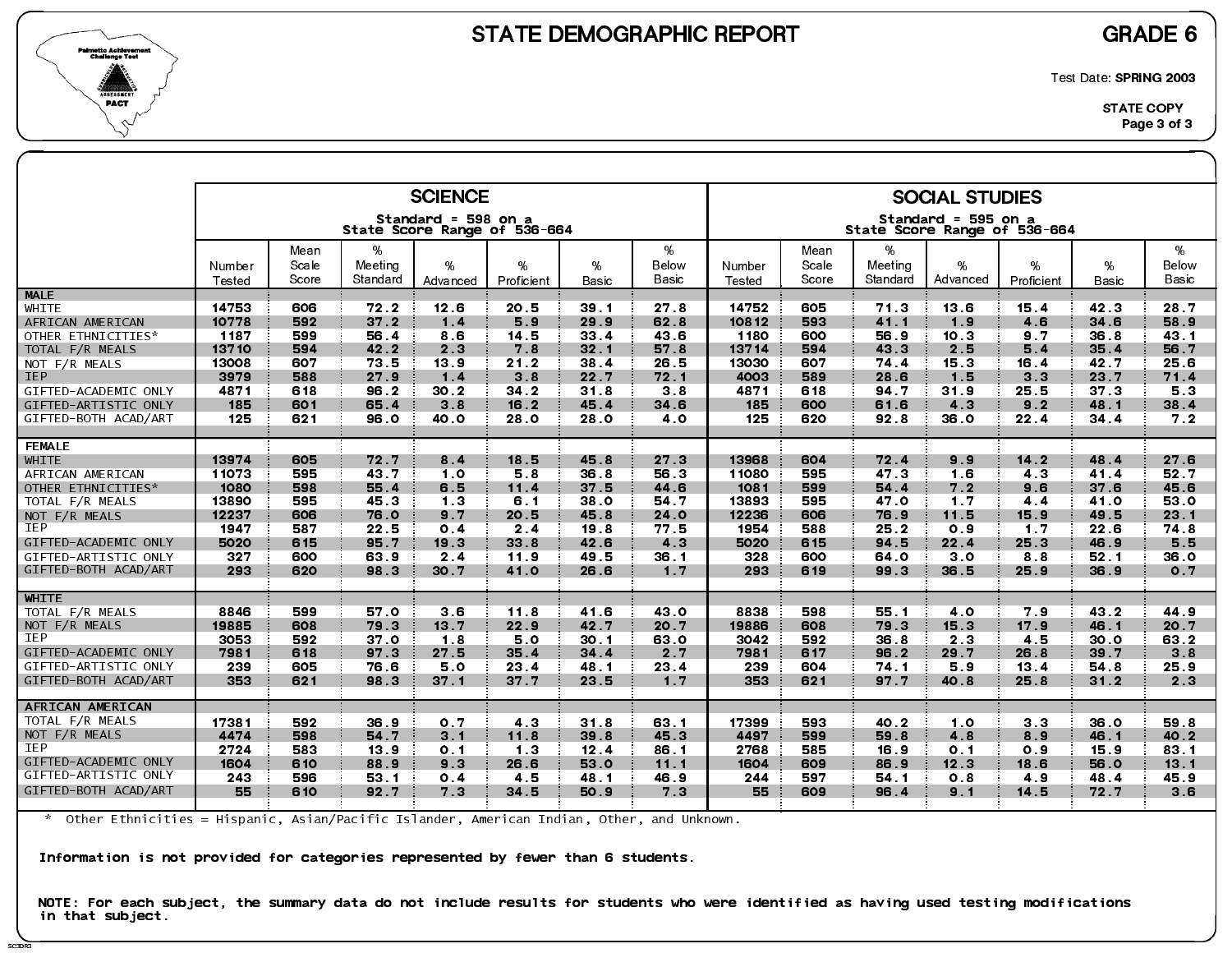



Test Date: SPRING 2003

|                                     |                               |               |                  | <b>MATHEMATICS</b>                                  |                               |                 |               |                       |               |                  | <b>ENGLISH LANGUAGE ARTS</b>                        |                         |                      |               |
|-------------------------------------|-------------------------------|---------------|------------------|-----------------------------------------------------|-------------------------------|-----------------|---------------|-----------------------|---------------|------------------|-----------------------------------------------------|-------------------------|----------------------|---------------|
|                                     |                               |               |                  | Standard = 700 on a<br>State Score Range of 654-757 |                               |                 |               |                       |               |                  | Standard = 696 on a<br>State Score Range of 639-752 |                         |                      |               |
|                                     | Number                        | Mean<br>Scale | %<br>Meeting     | %                                                   | %                             | $\%$            | %<br>Below    | Number                | Mean<br>Scale | %<br>Meeting     | %                                                   | %                       | %                    | %<br>Below    |
| <b>ALL STUDENTS</b>                 | Tested<br>47916               | Score<br>708  | Standard<br>68 8 | Advanced<br>13 <sub>1</sub>                         | Proficient<br>17 <sub>o</sub> | Basic<br>38.8   | Basic<br>31.2 | Tested<br>47237       | Score<br>702  | Standard<br>70.2 | Advanced<br>2.1                                     | Proficient<br>21.8      | <b>Basic</b><br>46.4 | Basic<br>29.8 |
| <b>GENDER</b>                       |                               |               |                  |                                                     |                               |                 |               |                       |               |                  |                                                     |                         |                      |               |
| MALE<br>FEMALE                      | 23947<br>23734                | 708<br>708    | 68 6<br>69.3     | 13.9<br>12.4                                        | 16.7<br>17.4                  | 38 O<br>39.5    | 31.4<br>30.7  | 23493<br>23515        | 699<br>705    | 63 0<br>77.6     | 1.3<br>2.9                                          | 17 <sub>5</sub><br>26.2 | 44.2<br>48.6         | 37 O<br>22.4  |
| <b>UNKNOWN</b>                      | 235                           | 700           | 46.8             | 47                                                  | 8.9                           | 33 2            | 53 2          | 229                   | 695           | 51.1             | 0.9                                                 | 9.6                     | 40.6                 | 48.9          |
| <b>ETHNICITY</b>                    |                               |               |                  |                                                     |                               |                 |               |                       |               |                  |                                                     |                         |                      |               |
| WHITE                               | 26708                         | 713           | 813              | 19.8                                                | 22.2                          | 39 <sub>3</sub> | 18.7          | 26363                 | 706           | 81.4             | 3 <sub>3</sub>                                      | 30.6                    | 47.5                 | 18.6          |
| <b>BLACK</b>                        | 18901                         | 701           | 51.9             | 3 <sub>7</sub>                                      | 98                            | 38 3            | 48.1          | 18627                 | 697           | 55.7             | 0.5                                                 | 98                      | 45.4                 | 44.3          |
| HISPANIC                            | 1244                          | 702           | 56.2             | 6.5                                                 | 13.2                          | 36.5            | 43 8          | 1194                  | 694           | 51.9             | 0.6                                                 | 12.1                    | 39.2                 | 48 1          |
| ASIAN/PACIFIC                       | 472                           | 719           | 87.1             | 34.5                                                | 22.9                          | 29 7            | 12.9          | 474                   | 706           | 77.4             | 5.5                                                 | 33.1                    | 38.8                 | 22.6          |
| <b>ISLANDER</b><br>AMERICAN INDIAN/ | 100                           | 708           | 71.0             | 18.0                                                | 10.0                          | 43 0            | 29 0          | 99                    | 700           | 67 7             | 2.0                                                 | 19.2                    | 46.5                 | 32.3          |
| ALASKAN NATIVE                      | 257                           | 707           | 66.5             | 10.5                                                | 16.3                          | 39.7            | 33 5          | 251                   | 701           | 66.5             | 1.6                                                 | 22.3                    | 42.6                 | 33.5          |
| <b>OTHER</b>                        | 234                           | 700           | 47.4             | 4 7                                                 | 8.5                           | 34 2            | 52 6          | 229                   | 695           | 51.1             | 0.9                                                 | 9.2                     | 41.0                 | 48.9          |
| <b>UNKNOWN</b>                      |                               |               |                  |                                                     |                               |                 |               |                       |               |                  |                                                     |                         |                      |               |
|                                     |                               |               |                  |                                                     |                               |                 |               |                       |               |                  |                                                     |                         |                      |               |
| <b>LUNCH PROGRAM</b>                | 23347                         | 702           | 55.6             | 4.4                                                 | 11.1                          | 40.1            | 44.4          | 22877                 | 697           | 57.1             | 0.4                                                 | 10.3                    | 46.4                 | 42.9          |
| TOTAL F/R MEALS                     | 19443                         | 701           | 53 3             | 3 <sub>6</sub>                                      | 10.1                          | 39 6            | 46.7          | 19040                 | 696           | 54.8             | 0 <sub>3</sub>                                      | 89                      | 45.6                 | 45.2          |
| FREE MEALS<br><b>REDUCED MEALS</b>  | 3904                          | 706           | 66.6             | 8.1                                                 | 16.1                          | 42.4            | 33.4          | 3837                  | 701           | 68.6             | O.8                                                 | 17.3                    | 50.6                 | 31.4          |
| NOT F/R MEALS                       | 24568<br>$\blacktriangleleft$ | 714           | 81.4             | 21.4                                                | 22.6                          | 37.5            | 18.6          | 24359                 | 707           | 82.6             | 3 <sub>7</sub>                                      | 32.6                    | 46.3                 | 17.4          |
| <b>UNKNOWN</b>                      |                               |               |                  |                                                     |                               |                 |               |                       |               |                  |                                                     |                         |                      |               |
|                                     |                               |               |                  |                                                     |                               |                 |               |                       |               |                  |                                                     |                         |                      |               |
| <b>IEP</b>                          | 3986                          | 696           | 38.7             | 1.9                                                 | 5.8                           | 31.0            | 61 3          | 3556                  | 690           | 32 <sub>6</sub>  | 0.1                                                 | 3.1                     | 29.4                 | 67 4          |
| ANY IEP<br>SPEECH IMPAIRED          | 351                           | 697           | 39.3             | 4.6                                                 | 8.8                           | 25.9            | 60.7          | 322                   | 689           | 32.0             | 0.6                                                 | 5.3                     | 26.1                 | 68.0          |
| NO IEP                              | 43929<br>-1                   | 709           | 71.6             | 14.1                                                | 18.0                          | 39.5            | 28.4          | 43679<br>$\mathbf{2}$ | 703           | 73.3             | 2 <sub>3</sub>                                      | 23 3                    | 47.7                 | 26.7          |
| <b>UNKNOWN</b>                      |                               |               |                  |                                                     |                               |                 |               |                       |               |                  |                                                     |                         |                      |               |
|                                     |                               |               |                  |                                                     |                               |                 |               |                       |               |                  |                                                     |                         |                      |               |
|                                     |                               |               |                  |                                                     |                               |                 |               |                       |               |                  |                                                     |                         |                      |               |

Information is not provided for categories represented by fewer than 6 students.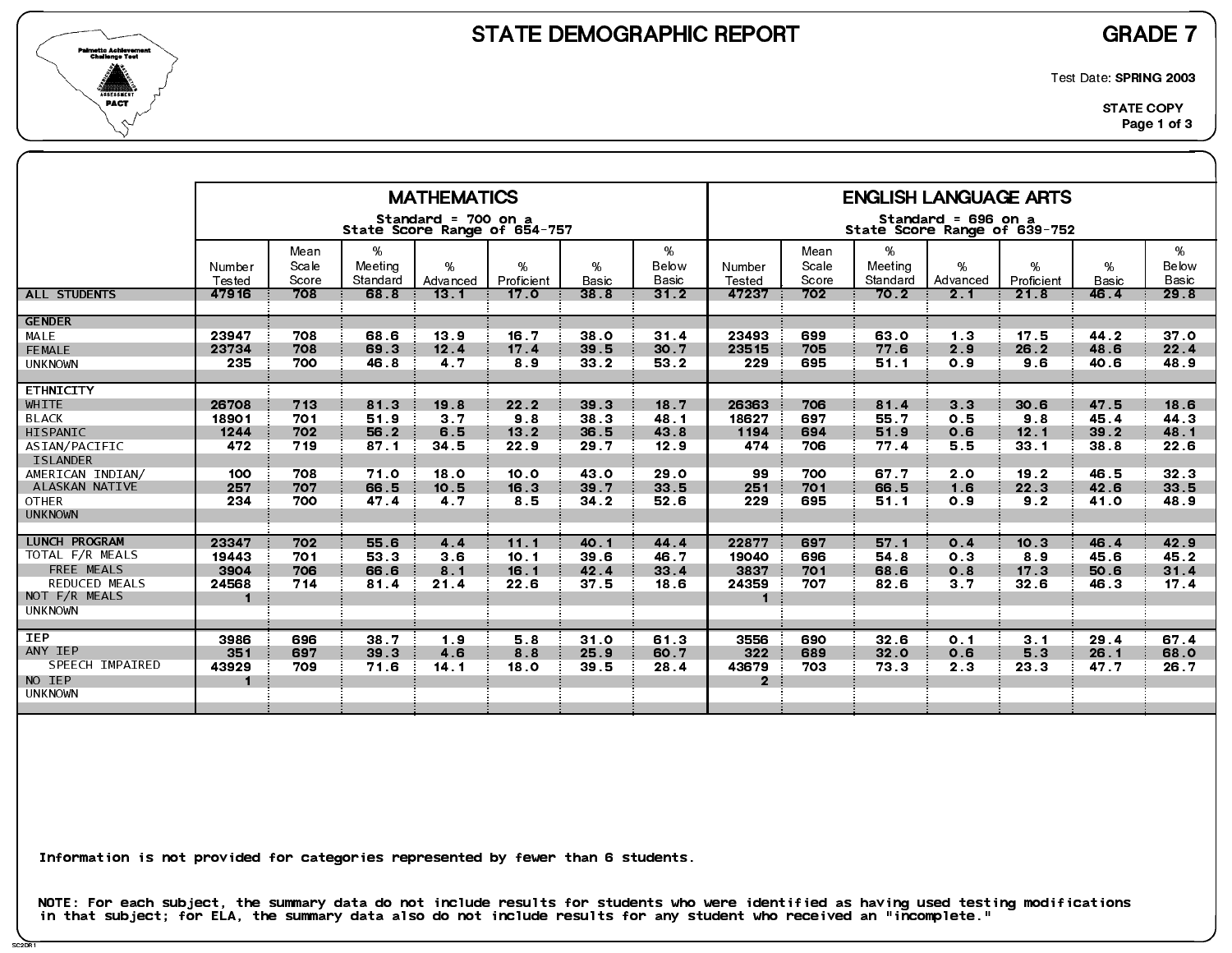



Test Date: SPRING 2003

|                                                                                                                          |                                               |                          |                                 | <b>MATHEMATICS</b><br>Standard = 700 on a | State Score Range of 654-757 |                              |                            |                                               |                          |                              | <b>ENGLISH LANGUAGE ARTS</b><br>Standard = 696 on a<br>State Score Range of 639-752 |                              |                              |                                       |
|--------------------------------------------------------------------------------------------------------------------------|-----------------------------------------------|--------------------------|---------------------------------|-------------------------------------------|------------------------------|------------------------------|----------------------------|-----------------------------------------------|--------------------------|------------------------------|-------------------------------------------------------------------------------------|------------------------------|------------------------------|---------------------------------------|
|                                                                                                                          | Number<br>Tested                              | Mean<br>Scale<br>Score   | %<br>Meeting<br>Standard        | $\%$<br>Advanced                          | %<br>Proficient              | %<br><b>Basic</b>            | %<br>Below<br>Basic        | Number<br>Tested                              | Mean<br>Scale<br>Score   | %<br>Meeting<br>Standard     | %<br>Advanced                                                                       | %<br>Proficient              | %<br><b>Basic</b>            | %<br>Below<br><b>Basic</b>            |
| <b>GIFTED &amp; TALENTED</b><br>ACADEMIC ONLY<br><b>ARTISTIC ONLY</b><br>BOTH ACADEMIC/ARTISTIC<br>N/A<br><b>UNKNOWN</b> | 8015<br>511<br>368<br>39021<br>$\blacksquare$ | 726<br>710<br>729<br>704 | 98.9<br>75.1<br>98.9<br>62.3    | 50.5<br>11.9<br>60.3<br>5.0               | 31.9<br>21.7<br>28 3<br>13.8 | 16.5<br>41.5<br>10.3<br>43 5 | 1.1<br>24.9<br>1.1<br>37.7 | 8002<br>511<br>368<br>38355<br>$\blacksquare$ | 717<br>705<br>720<br>699 | 98 8<br>83.2<br>99.2<br>63 8 | 9.2<br>1.6<br>14.7<br>0.5                                                           | 61.2<br>28.8<br>68.5<br>13.0 | 28.5<br>52.8<br>16.0<br>50.3 | 1 <sub>2</sub><br>16.8<br>0.8<br>36.2 |
| 504<br><b>YES</b><br><b>NO</b><br><b>UNKNOWN</b>                                                                         | 490<br>47426<br>$\Omega$                      | 704<br>708               | 59 8<br>68.9                    | 6.9<br>13.2                               | 13.9<br>17.0                 | 39 0<br>38.7                 | 40.2<br>31.1               | 487<br>46750<br>$\mathbf{o}$                  | 699<br>702               | 62.6<br>70.3                 | 1.4<br>2.1                                                                          | 11.9<br>21.9                 | 49.3<br>46.3                 | 37.4<br>29.7                          |
| <b>LANGUAGE</b><br>ENGLISH<br><b>ESOL</b><br>LEP.<br><b>UNKNOWN</b>                                                      | 46956<br>490<br>470<br>$\Omega$               | 708<br>710<br>696        | 69.1<br>71.4<br>37 <sub>7</sub> | 13.1<br>19.4<br>3 <sub>6</sub>            | 17.1<br>13.9<br>7.7          | 38.9<br>38.2<br>26.4         | 30.9<br>28.6<br>62.3       | 46313<br>470<br>454<br>$\Omega$               | 702<br>701<br>681        | 70.8<br>68.5<br>17.8         | 2.1<br>2.6<br>0.0                                                                   | 22.0<br>24.0<br>2.2          | 46.7<br>41.9<br>15.6         | 29.2<br>31.5<br>82.2                  |
| MIGRANT<br><b>YES</b><br><b>NO</b><br><b>UNKNOWN</b>                                                                     | 35<br>47881<br>$\circ$                        | 696<br>708               | 40.0<br>68.8                    | 2.9<br>13.1                               | 5.7<br>17 <sub>o</sub>       | 31.4<br>38.8                 | 60 0<br>31.2               | 33<br>47204<br>$\mathbf{o}$                   | 679<br>702               | 24.2<br>70 3                 | 0.0<br>2.1                                                                          | 3.0<br>21.8                  | 21.2<br>46.4                 | 75.8<br>29.7                          |
| ALTERNATIVE SCHOOL<br><b>YES</b><br><b>NO</b><br><b>UNKNOWN</b>                                                          | 617<br>47299<br>$\Omega$                      | 692<br>708               | 25.3<br>69.4                    | 0.5<br>13 <sub>3</sub>                    | 2.9<br>17.2                  | 21.9<br>39.0                 | 74.7<br>30 <sub>6</sub>    | 596<br>46641<br>$\Omega$                      | 687<br>702               | 25.8<br>70 8                 | 0.0<br>2.1                                                                          | 2 <sub>3</sub><br>22.0       | 23.5<br>46.6                 | 74.2<br>29.2                          |

Information is not provided for categories represented by fewer than 6 students.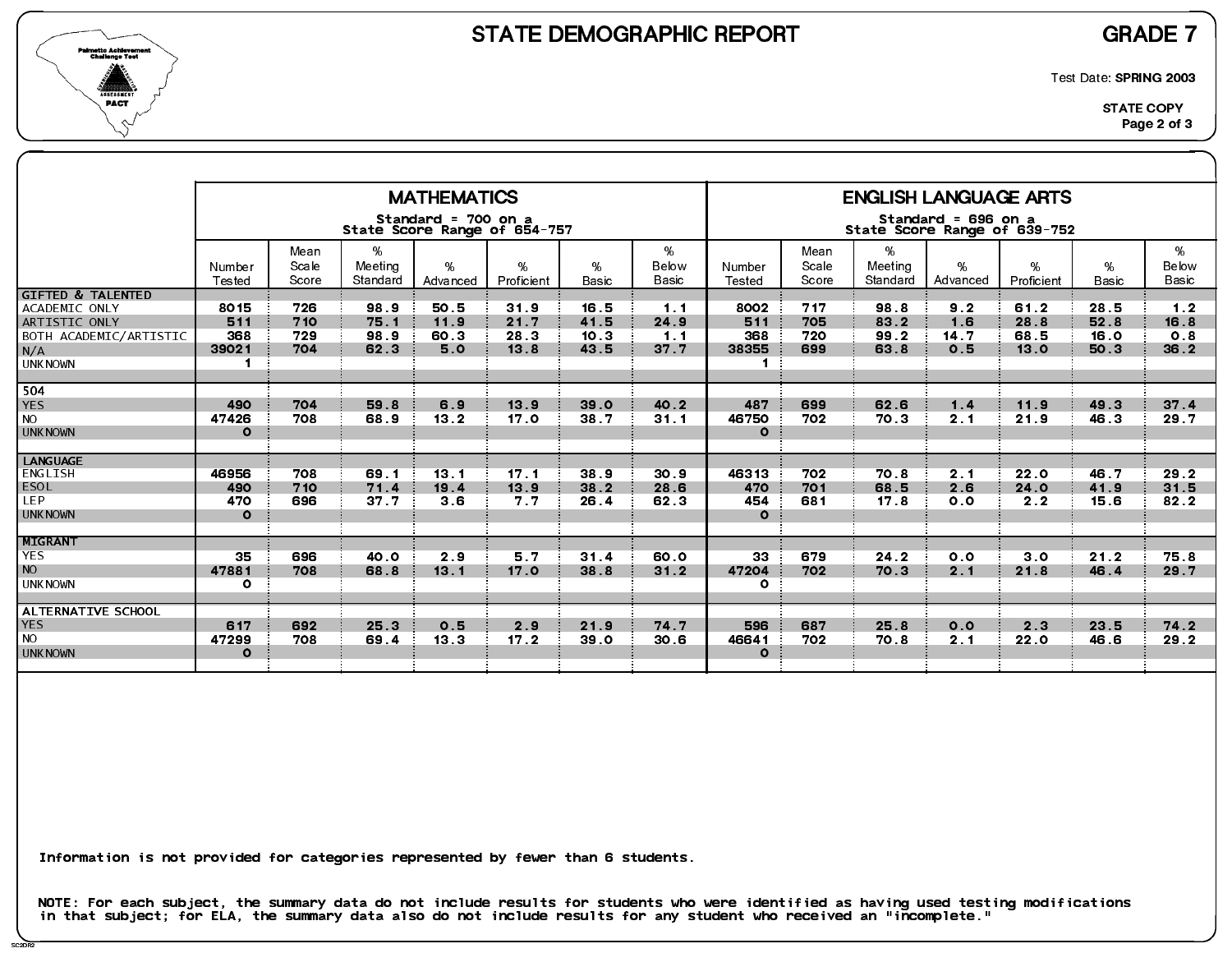



Test Date: SPRING 2003

|                      |        |               |              | <b>MATHEMATICS</b>                                  |                 |                 |                 |        |               |                 | <b>ENGLISH LANGUAGE ARTS</b>                        |                 |                 |            |
|----------------------|--------|---------------|--------------|-----------------------------------------------------|-----------------|-----------------|-----------------|--------|---------------|-----------------|-----------------------------------------------------|-----------------|-----------------|------------|
|                      |        |               |              | Standard = 700 on a<br>State Score Range of 654-757 |                 |                 |                 |        |               |                 | Standard = 696 on a<br>State Score Range of 639-752 |                 |                 |            |
|                      | Number | Mean<br>Scale | %<br>Meeting | %                                                   | %               | %               | %<br>Below      | Number | Mean<br>Scale | %<br>Meeting    | %                                                   | %               | %               | %<br>Below |
|                      | Tested | Score         | Standard     | Advanced                                            | Proficient      | Basic           | Basic           | Tested | Score         | Standard        | Advanced                                            | Proficient      | Basic           | Basic      |
| <b>MALE</b>          |        |               |              |                                                     |                 |                 |                 |        |               |                 |                                                     |                 |                 |            |
| WHITE                | 13600  | 714           | 813          | 21.1                                                | 22.0            | 38 2            | 18.7            | 13372  | 704           | 75.6            | 2 <sub>1</sub>                                      | 25 <sub>3</sub> | 48.3            | 24.4       |
| <b>BLACK</b>         | 9292   | 700           | 50.5         | 3.2                                                 | 9.1             | 38.2            | 49.5            | 9094   | 694           | 45.7            | 0.2                                                 | 6.5             | 39.0            | 54 3       |
| OTHER ETHNICITIES*   | 1055   | 706           | 63.4         | 14 8                                                | 14.0            | 34 6            | 36.6            | 1027   | 694           | 52.2            | 1.6                                                 | 13.8            | 36.8            | 47 8       |
| TOTAL F/R MEALS      | 11521  | 702           | 55.2         | 4.5                                                 | 11.2            | 39 5            | 44.8            | 11197  | 694           | 47.6            | 0.2                                                 | 7.2             | 40.2            | 52.4       |
| NOT F/R MEALS        | 12426  | 714           | 81.0         | 22.6                                                | 21.7            | 36.7            | 19 <sub>o</sub> | 12296  | 704           | 77.1            | 2.4                                                 | 26.9            | 47.8            | 22.9       |
| <b>IEP</b>           | 2712   | 697           | 40.4         | 2.2                                                 | 6.4             | 31.9            | 59.6            | 2374   | 688           | 28.8            | 0.0                                                 | 2.6             | 26.2            | 71.2       |
| GIFTED-ACADEMIC ONLY | 3813   | 727           | 98.8         | 55.5                                                | 29.6            | 13.6            | 1.2             | 3805   | 715           | 98.2            | 6.5                                                 | 56.6            | 35 <sub>o</sub> | 18         |
| GIFTED-ARTISTIC ONLY | 164    | 711           | 75.0         | 15.9                                                | 22.6            | 36.6            | 25.0            | 163    | 704           | 74.8            | 1.2                                                 | 25.8            | 47.9            | 25.2       |
| GIFTED-BOTH ACAD/ART | 104    | 730           | 100.0        | 63 5                                                | 27.9            | 8.7             | 0 <sub>0</sub>  | 104    | 718           | 99.0            | 9.6                                                 | 66.3            | 23.1            | 1.0        |
| <b>FEMALE</b>        |        |               |              |                                                     |                 |                 |                 |        |               |                 |                                                     |                 |                 |            |
| <b>WHITE</b>         | 13104  | 713           | 813          | 18.4                                                | 22.4            | 40.5            | 18.7            | 12989  | 709           | 87.4            | 4.5                                                 | 36.1            | 46.8            | 12.6       |
| <b>BLACK</b>         | 9604   | 701           | 53 1         | 4 <sub>1</sub>                                      | 10.5            | 38 5            | 46.9            | 9527   | 699           | 65.2            | 0.7                                                 | 12.9            | 51.6            | 34.8       |
| OTHER ETHNICITIES*   | 1026   | 707           | 67.1         | 13.0                                                | 17.2            | 36.9            | 32.9            | 999    | 701           | 69.0            | 2.3                                                 | 23.5            | 43.1            | 31.0       |
| TOTAL F/R MEALS      | 11823  | 702           | 55.9         | 43                                                  | 11.0            | 40.6            | 44 1            | 11678  | 700           | 66.3            | 0.5                                                 | 13.3            | 52 4            | 33.7       |
| NOT $F/R$ MEALS      | 11911  | 714           | 82.5         | 20.3                                                | 23.7            | 38.4            | 17.5            | 11837  | 710           | 88.8            | 5.1                                                 | 38.9            | 44 8            | $11.2$     |
| <b>IEP</b>           | 1270   | 695           | 35.0         | 1.1                                                 | 4.6             | 29.2            | 65 0            | 1178   | 693           | 40.6            | 0.3                                                 | 4.3             | 36.0            | 59.4       |
| GIFTED-ACADEMIC ONLY | 4202   | 725           | 99.0         | 46.0                                                | 33.9            | 19.2            | 1.0             | 4197   | 718           | 99.4            | 11.6                                                | 65.3            | 22.5            | 0.6        |
| GIFTED-ARTISTIC ONLY | 347    | 709           | 75.2         | 10.1                                                | 21.3            | 43 8            | 24 8            | 348    | 706           | 87 <sub>1</sub> | 1 <sub>7</sub>                                      | 30.2            | 55.2            | 12.9       |
| GIFTED-BOTH ACAD/ART | 264    | 728           | 98 5         | 59.1                                                | 28.4            | 11.0            | 1.5             | 264    | 720           | 99.2            | 16.7                                                | 69 3            | 13.3            | 0.8        |
| <b>WHITE</b>         |        |               |              |                                                     |                 |                 |                 |        |               |                 |                                                     |                 |                 |            |
| TOTAL F/R MEALS      | 7563   | 707           | 69.6         | 7.7                                                 | 16.4            | 45.5            | 30.4            | 7373   | 700           | 68 6            | 0.7                                                 | 15.7            | 52.2            | 31.4       |
| NOT F/R MEALS        | 19144  | 716           | 85.9         | 24.5                                                | 24.5            | 36.9            | 14.1            | 18989  | 708           | 86.4            | 4 <sub>3</sub>                                      | 36.4            | 45.7            | 13 6       |
| IEP                  | 2283   | 700           | 51.3         | 3.0                                                 | 8.5             | 39 8            | 48.7            | 2042   | 692           | 41.5            | 0.2                                                 | 4.7             | 36.6            | 58.5       |
| GIFTED-ACADEMIC ONLY | 6411   | 727           | 99.5         | 54 3                                                | 31.1            | 14 <sub>1</sub> | 0.5             | 6401   | 717           | 99.1            | 10.0                                                | 63.4            | 25.7            | 0.9        |
| GIFTED-ARTISTIC ONLY | 279    | 714           | 86.7         | 18.6                                                | 27.6            | 40.5            | 13.3            | 279    | 709           | 91.0            | 2.9                                                 | 39.1            | 49.1            | 9.0        |
| GIFTED-BOTH ACAD/ART | 306    | 730           | 100.0        | 65.0                                                | 26.8            | 8 <sub>2</sub>  | 0.0             | 306    | 721           | 100.0           | 15.7                                                | 69.6            | 14 7            | 0.0        |
| <b>BLACK</b>         |        |               |              |                                                     |                 |                 |                 |        |               |                 |                                                     |                 |                 |            |
| TOTAL F/R MEALS      | 14551  | 699           | 48.3         | 2.5                                                 | 83              | 37 <sub>6</sub> | 51.7            | 14318  | 695           | 51.8            | 0 <sub>2</sub>                                      | 7.5             | 44.1            | 48.2       |
| NOT F/R MEALS        | 4350   | 705           | 63.7         | 7.7                                                 | 15.1            | 40.9            | 36.3            | 4309   | 701           | 68.6            | 1.3                                                 | 17.5            | 49.8            | 31.4       |
| <b>IEP</b>           | 1605   | 690           | 20.6         | 0 <sub>2</sub>                                      | 2.2             | 18.1            | 79.4            | 1427   | 686           | 20 2            | 0.0                                                 | O.9             | 19 3            | 79.8       |
| GIFTED-ACADEMIC ONLY | 1345   | 721           | 96.3         | 30.3                                                | 36.8            | 29.2            | 3.7             | 1341   | 713           | 97.2            | 4.6                                                 | 50.1            | 42.5            | 2.8        |
| GIFTED-ARTISTIC ONLY | 215    | 704           | 60.5         | 2.8                                                 | 13 <sub>o</sub> | 44.7            | 39.5            | 215    | 701           | 72.1            | 0.0                                                 | 15.8            | 56.3            | 27.9       |
| GIFTED-BOTH ACAD/ART | 51     | 721           | 94.1         | 31.4                                                | 37.3            | 25.5            | 5.9             | 51     | 714           | 94.1            | 3.9                                                 | 64.7            | 25.5            | 5.9        |
|                      |        |               |              |                                                     |                 |                 |                 |        |               |                 |                                                     |                 |                 |            |

\* Other Ethnicities = Hispanic, Asian/Pacific Islander, American Indian/Alaskan Native, Other, and Unknown.

Information is not provided for categories represented by fewer than 6 students.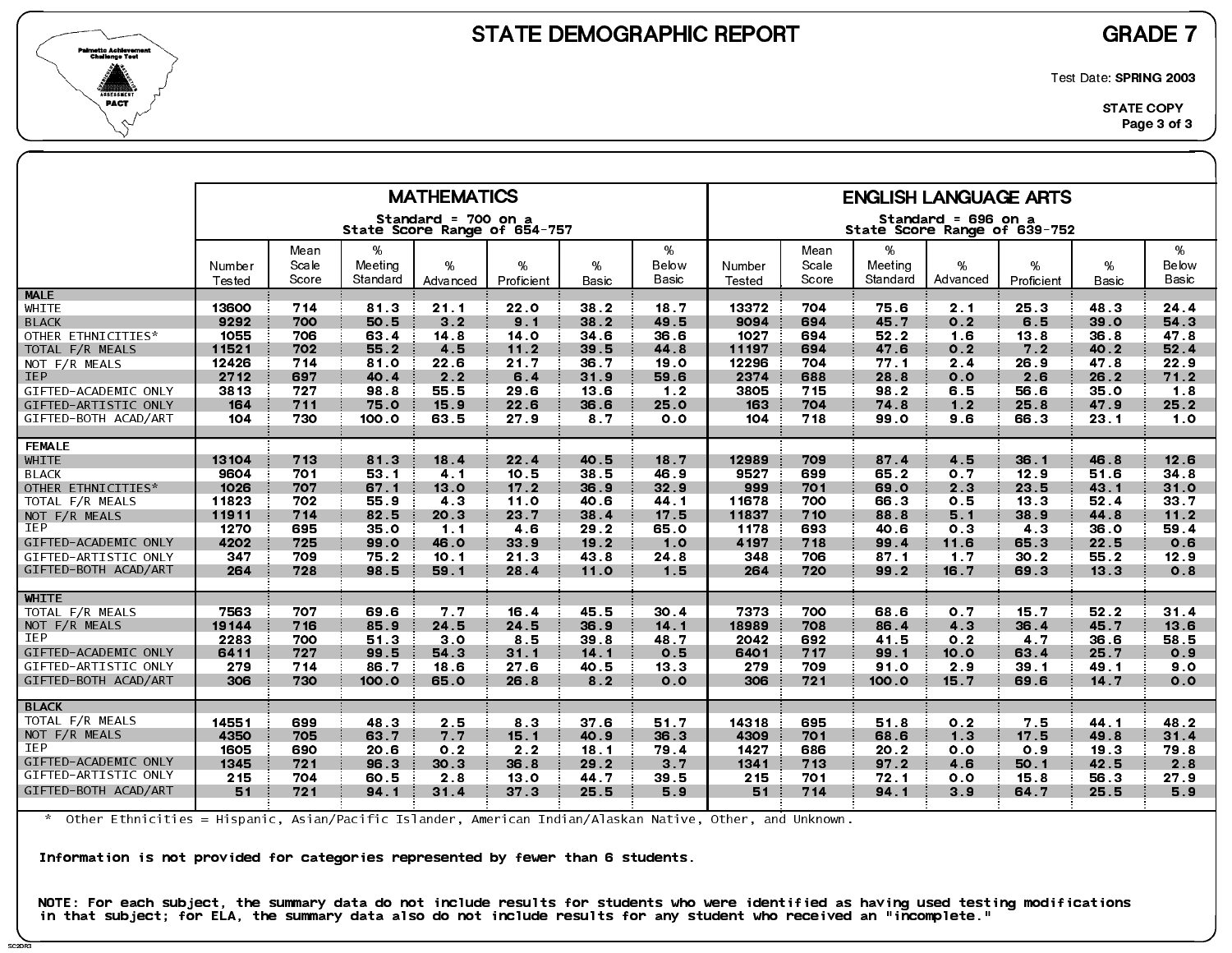

SC3DR1

Test Date: SPRING 2003

|                                         |                 |               |                  | <b>SCIENCE</b>      |                              |                      |               |                 |               |                  | <b>SOCIAL STUDIES</b>                               |                    |                      |               |
|-----------------------------------------|-----------------|---------------|------------------|---------------------|------------------------------|----------------------|---------------|-----------------|---------------|------------------|-----------------------------------------------------|--------------------|----------------------|---------------|
|                                         |                 |               |                  | Standard = 697 on a | State Score Range of 636-764 |                      |               |                 |               |                  | Standard = 695 on a<br>State Score Range of 636-764 |                    |                      |               |
|                                         | Number          | Mean<br>Scale | %<br>Meeting     | %                   | %                            | %                    | %<br>Below    | Number          | Mean<br>Scale | $\%$<br>Meeting  | %                                                   | %                  | %                    | %<br>Below    |
| <b>ALL STUDENTS</b>                     | Tested<br>49577 | Score<br>700  | Standard<br>58 8 | Advanced<br>8.1     | Proficient<br>12.2           | <b>Basic</b><br>38.5 | Basic<br>41.2 | Tested<br>49561 | Score<br>700  | Standard<br>58.8 | Advanced<br>7.9                                     | Proficient<br>10.3 | <b>Basic</b><br>40.6 | Basic<br>41.2 |
| <b>GENDER</b>                           |                 |               |                  |                     |                              |                      |               |                 |               |                  |                                                     |                    |                      |               |
| MALE                                    | 25024           | 700           | 57.2             | 8.8                 | 12.3                         | 36 <sub>1</sub>      | 42 8          | 25016           | 700           | 58.5             | 9 <sub>3</sub>                                      | 10.9               | 38.3                 | 41.5          |
| FEMALE                                  | 24255           | 701           | 60.8             | 7.4                 | 12.3                         | 41.2                 | 39.2          | 24251           | 700           | 59.4             | 6.5                                                 | 9.8                | 43.1                 | 40.6          |
| <b>UNKNOWN</b>                          | 298             | 690           | 32.9             | 2.0                 | 5.4                          | 25.5                 | 67.1          | 294             | 692           | 38.4             | 2.0                                                 | 4.8                | 31.6                 | 61.6          |
| <b>ETHNICITY</b>                        |                 |               |                  |                     |                              |                      |               |                 |               |                  |                                                     |                    |                      |               |
| <b>WHITE</b>                            | 27313           | 705           | 73.2             | 12.7                | 17 <sub>7</sub>              | 42 8                 | 26.8          | 27301           | 705           | 72.1             | 12.4                                                | 14.6               | 45.1                 | 27.9          |
| AFRICAN AMERICAN                        | 19858           | 693           | 40.0             | 1.8                 | 5.0                          | 33 2                 | 60.0          | 19861           | 693           | 40 8             | 1.8                                                 | 4.5                | 34 6                 | 59.2          |
| HISPANIC                                | 1267            | 695           | 45.4             | 3.6                 | 7.5                          | 34.3                 | 54.6          | 1265            | 697           | 51.6             | 4.5                                                 | 8.2                | 38.9                 | 48.4          |
| ASIAN/PACIFIC<br><b>ISLANDER</b>        | 478             | 709           | 76.6             | 21.5                | 19 0                         | 36.0                 | 23.4          | 479             | 708           | 73.3             | 19.2                                                | 16.1               | 38 O                 | 26.7          |
| AMERICAN INDIAN                         | 102             | 699           | 55.9             | 88                  | 10.8                         | 36.3                 | 44 1          | 102             | 700           | 63 7             | 8.8                                                 | 7.8                | 47.1                 | 36 3          |
| <b>OTHER</b>                            | 263             | 700           | 58.6             | 8.4                 | $14.4$                       | 35.7                 | 41.4          | 263             | 701           | 63.1             | 8.7                                                 | 8.7                | 45.6                 | 36.9          |
| <b>UNKNOWN</b>                          | 296             | 690           | 32.1             | 2.0                 | 51                           | 25.0                 | 67.9          | 290             | 692           | 39 0             | 2.1                                                 | 4.8                | 32.1                 | 61.0          |
|                                         |                 |               |                  |                     |                              |                      |               |                 |               |                  |                                                     |                    |                      |               |
| <b>LUNCH PROGRAM</b><br>TOTAL F/R MEALS | 24579           | 694           | 43.0             | 2 <sub>3</sub>      | 5.8                          | 34.8                 | 57.0          | 24577           | 694           | 42.9             | 2.0                                                 | 4.9                | 36.0                 | 57.1          |
| FREE MEALS                              | 20540           | 693           | 40.6             | 1.9                 | 5.1                          | 33.5                 | 59.4          | 20532           | 693           | 40.5             | 1.6                                                 | 4.2                | 34 6                 | 59.5          |
| <b>REDUCED MEALS</b>                    | 4039            | 698           | 55.3             | 4.5                 | 9.4                          | 41 3                 | 44.7          | 4045            | 698           | 54.8             | 3.6                                                 | 8.5                | 42.7                 | 45.2          |
| NOT F/R MEALS                           | 24997           | 706           | 74.4             | 13.7                | 18.6                         | 42.1                 | 25.6          | 24983           | 706           | 74.4             | 13.7                                                | 15.6               | 45.1                 | 25.6          |
| <b>UNKNOWN</b>                          | -1              |               |                  |                     |                              |                      |               |                 |               |                  |                                                     |                    |                      |               |
| <b>IEP</b>                              |                 |               |                  |                     |                              |                      |               |                 |               |                  |                                                     |                    |                      |               |
| ANY IEP                                 | 5572            | 687           | 23.5             | 0.9                 | 2.5                          | 20 2                 | 76.5          | 5598            | 689           | 26.8             | 1.0                                                 | 2.0                | 23.8                 | 73.2          |
| SPEECH IMPAIRED                         | 455             | 687           | 24.2             | 2.6                 | 3.7                          | 17.8                 | 75.8          | 456             | 689           | 28.5             | 2.2                                                 | 2.2                | 24.1                 | 71.5          |
| NO IEP                                  | 44002           | 702           | 63.3             | 9.0                 | 13.5                         | 40.8                 | 36.7          | 43960           | 701           | 62.9             | 88                                                  | 11.4               | 42.7                 | 37.1          |
| <b>UNKNOWN</b>                          | 3               |               |                  |                     |                              |                      |               | 3               |               |                  |                                                     |                    |                      |               |
|                                         |                 |               |                  |                     |                              |                      |               |                 |               |                  |                                                     |                    |                      |               |

Information is not provided for categories represented by fewer than 6 students.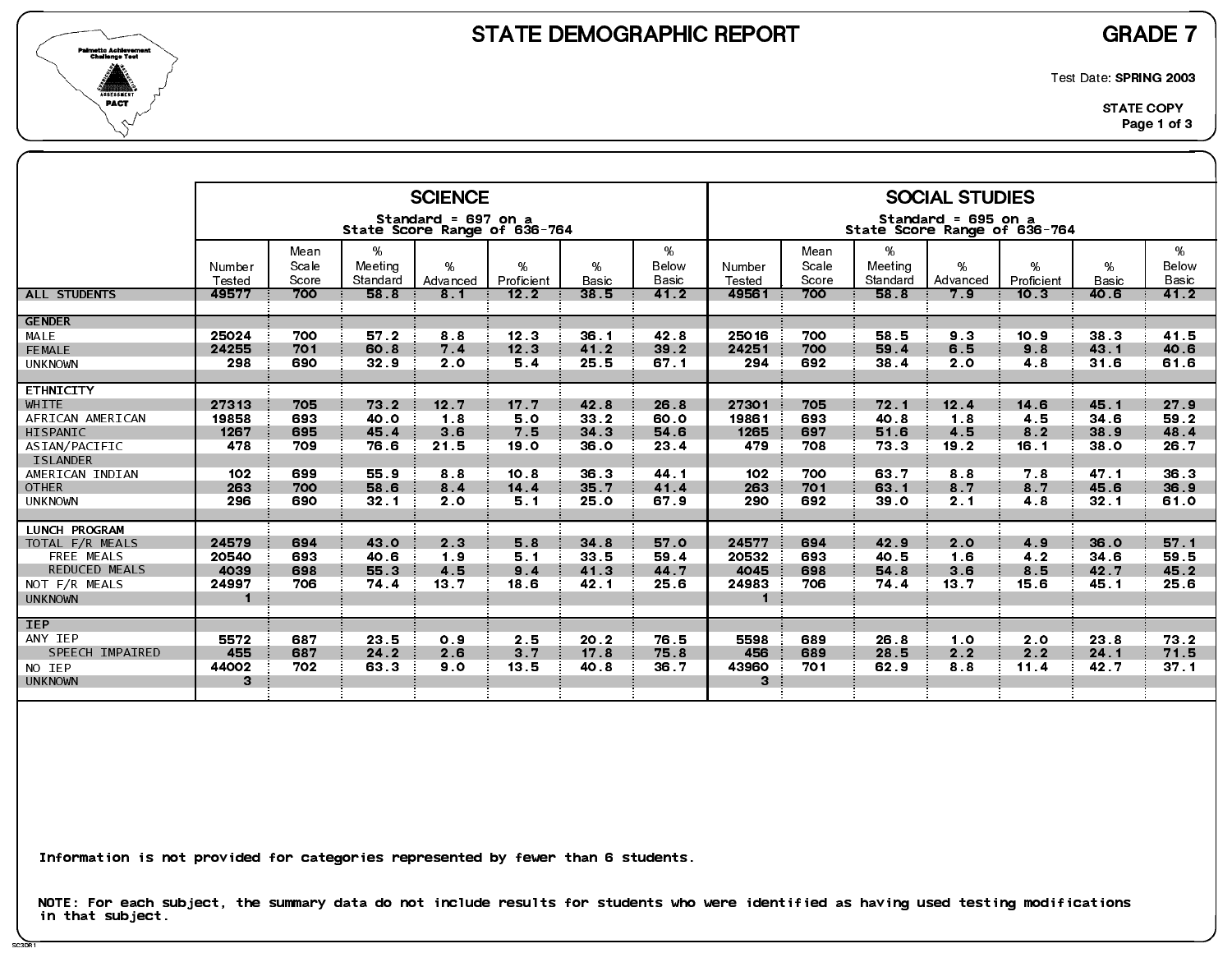

SC3DR2

Test Date: SPRING 2003

|                                                                                                                   |                                               |                          |                              | <b>SCIENCE</b>                                      |                                        |                                         |                                       |                                               |                          |                              | <b>SOCIAL STUDIES</b>                               |                             |                              |                            |
|-------------------------------------------------------------------------------------------------------------------|-----------------------------------------------|--------------------------|------------------------------|-----------------------------------------------------|----------------------------------------|-----------------------------------------|---------------------------------------|-----------------------------------------------|--------------------------|------------------------------|-----------------------------------------------------|-----------------------------|------------------------------|----------------------------|
|                                                                                                                   |                                               |                          |                              | Standard = 697 on a<br>State Score Range of 636-764 |                                        |                                         |                                       |                                               |                          |                              | Standard = 695 on a<br>State Score Range of 636-764 |                             |                              |                            |
|                                                                                                                   | Number<br>Tested                              | Mean<br>Scale<br>Score   | %<br>Meeting<br>Standard     | $\%$<br>Advanced                                    | %<br>Proficient                        | %<br><b>Basic</b>                       | %<br>Below<br>Basic                   | Number<br>Tested                              | Mean<br>Scale<br>Score   | %<br>Meeting<br>Standard     | %<br>Advanced                                       | %<br>Proficient             | %<br><b>Basic</b>            | %<br>Below<br><b>Basic</b> |
| <b>GIFTED &amp; TALENTED</b><br>ACADEMIC ONLY<br>ARTISTIC ONLY<br>BOTH ACADEMIC/ARTISTIC<br>N/A<br><b>UNKNOWN</b> | 8020<br>516<br>368<br>40672<br>$\blacksquare$ | 718<br>703<br>720<br>696 | 96.9<br>71.1<br>97 6<br>50.8 | 31.8<br>7.6<br>40.5<br>3 <sub>1</sub>               | 32.4<br>13.4<br>30 <sub>4</sub><br>8.1 | 32 <sub>8</sub><br>50.2<br>26.6<br>39 6 | 3 <sub>1</sub><br>28.9<br>2.4<br>49.2 | 8020<br>517<br>368<br>40655<br>$\blacksquare$ | 717<br>702<br>719<br>696 | 95.3<br>65.8<br>96.2<br>51.2 | 30 <sub>3</sub><br>8.5<br>33 4<br>3 <sub>2</sub>    | 26.9<br>10.8<br>28.8<br>6.9 | 38.1<br>46.4<br>34.0<br>41.1 | 4.7<br>34 2<br>3.8<br>48.8 |
| 504<br><b>YES</b><br><b>NO</b><br><b>UNKNOWN</b>                                                                  | 503<br>49074<br>$\Omega$                      | 699<br>700               | 55.3<br>58.9                 | 7.0<br>8 <sub>1</sub>                               | 11.5<br>12.3                           | 36.8<br>38 5                            | 44.7<br>41.1                          | 501<br>49060<br>$\circ$                       | 699<br>700               | 55.1<br>58.8                 | 7.0<br>79                                           | 9.6<br>10.3                 | 38.5<br>40.6                 | 44.9<br>41.2               |
| <b>LANGUAGE</b><br>ENGLISH<br><b>ESOL</b><br><b>LEP</b><br><b>UNKNOWN</b>                                         | 48600<br>499<br>478<br>$\Omega$               | 700<br>702<br>686        | 59.2<br>61.3<br>18.6         | 81<br>11.2<br>1.5                                   | 12.4<br>12.4<br>1 <sub>3</sub>         | 38.7<br>37.7<br>15.9                    | 40.8<br>38.7<br>81.4                  | 48586<br>497<br>478<br>$\Omega$               | 700<br>703<br>689        | 59 0<br>63.2<br>29.9         | 79<br>14 <sub>3</sub><br>1.5                        | 10.4<br>10.5<br>38          | 40.8<br>38.4<br>24.7         | 41.0<br>36.8<br>70.1       |
| MIGRANT<br><b>YES</b><br><b>NO</b><br><b>UNKNOWN</b>                                                              | 36<br>49541<br>$\circ$                        | 687<br>700               | 33.3<br>58.9                 | 2.8<br>8.1                                          | 0.0<br>12.3                            | 30.6<br>38.5                            | 66.7<br>41.1                          | 36<br>49525<br>$\mathbf{o}$                   | 689<br>700               | 27 <sub>8</sub><br>58.8      | 2.8<br>7.9                                          | 2.8<br>10.3                 | 22.2<br>40.6                 | 72.2<br>41.2               |
| ALTERNATIVE SCHOOL<br><b>YES</b><br><b>NO</b><br><b>UNKNOWN</b>                                                   | 644<br>48933<br>$\Omega$                      | 686<br>700               | 18.2<br>59.4                 | 0.3<br>8 <sub>2</sub>                               | 2.0<br>12.4                            | 15.8<br>38.8                            | 81.8<br>40.6                          | 638<br>48923<br>$\Omega$                      | 688<br>700               | 24.0<br>59.2                 | 0.5<br>8.0                                          | 2.5<br>10.4                 | 21.0<br>40.8                 | 76.0<br>40.8               |

Information is not provided for categories represented by fewer than 6 students.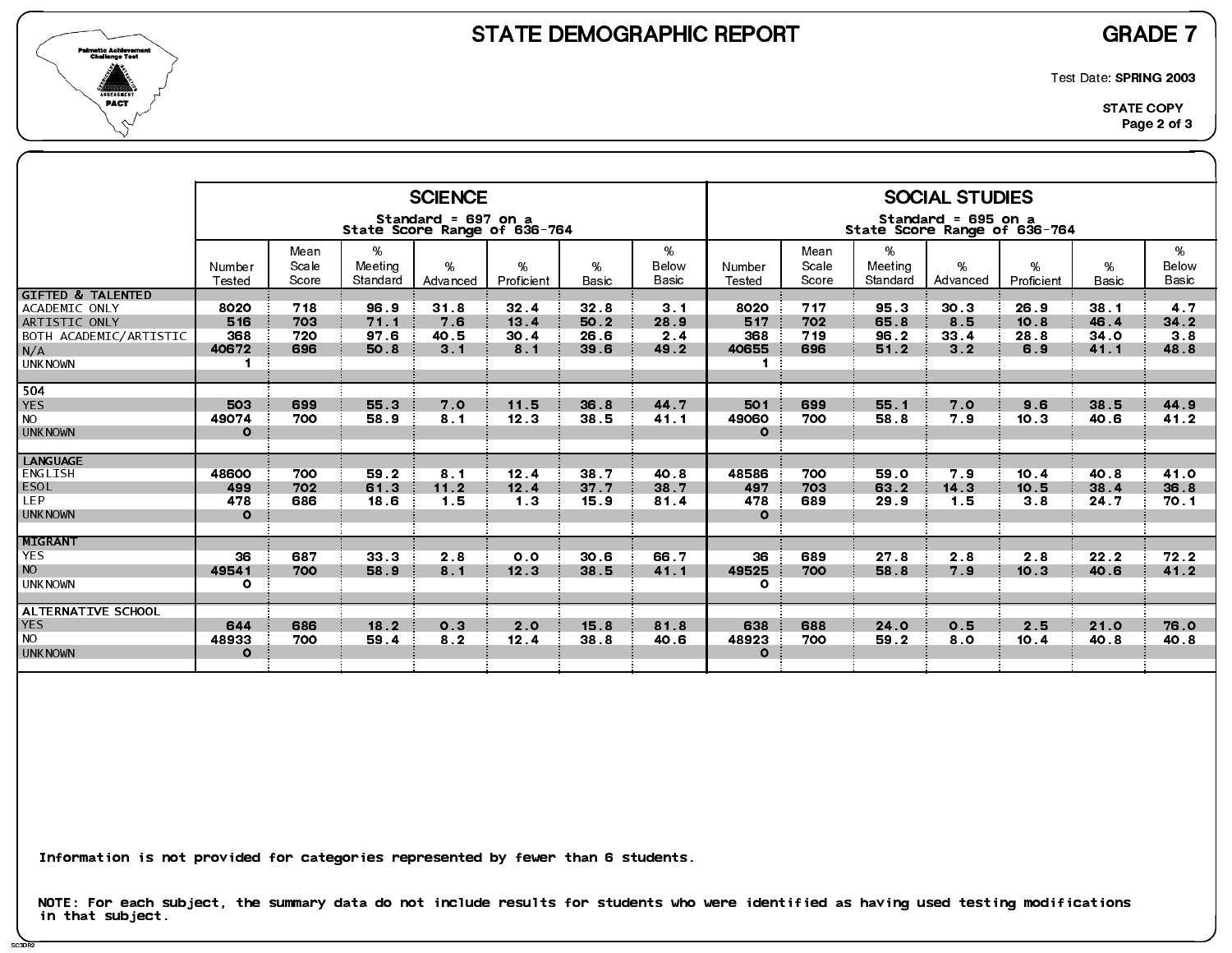

SC3DR<sub>3</sub>

Test Date: SPRING 2003

|                      |                  |                |                     | <b>SCIENCE</b>                                      |                 |                 |                |                  |                |                     | <b>SOCIAL STUDIES</b>                               |                 |                   |                |
|----------------------|------------------|----------------|---------------------|-----------------------------------------------------|-----------------|-----------------|----------------|------------------|----------------|---------------------|-----------------------------------------------------|-----------------|-------------------|----------------|
|                      |                  |                |                     | Standard = 697 on a<br>State Score Range of 636-764 |                 |                 |                |                  |                |                     | Standard = 695 on a<br>State Score Range of 636-764 |                 |                   |                |
|                      |                  | Mean           | %                   |                                                     |                 |                 | %              |                  | Mean           | %                   |                                                     |                 |                   | %              |
|                      | Number<br>Tested | Scale<br>Score | Meeting<br>Standard | %<br>Advanced                                       | %<br>Proficient | %<br>Basic      | Below<br>Basic | Number<br>Tested | Scale<br>Score | Meeting<br>Standard | %<br>Advanced                                       | %<br>Proficient | %<br><b>Basic</b> | Below<br>Basic |
| <b>MALE</b>          |                  |                |                     |                                                     |                 |                 |                |                  |                |                     |                                                     |                 |                   |                |
| WHITE                | 14010            | 705            | 71.8                | 13.8                                                | 17.9            | 40 1            | 28.2           | 14003            | 706            | 72.0                | 14.4                                                | 15.4            | 42.2              | 28.0           |
| AFRICAN AMERICAN     | 9934             | 692            | $37.2$              | 1.8                                                 | 4.7             | 30.7            | 62.8           | 9933             | 693            | 39.4                | 2.0                                                 | 4 <sub>7</sub>  | 32.8              | 60.6           |
| OTHER ETHNICITIES*   | 1080             | 698            | 52.5                | 87                                                  | 10.2            | 33 6            | 47.5           | 1080             | 700            | 58 1                | 9.8                                                 | 10.0            | 38.3              | 41.9           |
| TOTAL F/R MEALS      | 12342            | 693            | 40.8                | 2.6                                                 | 5.8             | 32.4            | 59.2           | 12338            | 694            | 41.9                | 2.4                                                 | 5.6             | 34.0              | 58.1           |
| NOT F/R MEALS        | 12682            | 706            | 73.2                | 14.9                                                | 18 6            | 39 7            | 26.8           | 12678            | 707            | 74.6                | 16.0                                                | 16.1            | 42.5              | 25.4           |
| <b>IEP</b>           | 3767             | 687            | 24 5                | 1.0                                                 | 2.9             | 20.7            | 75.5           | 3782             | 689            | 28.5                | 1.1                                                 | 2.1             | 25.3              | 71.5           |
| GIFTED-ACADEMIC ONLY | 3815             | 719            | 97.0                | 36.7                                                | 31.8            | 28.5            | 3 <sub>0</sub> | 3816             | 719            | 95.6                | 36.5                                                | 27.7            | 31.5              | 44             |
| GIFTED-ARTISTIC ONLY | 165              | 703            | 71.5                | 10.3                                                | 15.8            | 45.5            | 28.5           | 165              | 704            | 69.1                | 10.9                                                | 14 5            | 43.6              | 30.9           |
| GIFTED-BOTH ACAD/ART | 104              | 722            | 98.1                | 45.2                                                | 26.0            | 26.9            | 1.9            | 104              | 721            | 97.1                | 40.4                                                | 27.9            | 28.8              | 2.9            |
|                      |                  |                |                     |                                                     |                 |                 |                |                  |                |                     |                                                     |                 |                   |                |
| <b>FEMALE</b>        |                  |                |                     |                                                     |                 |                 |                |                  |                |                     |                                                     |                 |                   |                |
| WHITE                | 13298            | 705            | 74.7                | 11.6                                                | 17.5            | 45.6            | 25.3           | 13292            | 704            | 72.1                | 10.1                                                | 13.8            | 48.2              | 27.9           |
| AFRICAN AMERICAN     | 9917             | 694            | 42.8                | 1.7                                                 | 53              | 35.7            | 57.2           | 9921             | 693            | 42 3                | 1.6                                                 | 4.3             | 36.4              | 57.7           |
| OTHER ETHNICITIES*   | 1040             | 699            | 56.3                | 8 <sub>3</sub>                                      | 12.0            | 36.1            | 43.7           | 1038             | 700            | 58.7                | 7.2                                                 | 10.0            | 41.4              | 41.3           |
| TOTAL F/R MEALS      | 12233            | 695            | 45.2                | 2 <sub>1</sub>                                      | 5.8             | 37 <sub>3</sub> | 54.8           | 12234            | 694            | 43.9                | 1.5                                                 | 4.3             | 38.0              | 56.1           |
| NOT F/R MEALS        | 12022            | 707            | 76.7                | 12.8                                                | 18.9            | 45.1            | 23.3           | 12017            | 706            | 75.1                | 11.6                                                | 15.3            | 48.2              | 24.9           |
| IEP                  | 1792             | 687            | 21.7                | 0.8                                                 | 1.6             | 19.3            | 78.3           | 1804             | 688            | 23.3                | 0.9                                                 | 1.7             | 20.7              | 76.7           |
| GIFTED-ACADEMIC ONLY | 4205             | 717            | 96.8                | 27.3                                                | 32.9            | 36.6            | 3 <sub>2</sub> | 4204             | 715            | 95.0                | 24 7                                                | 26.3            | 44.1              | 5.0            |
| GIFTED-ARTISTIC ONLY | 351              | 703            | 70.9                | 6.3                                                 | 12.3            | 52.4            | 29.1           | 352              | 701            | 64.2                | 7.4                                                 | 9.1             | 47.7              | 35.8           |
| GIFTED-BOTH ACAD/ART | 264              | 720            | 97.3                | 38.6                                                | 32.2            | 26.5            | 2.7            | 264              | 718            | 95.8                | 30.7                                                | 29.2            | 36.0              | 4.2            |
|                      |                  |                |                     |                                                     |                 |                 |                |                  |                |                     |                                                     |                 |                   |                |
| <b>WHITE</b>         |                  |                |                     |                                                     |                 |                 |                |                  |                |                     |                                                     |                 |                   |                |
| TOTAL F/R MEALS      | 7937             | 698            | 56.6                | 4.4                                                 | 9.7             | 42.4            | 43.4           | 7931             | 697            | 54.6                | 3.5                                                 | 7.8             | 43 3              | 45.4           |
| NOT F/R MEALS        | 19375            | 708            | 80.0                | 16.1                                                | 20.9            | 42.9            | 20.0           | 19369            | 708            | 79.2                | 16.0                                                | 17.4            | 45.8              | 20.8           |
| <b>IEP</b>           | 2889             | 691            | 35.0                | 1.6                                                 | 43              | 29.1            | 65.0           | 2893             | 692            | 36.6                | 1.8                                                 | 3.5             | 31.3              | 63.4           |
| GIFTED-ACADEMIC ONLY | 6410             | 719            | 98.1                | 35.1                                                | 33.6            | 29.4            | 1.9            | 6409             | 719            | 96.8                | 33 4                                                | 28.2            | 35.2              | 3.2            |
| GIFTED-ARTISTIC ONLY | 281              | 708            | 84.7                | 12.1                                                | 17 <sub>1</sub> | 55.5            | 15.3           | 281              | 707            | 80.4                | $142$                                               | 16.7            | 49.5              | 19.6           |
| GIFTED-BOTH ACAD/ART | 306              | 722            | 99.3                | 43.8                                                | 31.4            | 24.2            | 0.7            | 306              | 721            | 98.7                | 37 <sub>3</sub>                                     | 30.4            | 31.0              | 1.3            |
| AFRICAN AMERICAN     |                  |                |                     |                                                     |                 |                 |                |                  |                |                     |                                                     |                 |                   |                |
| TOTAL F/R MEALS      |                  |                |                     |                                                     |                 |                 |                |                  |                |                     |                                                     |                 |                   |                |
|                      | 15380            | 692            | 35.9                | 1.2                                                 | 37              | 31.0            | 64 1           | 15386            | 692            | 36.4                | 10                                                  | 3 <sub>3</sub>  | 32.0              | 63 6           |
| NOT F/R MEALS<br>IEP | 4478             | 697            | 54 0                | 38                                                  | 9.4             | 40.8            | 46.0           | 4475             | 698            | 56 1                | 4.4                                                 | 8.5             | 43 3              | 43.9           |
|                      | 2538             | 682            | 10.4                | 0 <sub>1</sub>                                      | 0.5             | 98              | 89 6           | 2561             | 685            | 15.6                | 0 <sub>1</sub>                                      | 0.4             | 15.1              | 84 4           |
| GIFTED-ACADEMIC ONLY | 1351             | 711            | 90.8                | 14.2                                                | 26.4            | 50.2            | 9.2            | 1351             | 710            | 87.9                | 13.6                                                | 21.2            | 53.1              | 12.1           |
| GIFTED-ARTISTIC ONLY | 218              | 696            | 52.8                | 2 <sub>3</sub>                                      | 73              | 43.1            | 47.2           | 219              | 696            | 46.6                | $1.4$                                               | 3.7             | 41.6              | 53.4           |
| GIFTED-BOTH ACAD/ART | 51               | 710            | 86.3                | 17.6                                                | 25.5            | 43 1            | 13.7           | 51               | 708            | 82.4                | 7 8                                                 | 21.6            | 52.9              | 17.6           |
|                      |                  |                |                     |                                                     |                 |                 |                |                  |                |                     |                                                     |                 |                   |                |

\* Other Ethnicities = Hispanic, Asian/Pacific Islander, American Indian, Other, and Unknown.

Information is not provided for categories represented by fewer than 6 students.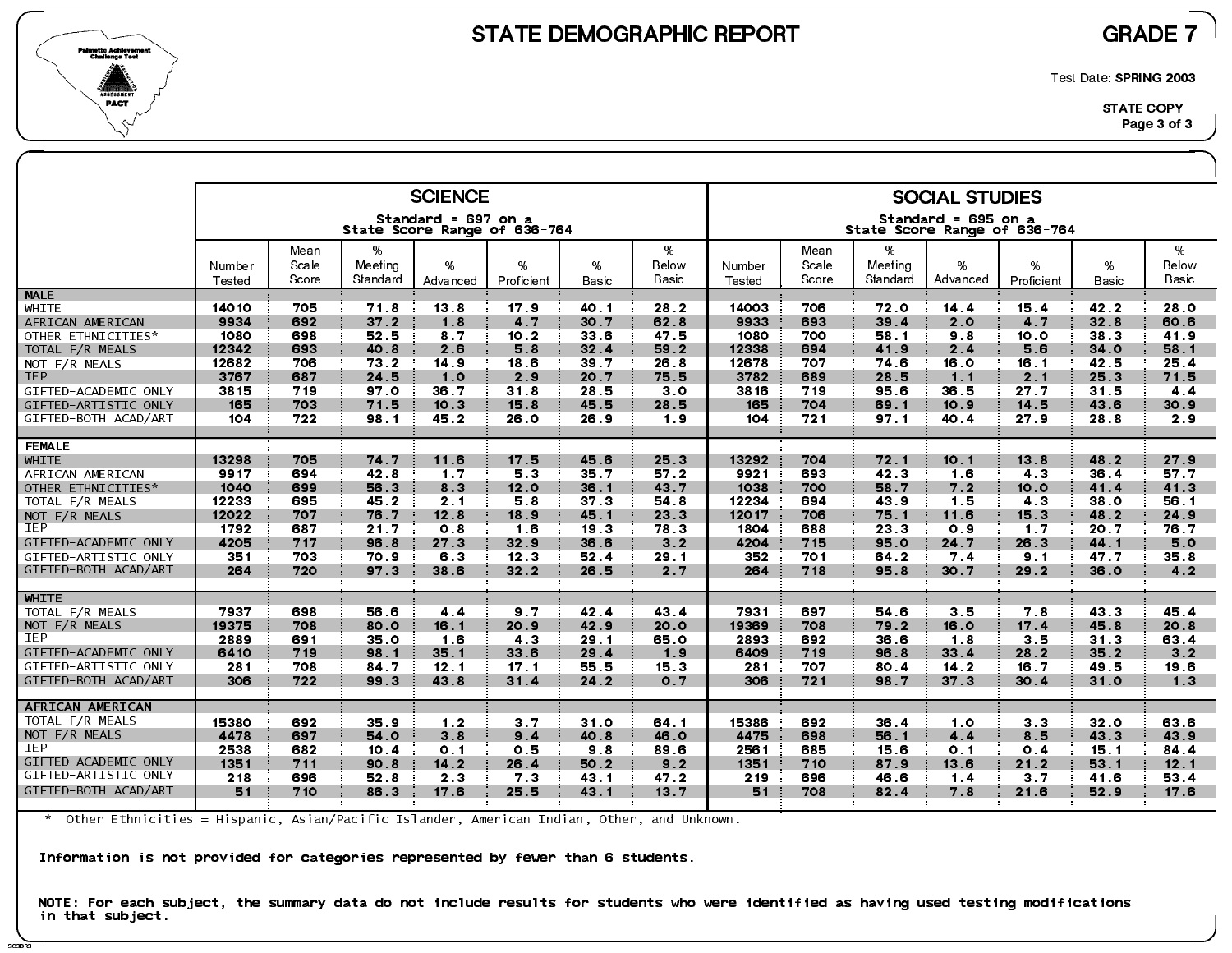



Test Date: SPRING 2003

|                                    |                  |                        |                          | <b>MATHEMATICS</b>  |                              |                 |                         |                  |                        |                          | <b>ENGLISH LANGUAGE ARTS</b>                        |                         |                   |                            |
|------------------------------------|------------------|------------------------|--------------------------|---------------------|------------------------------|-----------------|-------------------------|------------------|------------------------|--------------------------|-----------------------------------------------------|-------------------------|-------------------|----------------------------|
|                                    |                  |                        |                          |                     |                              |                 |                         |                  |                        |                          |                                                     |                         |                   |                            |
|                                    |                  |                        |                          | Standard = 800 on a | State Score Range of 754-853 |                 |                         |                  |                        |                          | Standard = 797 on a<br>State Score Range of 742-848 |                         |                   |                            |
|                                    | Number<br>Tested | Mean<br>Scale<br>Score | %<br>Meeting<br>Standard | $\%$<br>Advanced    | %<br>Proficient              | %<br>Basic      | %<br>Below<br>Basic     | Number<br>Tested | Mean<br>Scale<br>Score | %<br>Meeting<br>Standard | %<br>Advanced                                       | %<br>Proficient         | %<br><b>Basic</b> | %<br>Below<br><b>Basic</b> |
| <b>ALL STUDENTS</b>                | 50070            | 806                    | 67.1                     | 6.4                 | 13.5                         | 47 <sub>3</sub> | 32 <sub>9</sub>         | 49609            | 802                    | 66.8                     | 2.4                                                 | 18.4                    | 46.1              | 33 <sub>2</sub>            |
| <b>GENDER</b>                      |                  |                        |                          |                     |                              |                 |                         |                  |                        |                          |                                                     |                         |                   |                            |
| MALE<br>FEMALE                     | 24634<br>25211   | 806<br>805             | 67.2<br>67.3             | 7.4<br>5.4          | 13.7<br>13 <sub>3</sub>      | 46.1<br>48.6    | 32 <sub>8</sub><br>32.7 | 24335<br>25053   | 800<br>804             | 60.9<br>72.8             | 1.5<br>3 <sub>2</sub>                               | 14.7<br>22.0            | 44.7<br>47.6      | 39.1<br>27.2               |
| <b>UNKNOWN</b>                     | 225              | 797                    | 42 2                     | 2.2                 | 4.9                          | 35.1            | 57 8                    | 221              | 794                    | 48.9                     | 0.5                                                 | 8 <sub>1</sub>          | 40 3              | 51.1                       |
|                                    |                  |                        |                          |                     |                              |                 |                         |                  |                        |                          |                                                     |                         |                   |                            |
| <b>ETHNICITY</b>                   |                  |                        |                          |                     |                              |                 |                         |                  |                        |                          |                                                     |                         |                   |                            |
| WHITE                              | 28052            | 810                    | 80.1                     | 9.9                 | 19.2                         | 51.0            | 19.9                    | 27863            | 806                    | 79.2                     | 3 <sub>7</sub>                                      | 25.9                    | 49.5              | 20.8                       |
| <b>BLACK</b>                       | 19828            | 799                    | 49.4                     | 1.2                 | 5.5                          | 42.7            | 50.6                    | 19584            | 796                    | 50 5                     | 0.4                                                 | 8.0                     | 42.1              | 49.5                       |
| HISPANIC                           | 1138             | 800                    | 53.3                     | 3 <sub>3</sub>      | 9.5                          | 40.4            | 46.7                    | 1124             | 793                    | 48.2                     | 0.9                                                 | 10.7                    | 36.7              | 51.8                       |
| ASIAN/PACIFIC                      | 485              | 816                    | 85.8                     | 25.8                | 19.2                         | 40.8            | 14.2                    | 480              | 807                    | 75.4                     | 8.3                                                 | 27.1                    | 40.0              | 24.6                       |
| <b>ISLANDER</b>                    | 105              | 804                    |                          |                     |                              | 47.6            |                         | 105              | 800                    |                          |                                                     |                         |                   | 38.1                       |
| AMERICAN INDIAN/<br>ALASKAN NATIVE | 240              | 806                    | 64.8<br>68.8             | 4 8<br>8.3          | 12.4<br>13.3                 | 47.1            | 35.2<br>31 <sub>3</sub> | 237              | 800                    | 61.9<br>62.9             | 19<br>5.5                                           | 14 <sub>3</sub><br>15.2 | 45.7<br>42.2      | 37 <sub>1</sub>            |
| <b>OTHER</b>                       | 222              | 797                    | 42 3                     | 1.8                 | 5.4                          | 35.1            | 57.7                    | 216              | 793                    | 47.7                     | 0.0                                                 | 7.9                     | 39.8              | 52.3                       |
| <b>UNKNOWN</b>                     |                  |                        |                          |                     |                              |                 |                         |                  |                        |                          |                                                     |                         |                   |                            |
|                                    |                  |                        |                          |                     |                              |                 |                         |                  |                        |                          |                                                     |                         |                   |                            |
| LUNCH PROGRAM                      | 22863            | 800                    | 52 8                     | 1.6                 | 6.6                          | 44.6            | 47.2                    | 22557            | 797                    | 52.1                     | 0.5                                                 | 8.4                     | 43 2              | 47.9                       |
| TOTAL F/R MEALS                    | 18855            | 800                    | 50.4                     | 1 <sub>3</sub>      | 5.7                          | 43.4            | 49.6                    | 18589            | 796                    | 49 8                     | 0.4                                                 | 7.5                     | 41.9              | 50.2                       |
| FREE MEALS                         | 4008             | 804                    | 64.0                     | 3.0                 | 10 7                         | 50.2            | 36.0                    | 3968             | 800                    | 62.5                     | 0.8                                                 | 12.4                    | 49.3              | 37.5                       |
| REDUCED MEALS                      | 27207            | 810                    | 79.2                     | 10.4                | 19.2                         | 49 6            | 20 8                    | 27052            | 806                    | 79.2                     | 3.9                                                 | 26.7                    | 48.6              | 20.8                       |
| NOT F/R MEALS<br><b>UNKNOWN</b>    | $\circ$          |                        |                          |                     |                              |                 |                         | $\Omega$         |                        |                          |                                                     |                         |                   |                            |
|                                    |                  |                        |                          |                     |                              |                 |                         |                  |                        |                          |                                                     |                         |                   |                            |
| <b>IEP</b>                         | 3949             | 795                    | 34.7                     | 0.9                 | 2.5                          | 31 <sub>3</sub> | 65.3                    | 3709             | 789                    | 28.4                     | 0.1                                                 | 2.0                     | 26.3              | 71.6                       |
| ANY IEP                            | 236              | 796                    | 39 0                     | 2.5                 | 5.9                          | 30.5            | 61.0                    | 223              | 791                    | $332$                    | 1.3                                                 | 4.0                     | 27.8              | 66.8                       |
| SPEECH IMPAIRED                    | 46118            | 807                    | 69.9                     | 6.8                 | 14.4                         | 48.7            | 30.1                    | 45897            | 803                    | 70.0                     | 2.5                                                 | 19.7                    | 47 8              | 30.0                       |
| NO IEP                             | 3                |                        |                          |                     |                              |                 |                         | 3                |                        |                          |                                                     |                         |                   |                            |
| <b>UNKNOWN</b>                     |                  |                        |                          |                     |                              |                 |                         |                  |                        |                          |                                                     |                         |                   |                            |
|                                    |                  |                        |                          |                     |                              |                 |                         |                  |                        |                          |                                                     |                         |                   |                            |
|                                    |                  |                        |                          |                     |                              |                 |                         |                  |                        |                          |                                                     |                         |                   |                            |

Information is not provided for categories represented by fewer than 6 students.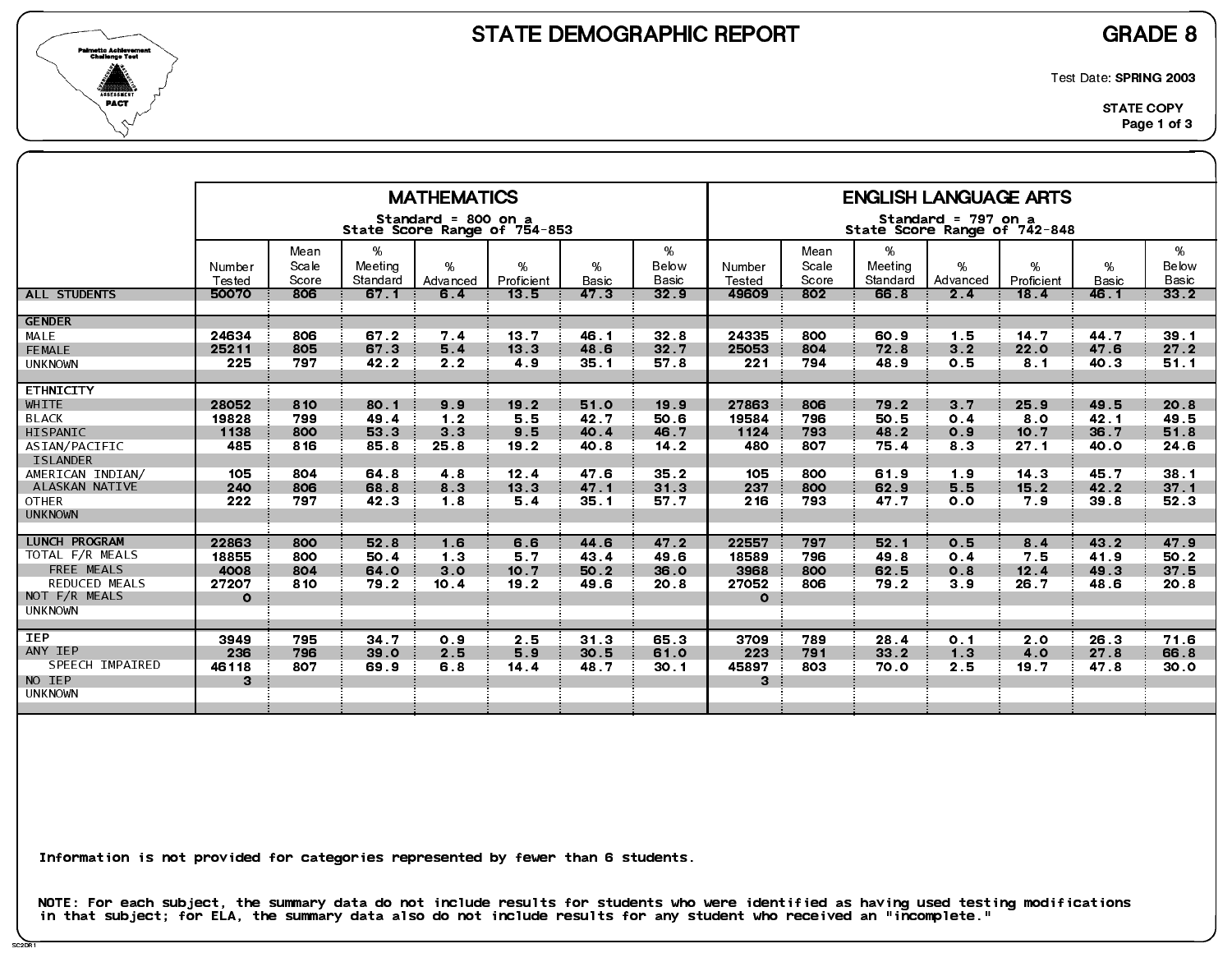

SC2DR2

Test Date: SPRING 2003

|                                                                                                                   |                                               |                          |                              | <b>MATHEMATICS</b>                                  |                                                   |                              |                                 |                                               |                          |                              | <b>ENGLISH LANGUAGE ARTS</b>                        |                                |                              |                                 |
|-------------------------------------------------------------------------------------------------------------------|-----------------------------------------------|--------------------------|------------------------------|-----------------------------------------------------|---------------------------------------------------|------------------------------|---------------------------------|-----------------------------------------------|--------------------------|------------------------------|-----------------------------------------------------|--------------------------------|------------------------------|---------------------------------|
|                                                                                                                   |                                               |                          |                              | Standard = 800 on a<br>State Score Range of 754-853 |                                                   |                              |                                 |                                               |                          |                              | Standard = 797 on a<br>State Score Range of 742-848 |                                |                              |                                 |
|                                                                                                                   | Number<br>Tested                              | Mean<br>Scale<br>Score   | %<br>Meeting<br>Standard     | $\%$<br>Advanced                                    | %<br>Proficient                                   | %<br>Basic                   | %<br>Below<br>Basic             | Number<br>Tested                              | Mean<br>Scale<br>Score   | %<br>Meeting<br>Standard     | %<br>Advanced                                       | %<br>Proficient                | %<br><b>Basic</b>            | %<br>Below<br><b>Basic</b>      |
| <b>GIFTED &amp; TALENTED</b><br>ACADEMIC ONLY<br>ARTISTIC ONLY<br>BOTH ACADEMIC/ARTISTIC<br>N/A<br><b>UNKNOWN</b> | 8071<br>548<br>369<br>41081<br>$\blacksquare$ | 821<br>807<br>823<br>802 | 98.3<br>75.5<br>97 3<br>60.6 | 28.9<br>4.4<br>37 <sub>1</sub><br>1 <sub>7</sub>    | 38.6<br>12.8<br>33 <sub>9</sub><br>8 <sub>3</sub> | 30.7<br>58.4<br>26.3<br>50.6 | 1.7<br>24.5<br>2.7<br>39 4      | 8056<br>547<br>366<br>40639<br>$\blacksquare$ | 816<br>805<br>818<br>799 | 97 9<br>77.9<br>98 9<br>60.2 | 10.7<br>3 <sub>7</sub><br>16.4<br>O.6               | 54.8<br>18.8<br>56.0<br>10.8   | 32.4<br>55.4<br>26.5<br>48.9 | 2.1<br>22.1<br>1.1<br>39.8      |
| 504<br><b>YES</b><br><b>NO</b><br><b>UNKNOWN</b>                                                                  | 479<br>49591<br>$\Omega$                      | 803<br>806               | 61.2<br>67.2                 | 1.9<br>6.4                                          | 13.2<br>13.5                                      | 46.1<br>47.3                 | 38 8<br>32.8                    | 476<br>49133<br>$\mathbf{o}$                  | 798<br>802               | 56.5<br>66.9                 | 1.1<br>2.4                                          | 10.7<br>18.4                   | 44.7<br>46.2                 | 43.5<br>33.1                    |
| <b>LANGUAGE</b><br>ENGLISH<br><b>ESOL</b><br>LEP.<br><b>UNKNOWN</b>                                               | 49239<br>425<br>406<br>$\Omega$               | 806<br>806<br>793        | 67.4<br>67.8<br>31.0         | 6.4<br>10.4<br>3.0                                  | 13.5<br>$13.2$<br>4 <sub>7</sub>                  | 47.5<br>44.2<br>23.4         | 32 <sub>6</sub><br>32.2<br>69.0 | 48791<br>423<br>395<br>$\Omega$               | 802<br>799<br>779        | 67.4<br>59 8<br>11.6         | 2.4<br>3 <sub>3</sub><br>0.0                        | 18.5<br>15.8<br>2 <sub>3</sub> | 46.5<br>40.7<br>9.4          | 32 <sub>6</sub><br>40.2<br>88.4 |
| MIGRANT<br><b>YES</b><br><b>NO</b><br><b>UNKNOWN</b>                                                              | 31<br>50039<br>$\circ$                        | 795<br>806               | 29.0<br>67.2                 | 0.0<br>6.4                                          | 6.5<br>13.5                                       | 22.6<br>47.3                 | 71.0<br>32.8                    | 32<br>49577<br>$\circ$                        | 778<br>802               | 9.4<br>66.9                  | 0.0<br>2.4                                          | 0.0<br>18.4                    | 9.4<br>46.2                  | 90.6<br>$331$                   |
| ALTERNATIVE SCHOOL<br><b>YES</b><br><b>NO</b><br><b>UNKNOWN</b>                                                   | 732<br>49338<br>$\Omega$                      | 792<br>806               | 25 8<br>67 8                 | 0.0<br>6.5                                          | 0.7<br>13.7                                       | 25.1<br>47 6                 | 74.2<br>$32.2$                  | 701<br>48908<br>$\Omega$                      | 788<br>802               | 26.7<br>67.4                 | 0.1<br>2.4                                          | 2.0<br>18.6                    | 24.5<br>46.5                 | 73 3<br>32 <sub>6</sub>         |

Information is not provided for categories represented by fewer than 6 students.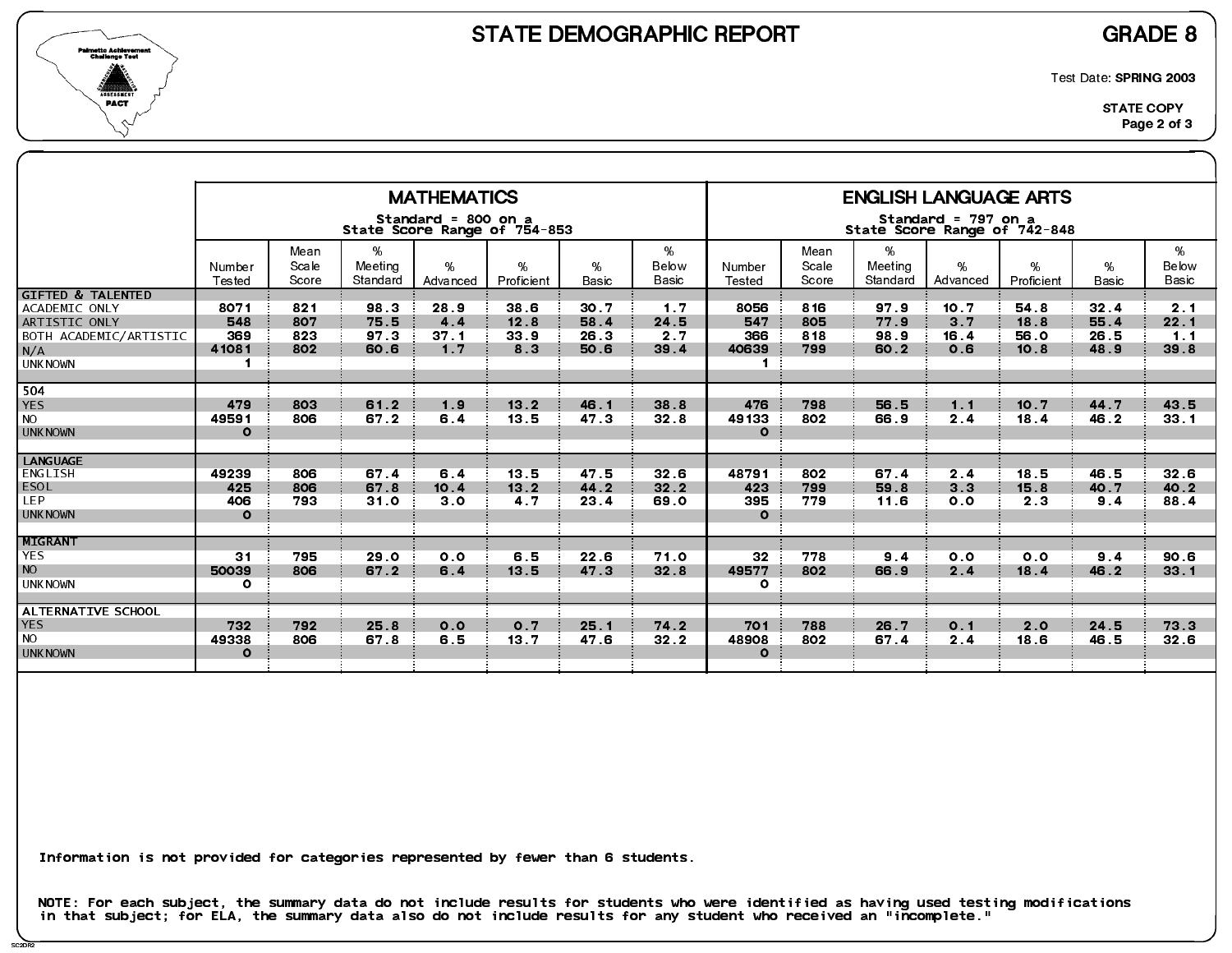



SC2DR<sup>3</sup>

Test Date: SPRING 2003

|                      |                  |                |                     | <b>MATHEMATICS</b>                                  |                 |                 |                |                  |                |                     | <b>ENGLISH LANGUAGE ARTS</b>                        |                 |                 |                 |
|----------------------|------------------|----------------|---------------------|-----------------------------------------------------|-----------------|-----------------|----------------|------------------|----------------|---------------------|-----------------------------------------------------|-----------------|-----------------|-----------------|
|                      |                  |                |                     | Standard = 800 on a<br>State Score Range of 754-853 |                 |                 |                |                  |                |                     | Standard = 797 on a<br>State Score Range of 742-848 |                 |                 |                 |
|                      |                  | Mean           | %                   |                                                     |                 |                 | %              |                  | Mean           | %                   |                                                     |                 |                 | %               |
|                      | Number<br>Tested | Scale<br>Score | Meeting<br>Standard | %<br>Advanced                                       | %<br>Proficient | %<br>Basic      | Below<br>Basic | Number<br>Tested | Scale<br>Score | Meeting<br>Standard | %<br>Advanced                                       | %<br>Proficient | %<br>Basic      | Below<br>Basic  |
| <b>MALE</b>          |                  |                |                     |                                                     |                 |                 |                |                  |                |                     |                                                     |                 |                 |                 |
| WHITE                | 14082            | 811            | 80.6                | 11.3                                                | 19.6            | 49.6            | 19.4           | 13963            | 804            | 73.3                | 2.2                                                 | 21.2            | 49.8            | 26.7            |
| <b>BLACK</b>         | 9542             | 799            | 47.9                | 1.2                                                 | 5.2             | 41.5            | 52.1           | 9377             | 794            | 43.4                | 0.1                                                 | 5.3             | 38.0            | 56.6            |
| OTHER ETHNICITIES*   | 1010             | 805            | 62.3                | 10 7                                                | 12.0            | 39 6            | 37.7           | 995              | 795            | 50.9                | 2.6                                                 | 12.2            | 36.1            | 49 1            |
| TOTAL F/R MEALS      | 10936            | 800            | 52.1                | 1.9                                                 | 6.6             | 43.5            | 47.9           | 10741            | 794            | 44.8                | 0.3                                                 | 6.0             | 38.6            | 55.2            |
| NOT F/R MEALS        | 13698            | 810            | 79.2                | 11.7                                                | 19.4            | 48 1            | 20.8           | 13594            | 804            | 73 6                | 2.4                                                 | 21.6            | 49.6            | 26.4            |
| <b>IEP</b>           | 2624             | 796            | 37.6                | 1.1                                                 | 3.0             | 33 5            | 62.4           | 2437             | 788            | 26.1                | 0.2                                                 | 1.9             | 24.0            | 73.9            |
| GIFTED-ACADEMIC ONLY | 3826             | 823            | 98.5                | 34.7                                                | 37 <sub>8</sub> | 26.0            | 1.5            | 3818             | 814            | 97 O                | 7.2                                                 | 50.5            | 39.4            | 30              |
| GIFTED-ARTISTIC ONLY | 170              | 809            | 80.6                | 6.5                                                 | 13.5            | 60.6            | 19.4           | 170              | 803            | 72.4                | 3.5                                                 | 11.8            | 57.1            | 27.6            |
| GIFTED-BOTH ACAD/ART | 108              | 824            | 94 4                | 46 3                                                | 28 7            | 19.4            | 5.6            | 105              | 815            | 97.1                | 9.5                                                 | 53.3            | 34 <sub>3</sub> | 2.9             |
| <b>FEMALE</b>        |                  |                |                     |                                                     |                 |                 |                |                  |                |                     |                                                     |                 |                 |                 |
| WHITE                | 13967            | 810            | 79.7                | 8.4                                                 | 18.8            | 52.4            | 20.3           | 13896            | 808            | 85.1                | 5.1                                                 | 30.7            | 49.3            | 14.9            |
| <b>BLACK</b>         | 10276            | 800            | 50.8                | 1.1                                                 | 5.9             | 43 9            | 49 2           | 10197            | 799            | 56.9                | 0.6                                                 | 10.4            | 45.9            | 43 <sub>1</sub> |
| OTHER ETHNICITIES*   | 968              | 805            | 65.0                | 8 <sub>3</sub>                                      | 13.0            | 43 7            | 35.0           | 960              | 800            | 64.1                | 4.1                                                 | 18.8            | 41.3            | 35.9            |
| TOTAL F/R MEALS      | 11921            | 800            | 53.5                | 13                                                  | 6.6             | 45.5            | 46.5           | 11810            | 799            | 58.7                | 0.7                                                 | 10.6            | 47.5            | 41 3            |
| NOT $F/R$ MEALS      | 13290            | 810            | 79.8                | 9.1                                                 | 19.3            | 51.4            | 20.2           | 13243            | 809            | 85.4                | 5.5                                                 | 32.1            | 47.7            | 14.6            |
| <b>IEP</b>           | 1319             | 793            | 28.9                | 0.5                                                 | $1.4$           | 27 <sub>0</sub> | 71.1           | 1268             | 791            | 33.0                | 0 <sub>1</sub>                                      | 2.2             | 30.7            | 67 0            |
| GIFTED-ACADEMIC ONLY | 4245             | 820            | 98.1                | 23.7                                                | 39.4            | 35.0            | 1.9            | 4238             | 817            | 98.7                | 13.9                                                | 58.7            | 26.2            | 1.3             |
| GIFTED-ARTISTIC ONLY | 378              | 806            | 73.3                | 3 <sub>4</sub>                                      | 12.4            | 57.4            | 26.7           | 377              | 806            | 80.4                | 3 <sub>7</sub>                                      | 22.0            | 54.6            | 19.6            |
| GIFTED-BOTH ACAD/ART | 261              | 822            | 98 5                | 33 <sub>3</sub>                                     | 36.0            | 29.1            | 1.5            | 261              | 819            | 99.6                | 19.2                                                | 57.1            | 23.4            | 0.4             |
| <b>WHITE</b>         |                  |                |                     |                                                     |                 |                 |                |                  |                |                     |                                                     |                 |                 |                 |
| TOTAL F/R MEALS      | 7027             | 805            | 66.6                | 3 <sub>2</sub>                                      | 11.4            | 52.0            | 33.4           | 6930             | 800            | 64.9                | 0.9                                                 | 13.5            | 50.5            | 35 <sub>1</sub> |
| NOT F/R MEALS        | 21025            | 812            | 84 6                | 12.1                                                | 21.8            | 50.7            | 15.4           | 20933            | 808            | 83 9                | 4.6                                                 | 30.1            | 49.2            | 16.1            |
| IEP                  | 2255             | 798            | 45.9                | 1.4                                                 | 4.0             | 40 4            | 54.1           | 2163             | 792            | 37 <sub>3</sub>     | 0.2                                                 | 2.9             | $34.2$          | 62.7            |
| GIFTED-ACADEMIC ONLY | 6507             | 822            | 99.2                | 31.6                                                | 40.2            | 27.4            | 0.8            | 6497             | 817            | 98.9                | 11.8                                                | 57.3            | 29.8            | 1.1             |
| GIFTED-ARTISTIC ONLY | 294              | 811            | 88.8                | 6.5                                                 | 19.0            | 63.3            | 11.2           | 293              | 809            | 90.1                | 5.5                                                 | 25.9            | 58.7            | 9.9             |
| GIFTED-BOTH ACAD/ART | 306              | 824            | 99.0                | 41.5                                                | 34.0            | 23 5            | 1.0            | 306              | 819            | 99.7                | 18.0                                                | 57.2            | 24 5            | 0.3             |
| <b>BLACK</b>         |                  |                |                     |                                                     |                 |                 |                |                  |                |                     |                                                     |                 |                 |                 |
| TOTAL F/R MEALS      | 14734            | 798            | 46.1                | 0.7                                                 | 4 <sub>2</sub>  | 41.2            | 53.9           | 14539            | 795            | 46.3                | 0 <sub>2</sub>                                      | 5.9             | 40.2            | 53.7            |
| NOT F/R MEALS        | 5094             | 802            | 59.0                | 2.6                                                 | 9.4             | 47.0            | 41.0           | 5045             | 800            | 62.6                | 0.9                                                 | 13.9            | 47.7            | 37.4            |
| <b>IEP</b>           | 1610             | 790            | 18.9                | 0 <sub>1</sub>                                      | 0.4             | 18.4            | 81.1           | 1469             | 785            | 15.3                | 0.0                                                 | 0.7             | 14.6            | 84.7            |
| GIFTED-ACADEMIC ONLY | 1311             | 816            | 94.0                | 11.5                                                | 32.6            | 49.9            | 6.0            | 1307             | 812            | 93.2                | 3.9                                                 | 43.2            | 46.1            | 6.8             |
| GIFTED-ARTISTIC ONLY | 227              | 801            | 58.1                | 0.9                                                 | 4.8             | 52.4            | 41.9           | 226              | 800            | 60.6                | 1.3                                                 | 9 <sub>7</sub>  | 49.6            | 39 4            |
| GIFTED-BOTH ACAD/ART | 57               | 815            | 91.2                | 14.0                                                | 33.3            | 43.9            | 8.8            | 54               | 813            | 96.3                | 7.4                                                 | 50.0            | 38.9            | $3 \cdot 7$     |
|                      |                  |                |                     |                                                     |                 |                 |                |                  |                |                     |                                                     |                 |                 |                 |

\* Other Ethnicities = Hispanic, Asian/Pacific Islander, American Indian/Alaskan Native, Other, and Unknown.

Information is not provided for categories represented by fewer than 6 students.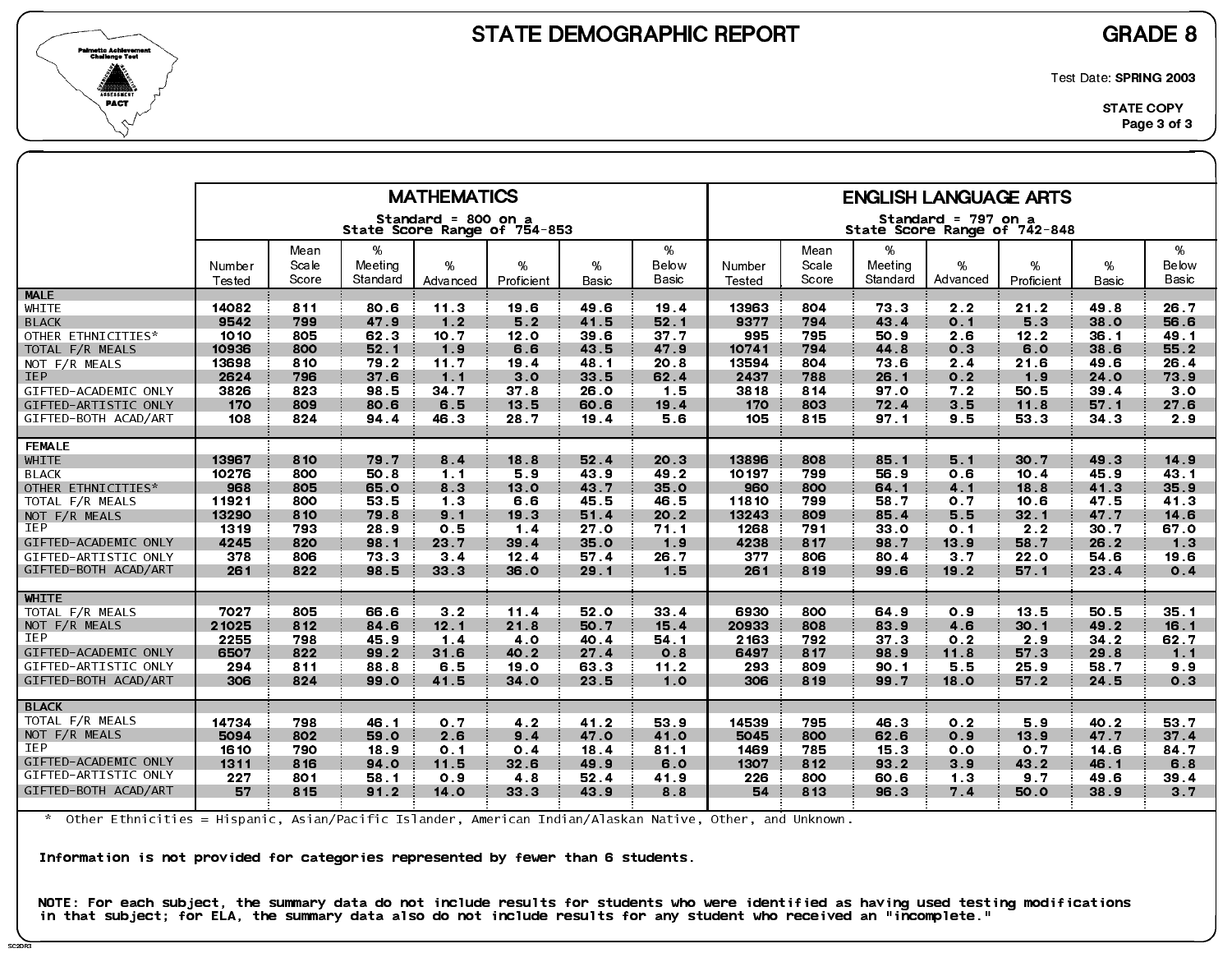

SC3DR1

Test Date: SPRING 2003

|                                         |                 |                        |                          | <b>SCIENCE</b>      |                              |                          |                     |                 |                        |                             | <b>SOCIAL STUDIES</b>                               |                 |                      |                     |
|-----------------------------------------|-----------------|------------------------|--------------------------|---------------------|------------------------------|--------------------------|---------------------|-----------------|------------------------|-----------------------------|-----------------------------------------------------|-----------------|----------------------|---------------------|
|                                         |                 |                        |                          | Standard = 797 on a | State Score Range of 736-864 |                          |                     |                 |                        |                             | Standard = 795 on a<br>State Score Range of 736-864 |                 |                      |                     |
|                                         | Number          | Mean<br>Scale<br>Score | %<br>Meeting<br>Standard | %                   | %                            | %                        | %<br>Below<br>Basic | Number          | Mean<br>Scale<br>Score | $\%$<br>Meeting<br>Standard | %<br>Advanced                                       | %<br>Proficient | %                    | %<br>Below<br>Basic |
| <b>ALL STUDENTS</b>                     | Tested<br>51741 | 800                    | 56.8                     | Advanced<br>6.8     | Proficient<br>10.5           | Basic<br>39 <sub>5</sub> | 43 <sup>2</sup>     | Tested<br>51754 | 800                    | 60.8                        | 7.7                                                 | 11.5            | <b>Basic</b><br>41.6 | $392$               |
| <b>GENDER</b>                           |                 |                        |                          |                     |                              |                          |                     |                 |                        |                             |                                                     |                 |                      |                     |
| MALE                                    | 25700           | 801                    | 58.9                     | 9.0                 | 11.6                         | 38.3                     | 41.1                | 25714           | 800                    | 60.5                        | 8.9                                                 | 12.3            | 39 <sub>3</sub>      | 39 5                |
| FEMALE                                  | 25763<br>278    | 799<br>790             | 55.0<br>27.7             | 4.7<br>2.2          | 9.4<br>5.0                   | 40.9<br>20.5             | 45.0<br>72.3        | 25766<br>274    | 800<br>791             | 61.4<br>35 O                | 6.5<br>3.6                                          | 10.8<br>4 7     | 44.1<br>26.6         | 38.6<br>65.0        |
| <b>UNKNOWN</b>                          |                 |                        |                          |                     |                              |                          |                     |                 |                        |                             |                                                     |                 |                      |                     |
| <b>ETHNICITY</b>                        |                 |                        |                          |                     |                              |                          |                     |                 |                        |                             |                                                     |                 |                      |                     |
| <b>WHITE</b>                            | 28735           | 806                    | 72.3                     | 10.9                | 15.6                         | 45.9                     | 27.7                | 28731           | 805                    | 74.3                        | 12.1                                                | 16.6            | 45.7                 | 25.7                |
| AFRICAN AMERICAN                        | 20734           | 792                    | 35.7                     | 1.1                 | 3.5                          | 31.1                     | 64 3                | 20759           | 793                    | 42 8                        | 1.6                                                 | 4.6             | 36.5                 | 57.2                |
| HISPANIC                                | 1157<br>486     | 795<br>811             | 45.9                     | 3 <sub>o</sub>      | 6.4                          | 36.5<br>39 <sub>3</sub>  | 54.1                | 1156<br>486     | 794<br>809             | 48.6                        | 3.6<br><b>20.0</b>                                  | 8.5<br>18.9     | 36.5                 | 51.4                |
| ASIAN/PACIFIC<br><b>ISLANDER</b>        |                 |                        | 79.2                     | 21.4                | 18.5                         |                          | 20.8                |                 |                        | 78.0                        |                                                     |                 | 39.1                 | <b>22.0</b>         |
| AMERICAN INDIAN                         | 107             | 800                    | 58.9                     | 7.5                 | 10.3                         | 41.1                     | 41.1                | 107             | 801                    | 60.7                        | 8.4                                                 | 8.4             | 43.9                 | 39 3                |
| <b>OTHER</b>                            | 246             | 801                    | 58.5                     | 9 <sub>3</sub>      | 12.6                         | 36.6                     | 41.5                | 243             | 801                    | 60.9                        | 9.9                                                 | 10.7            | 40.3                 | 39.1                |
| <b>UNKNOWN</b>                          | 276             | 789                    | 28.3                     | 1.8                 | 5.1                          | 21.4                     | 71.7                | 272             | 790                    | 33.5                        | 3 <sub>3</sub>                                      | 4.8             | 25.4                 | 66.5                |
|                                         |                 |                        |                          |                     |                              |                          |                     |                 |                        |                             |                                                     |                 |                      |                     |
| <b>LUNCH PROGRAM</b><br>TOTAL F/R MEALS | 24063           | 794                    | 39 6                     | 1.8                 | 4.5                          | 33.3                     | 60.4                | 24081           | 794                    | 44.6                        | 2.1                                                 | 5.4             | 37.1                 | 55.4                |
| FREE MEALS                              | 19930           | 793                    | 36.7                     | 1.4                 | 3.9                          | 31.4                     | 63.3                | 19951           | 793                    | 42.1                        | 1.7                                                 | 4.7             | 35.7                 | 57.9                |
| <b>REDUCED MEALS</b>                    | 4133            | 798                    | 53.2                     | 3.6                 | 7.2                          | 42.4                     | 46.8                | 4130            | 797                    | 56.4                        | 4.1                                                 | 8.4             | 43.9                 | 43 6                |
| NOT F/R MEALS                           | 27678           | 806                    | 71.8                     | $11.2$              | 15.7                         | 44 9                     | 28.2                | 27673           | 806                    | 75.0                        | 12.6                                                | 16.9            | 45.5                 | 25.0                |
| <b>UNKNOWN</b>                          | $\circ$         |                        |                          |                     |                              |                          |                     | $\circ$         |                        |                             |                                                     |                 |                      |                     |
| <b>IEP</b>                              |                 |                        |                          |                     |                              |                          |                     |                 |                        |                             |                                                     |                 |                      |                     |
| ANY IEP                                 | 5574            | 788                    | 24 4                     | 1.1                 | 2.6                          | 20.7                     | 75.6                | 5616            | 787                    | 25.6                        | 1 <sub>2</sub>                                      | 2.5             | 21.9                 | 74 4                |
| SPEECH IMPAIRED                         | 324             | 788                    | 27.8                     | 2.8                 | 2.5                          | 22.5                     | 72.2                | 327             | 787                    | 26.0                        | 3.4                                                 | 3.7             | 19.0                 | 74.0                |
| NO IEP                                  | 46164           | 801                    | 60.7                     | 75                  | 11.4                         | 41.8                     | 39 <sub>3</sub>     | 46135           | 802                    | 65.1                        | 85                                                  | 12.6            | 44.0                 | 34.9                |
| <b>UNKNOWN</b>                          | 3               |                        |                          |                     |                              |                          |                     | $\mathbf{3}$    |                        |                             |                                                     |                 |                      |                     |
|                                         |                 |                        |                          |                     |                              |                          |                     |                 |                        |                             |                                                     |                 |                      |                     |

Information is not provided for categories represented by fewer than 6 students.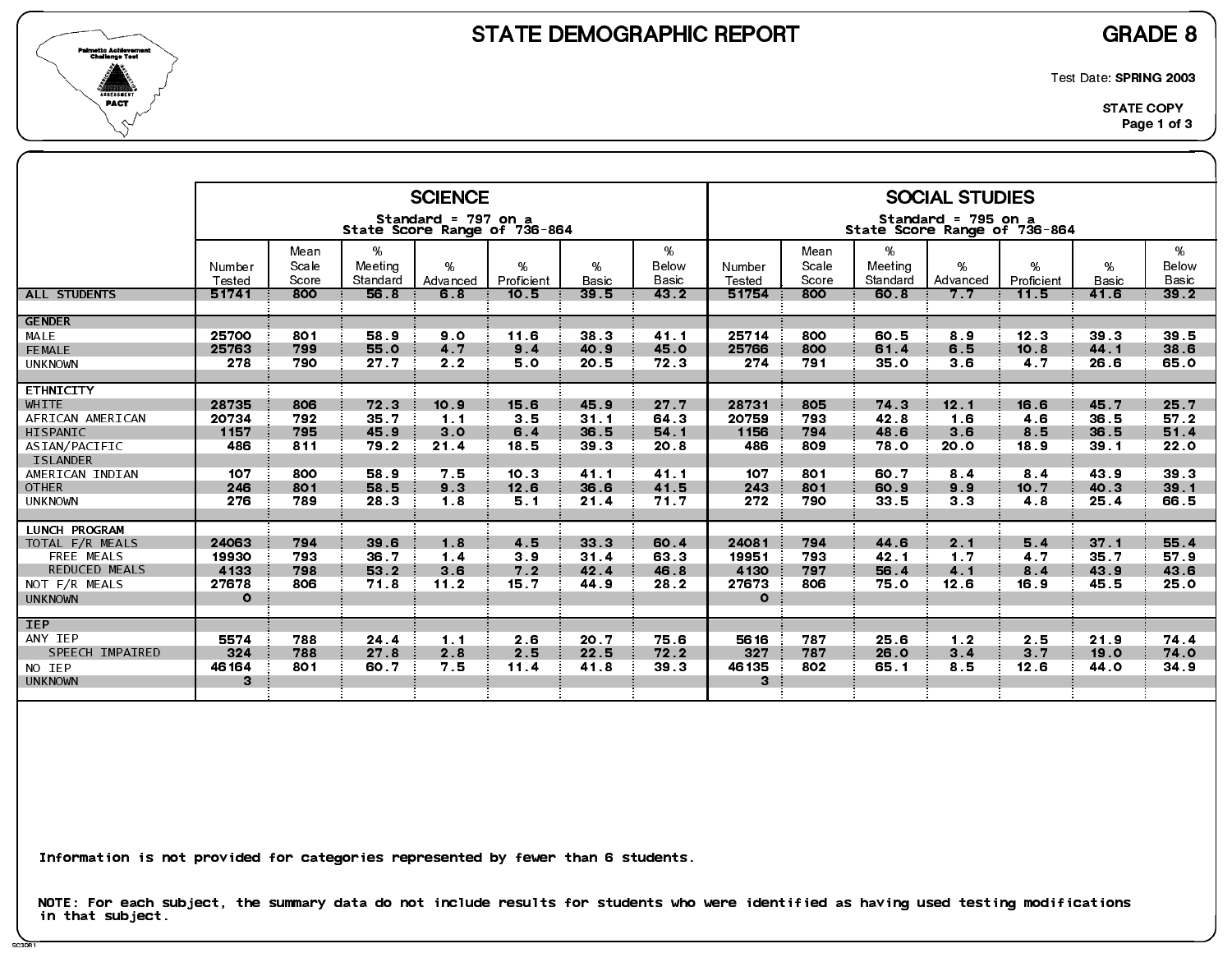

SC3DR2

Test Date: SPRING 2003

| <b>SCIENCE</b><br><b>SOCIAL STUDIES</b><br>Standard = 797 on a<br>Standard = 795 on a<br>State Score Range of 736-864<br>State Score Range of 736-864<br>%<br>%<br>%<br>%<br>Mean<br>Mean<br>Meeting<br>Scale<br>Meeting<br>Scale<br>$\%$<br>Below<br>%<br>%<br>Below<br>%<br>%<br>%<br>Number<br>Number<br><b>Basic</b><br>Basic<br>Score<br>Standard<br>Score<br>Standard<br>Advanced<br><b>Basic</b><br>Proficient<br>Basic<br>Tested<br>Tested<br>Proficient<br>Advanced<br><b>GIFTED &amp; TALENTED</b><br>8072<br>818<br>95.5<br>4.5<br>817<br>37.6<br>3.5<br>28.8<br>38.2<br>8071<br>96.5<br>29.8<br>29.1<br>ACADEMIC ONLY<br>28.4<br>555<br>63 1<br>10.5<br>46.3<br>36.9<br>554<br>12.8<br>47.8<br>802<br>6.3<br>802<br>69.0<br>8 3<br>31.0<br>ARTISTIC ONLY<br>368<br>4.3<br>366<br>817<br>38.3<br>818<br>95.7<br>39 9<br>26.8<br>27.7<br>28.0<br>95.6<br>30 <sub>6</sub><br>4.4<br>BOTH ACADEMIC/ARTISTIC<br>N/A<br>42745<br>8.0<br>796<br>49.1<br>39 6<br>50.9<br>42762<br>53 7<br>3 <sub>3</sub><br>42.3<br>46.3<br>2.6<br>6.9<br>797<br><b>UNKNOWN</b><br>$\blacksquare$<br>$\blacksquare$<br>504<br>35.5<br>8.4<br>43.4<br>40 3<br><b>YES</b><br>488<br>54.1<br>5.9<br>45.9<br>489<br>799<br>59 7<br>8.0<br>800<br>12.7<br>51253<br>800<br>56.8<br>6.8<br>39.5<br>43.2<br>51265<br>800<br>7.7<br>11.5<br>41.6<br>39.2<br><b>NO</b><br>10.5<br>60 8<br><b>UNKNOWN</b><br>$\Omega$<br>$\mathbf{o}$<br><b>LANGUAGE</b><br>ENGLISH<br>50896<br>6.9<br>39 7<br>42.9<br>50908<br>800<br>61.2<br>7.7<br>11.6<br>41.9<br>38 8<br>800<br>57 1<br>10.6<br>ESOL<br>436<br>37.4<br>435<br>800<br>58.6<br>9.0<br>41.4<br>41.4<br>800<br>8.7<br>12.8<br>41.1<br>8 <sub>3</sub><br>58.9<br>LEP.<br>410<br>786<br>1.2<br>18.5<br>78.0<br>410<br>784<br>2.0<br>17.6<br>22.0<br>0.5<br>80.0<br>2.2<br><b>20 0</b><br>$\Omega$<br><b>UNKNOWN</b><br>$\Omega$<br>MIGRANT<br><b>YES</b><br>32<br>12.5<br>12.5<br>87.5<br>32<br>15.6<br>12.5<br>84.4<br>784<br>784<br>3.1<br>0.0<br>0.0<br>0.0<br><b>NO</b><br>51709<br>800<br>39.5<br>43.2<br>51722<br>7.7<br>11.5<br>41.6<br>56.8<br>6.8<br>10.5<br>800<br>60.9<br>$39.1$<br><b>UNKNOWN</b><br>$\circ$<br>$\mathbf{o}$<br>ALTERNATIVE SCHOOL<br><b>YES</b><br>753<br>749<br>787<br>20.2<br>786<br>2.1<br>19.8<br>77.3<br>22.0<br>0.3<br>1.6<br>78.0<br>22.7<br>0.8<br><b>NO</b><br>50992<br>11.7<br>800<br>57 3<br>10.6<br>39 8<br>42.7<br>51001<br>7.8<br>42.0<br>38 6<br>6.9<br>800<br>61.4<br><b>UNKNOWN</b><br>$\Omega$<br>$\Omega$ |  |  |  |  |  |  |  |  |
|-----------------------------------------------------------------------------------------------------------------------------------------------------------------------------------------------------------------------------------------------------------------------------------------------------------------------------------------------------------------------------------------------------------------------------------------------------------------------------------------------------------------------------------------------------------------------------------------------------------------------------------------------------------------------------------------------------------------------------------------------------------------------------------------------------------------------------------------------------------------------------------------------------------------------------------------------------------------------------------------------------------------------------------------------------------------------------------------------------------------------------------------------------------------------------------------------------------------------------------------------------------------------------------------------------------------------------------------------------------------------------------------------------------------------------------------------------------------------------------------------------------------------------------------------------------------------------------------------------------------------------------------------------------------------------------------------------------------------------------------------------------------------------------------------------------------------------------------------------------------------------------------------------------------------------------------------------------------------------------------------------------------------------------------------------------------------------------------------------------------------------------------------------------------------------------------------------------------------------------------------------------------------------------------------------------------------------------------------------------------------------------------------------------------------------------------------------------------------------------|--|--|--|--|--|--|--|--|
|                                                                                                                                                                                                                                                                                                                                                                                                                                                                                                                                                                                                                                                                                                                                                                                                                                                                                                                                                                                                                                                                                                                                                                                                                                                                                                                                                                                                                                                                                                                                                                                                                                                                                                                                                                                                                                                                                                                                                                                                                                                                                                                                                                                                                                                                                                                                                                                                                                                                                   |  |  |  |  |  |  |  |  |
|                                                                                                                                                                                                                                                                                                                                                                                                                                                                                                                                                                                                                                                                                                                                                                                                                                                                                                                                                                                                                                                                                                                                                                                                                                                                                                                                                                                                                                                                                                                                                                                                                                                                                                                                                                                                                                                                                                                                                                                                                                                                                                                                                                                                                                                                                                                                                                                                                                                                                   |  |  |  |  |  |  |  |  |
|                                                                                                                                                                                                                                                                                                                                                                                                                                                                                                                                                                                                                                                                                                                                                                                                                                                                                                                                                                                                                                                                                                                                                                                                                                                                                                                                                                                                                                                                                                                                                                                                                                                                                                                                                                                                                                                                                                                                                                                                                                                                                                                                                                                                                                                                                                                                                                                                                                                                                   |  |  |  |  |  |  |  |  |
|                                                                                                                                                                                                                                                                                                                                                                                                                                                                                                                                                                                                                                                                                                                                                                                                                                                                                                                                                                                                                                                                                                                                                                                                                                                                                                                                                                                                                                                                                                                                                                                                                                                                                                                                                                                                                                                                                                                                                                                                                                                                                                                                                                                                                                                                                                                                                                                                                                                                                   |  |  |  |  |  |  |  |  |
|                                                                                                                                                                                                                                                                                                                                                                                                                                                                                                                                                                                                                                                                                                                                                                                                                                                                                                                                                                                                                                                                                                                                                                                                                                                                                                                                                                                                                                                                                                                                                                                                                                                                                                                                                                                                                                                                                                                                                                                                                                                                                                                                                                                                                                                                                                                                                                                                                                                                                   |  |  |  |  |  |  |  |  |
|                                                                                                                                                                                                                                                                                                                                                                                                                                                                                                                                                                                                                                                                                                                                                                                                                                                                                                                                                                                                                                                                                                                                                                                                                                                                                                                                                                                                                                                                                                                                                                                                                                                                                                                                                                                                                                                                                                                                                                                                                                                                                                                                                                                                                                                                                                                                                                                                                                                                                   |  |  |  |  |  |  |  |  |
|                                                                                                                                                                                                                                                                                                                                                                                                                                                                                                                                                                                                                                                                                                                                                                                                                                                                                                                                                                                                                                                                                                                                                                                                                                                                                                                                                                                                                                                                                                                                                                                                                                                                                                                                                                                                                                                                                                                                                                                                                                                                                                                                                                                                                                                                                                                                                                                                                                                                                   |  |  |  |  |  |  |  |  |
|                                                                                                                                                                                                                                                                                                                                                                                                                                                                                                                                                                                                                                                                                                                                                                                                                                                                                                                                                                                                                                                                                                                                                                                                                                                                                                                                                                                                                                                                                                                                                                                                                                                                                                                                                                                                                                                                                                                                                                                                                                                                                                                                                                                                                                                                                                                                                                                                                                                                                   |  |  |  |  |  |  |  |  |
|                                                                                                                                                                                                                                                                                                                                                                                                                                                                                                                                                                                                                                                                                                                                                                                                                                                                                                                                                                                                                                                                                                                                                                                                                                                                                                                                                                                                                                                                                                                                                                                                                                                                                                                                                                                                                                                                                                                                                                                                                                                                                                                                                                                                                                                                                                                                                                                                                                                                                   |  |  |  |  |  |  |  |  |
|                                                                                                                                                                                                                                                                                                                                                                                                                                                                                                                                                                                                                                                                                                                                                                                                                                                                                                                                                                                                                                                                                                                                                                                                                                                                                                                                                                                                                                                                                                                                                                                                                                                                                                                                                                                                                                                                                                                                                                                                                                                                                                                                                                                                                                                                                                                                                                                                                                                                                   |  |  |  |  |  |  |  |  |

Information is not provided for categories represented by fewer than 6 students.